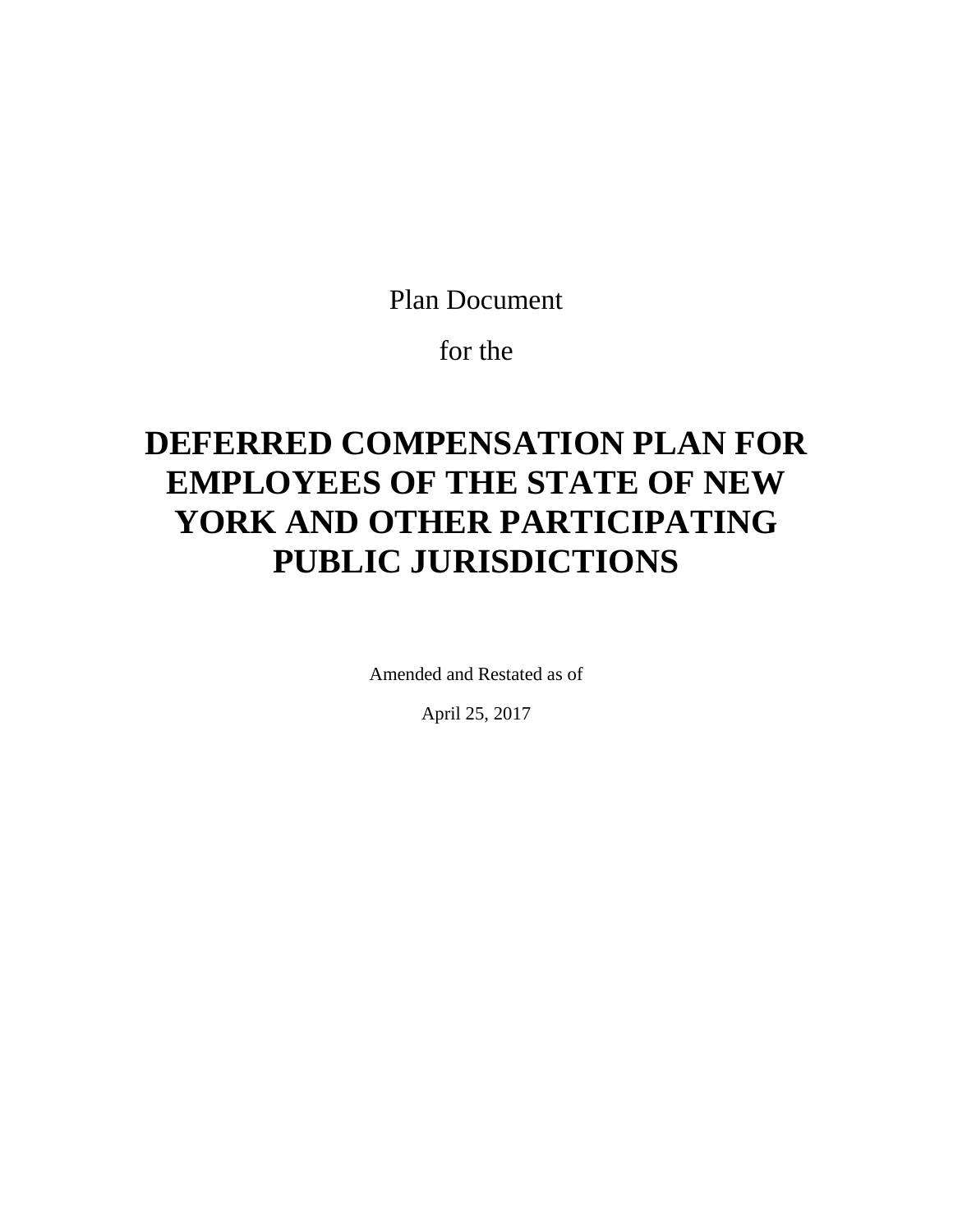# **TABLE OF CONTENTS**

|                   |                                                                    | Page |
|-------------------|--------------------------------------------------------------------|------|
| <b>Section 1</b>  |                                                                    |      |
| <b>Section 2</b>  |                                                                    |      |
| <b>Section 3</b>  |                                                                    |      |
| <b>Section 4</b>  | <b>Investment of Amounts Deferred or Contributed And Rollover</b>  |      |
|                   |                                                                    |      |
| <b>Section 5</b>  |                                                                    |      |
| <b>Section 6</b>  |                                                                    |      |
| <b>Section 7</b>  | Withdrawals for Unforeseeable Emergencies; Withdrawals of Small    |      |
|                   |                                                                    |      |
| <b>Section 8</b>  | Distributions from the Plan and other Eligible Retirement Plans 23 |      |
| <b>Section 9</b>  |                                                                    |      |
| <b>Section 10</b> |                                                                    |      |
| <b>Section 11</b> |                                                                    |      |
| <b>Section 12</b> | Adoptions by and Withdrawals if Participating Employers36          |      |
| <b>Section 13</b> |                                                                    |      |
| <b>Section 14</b> |                                                                    |      |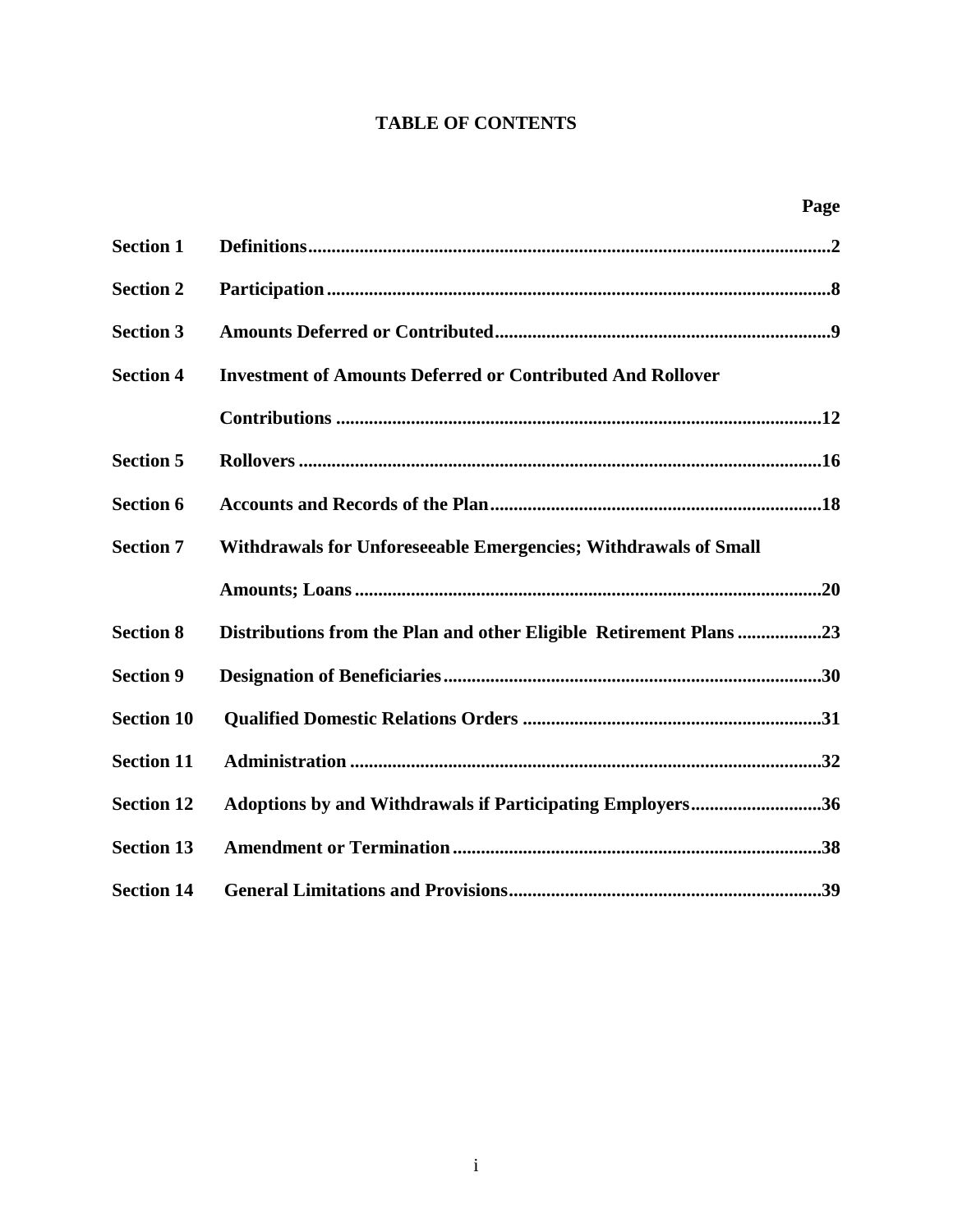#### **PURPOSE**

The purpose of the Plan is to encourage Employees to make and continue careers with the State and other Public Employers by providing Employees with a convenient way to save on a regular and long-term basis and thereby provide for their retirement as set forth herein. A Participant's benefit under the Plan is limited to the Plan Benefit, and the value of the Plan Benefit will depend upon the investment results achieved by the Investment Options in which the Participant chooses to invest. Each Participant shall be 100 percent vested at all times in his or her Plan Benefit in accordance with the terms of the Plan.

In accordance with Section 457 of the Code, all amounts of Compensation deferred or contributed under the Plan, all property and rights purchased with such amounts and all income attributable to such amounts, and all other property and rights are held in trust for the exclusive benefit of Participants and their Beneficiaries and Alternate Payees pursuant to the Trust Agreement or pursuant to the terms of any group trust adopted by the Board as part of the Plan in accordance with Section 11.4.

The Plan and the Trust Agreement are intended to satisfy the requirements for an eligible deferred compensation plan under Section 457 of the Code applicable to governmental employers described in Section 457(e)(1)(A) of the Code, and shall be construed and administered accordingly. To the extent that any term of the Plan is inconsistent with the provisions of Section 457 of the Code applicable to governmental employers, the inconsistent term shall, to the fullest extent possible, be treated for all purposes of the Plan as amended or reformed to conform to the applicable provisions of Section 457 of the Code.

Except as otherwise provided herein, this amendment and restatement of the Plan is effective as of the Effective Date.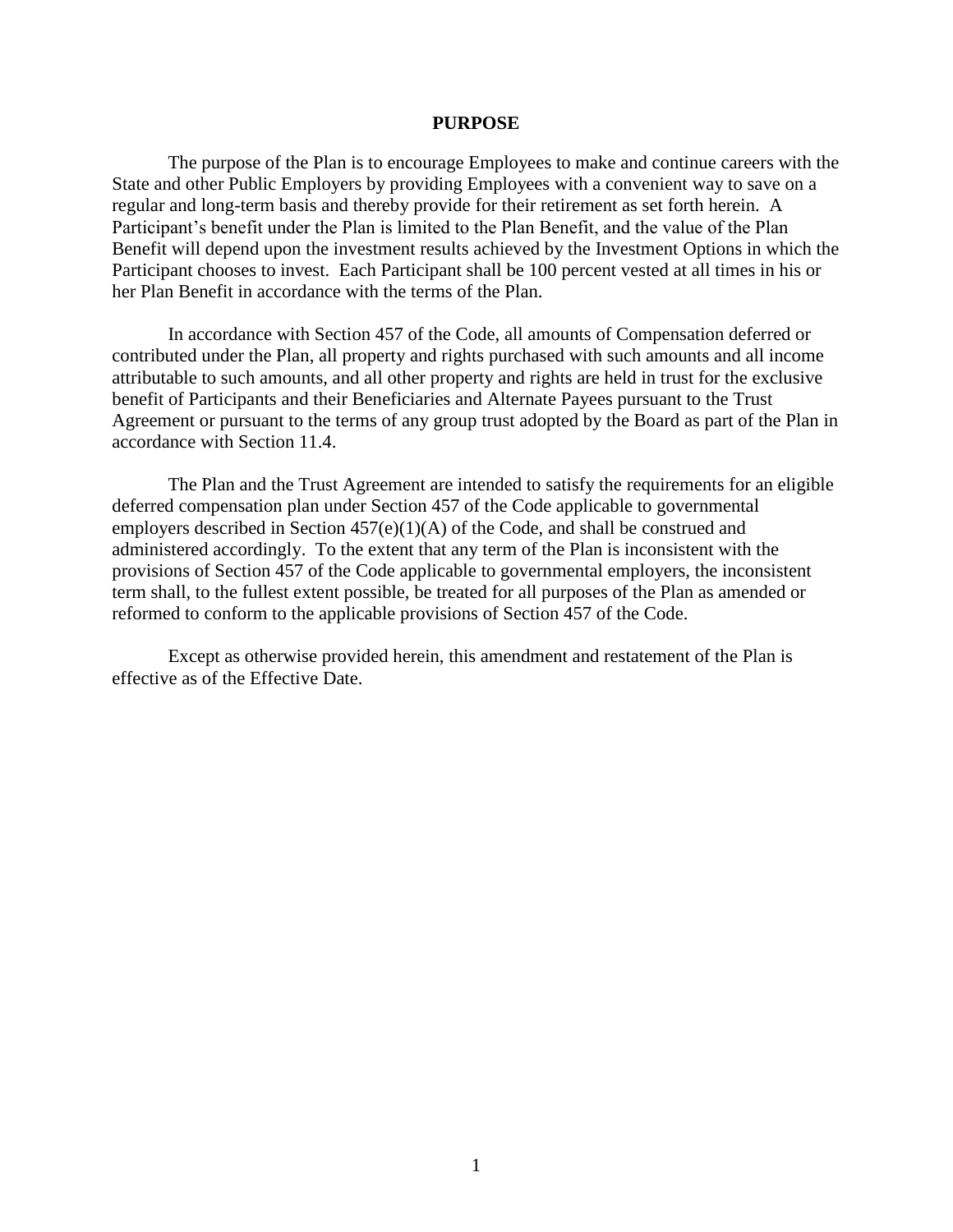## **SECTION 1 DEFINITIONS**

When used herein, the following terms shall have the following meanings:

1.1 "Account" means each separate account established and maintained for an Account Participant under the Plan, including, as applicable, each Before-Tax Deferral Account, Roth Account, Rollover Account, Alternate Payee Account and Beneficiary Account.

1.2 "Account Participant" means each Participant, Beneficiary, Surviving Spouse, Alternate Payee or other individual with an Account.

1.3 "Administrative Service Agency" means an Administrative Service Agency as defined in the Regulations selected by the Board to provide services in respect of the Plan.

1.4 "Alternate Payee" means any spouse, former spouse, child or other dependent of a Participant who is recognized by a Qualified Domestic Relations Order as having a right to receive all, or a portion of, the Plan Benefit with respect to such Participant.

1.5 "Alternate Payee Account" means the Account established for an Alternate Payee pursuant to a Qualified Domestic Relations Order.

1.6 "Amounts Deferred or Contributed" means the aggregate of Compensation deferred or contributed by a Participant pursuant to Sections [3.1](#page-10-0) and [3.2,](#page-10-1) including Before-Tax Deferrals and Roth Contributions.

1.7 "Before-Tax Deferral Account" means the Account or Accounts established under the Plan to record a Participant's Before-Tax Deferrals, and the income, gains and losses credited thereto. A Beneficiary Account or Alternate Payee Account corresponding to the deceased or relevant Participant's Before-Tax Deferrals may also be referred to as a Before-Tax Deferral Account.

1.8 "Before-Tax Deferrals" means that part of a Participant's Compensation which is deferred into the Plan and is not includable in the Participant's taxable income which, in the absence of a Participant's election to defer such Compensation under Section [3.1,](#page-10-0) would have been paid to the Participant and would have been includable in the Participant's taxable income.

1.9 "Beneficiary" means the beneficiary or beneficiaries designated by a Participant or Surviving Spouse of a Participant pursuant to Section 9 to receive the amount, if any, payable under the Plan upon the death of such Participant or Surviving Spouse.

1.10 "Beneficiary Account" means the Account established for a Beneficiary in accordance with Section 6.2.

1.11 "Board" means the Deferred Compensation Board of the State of New York, established by Section 5 of the State Finance Law.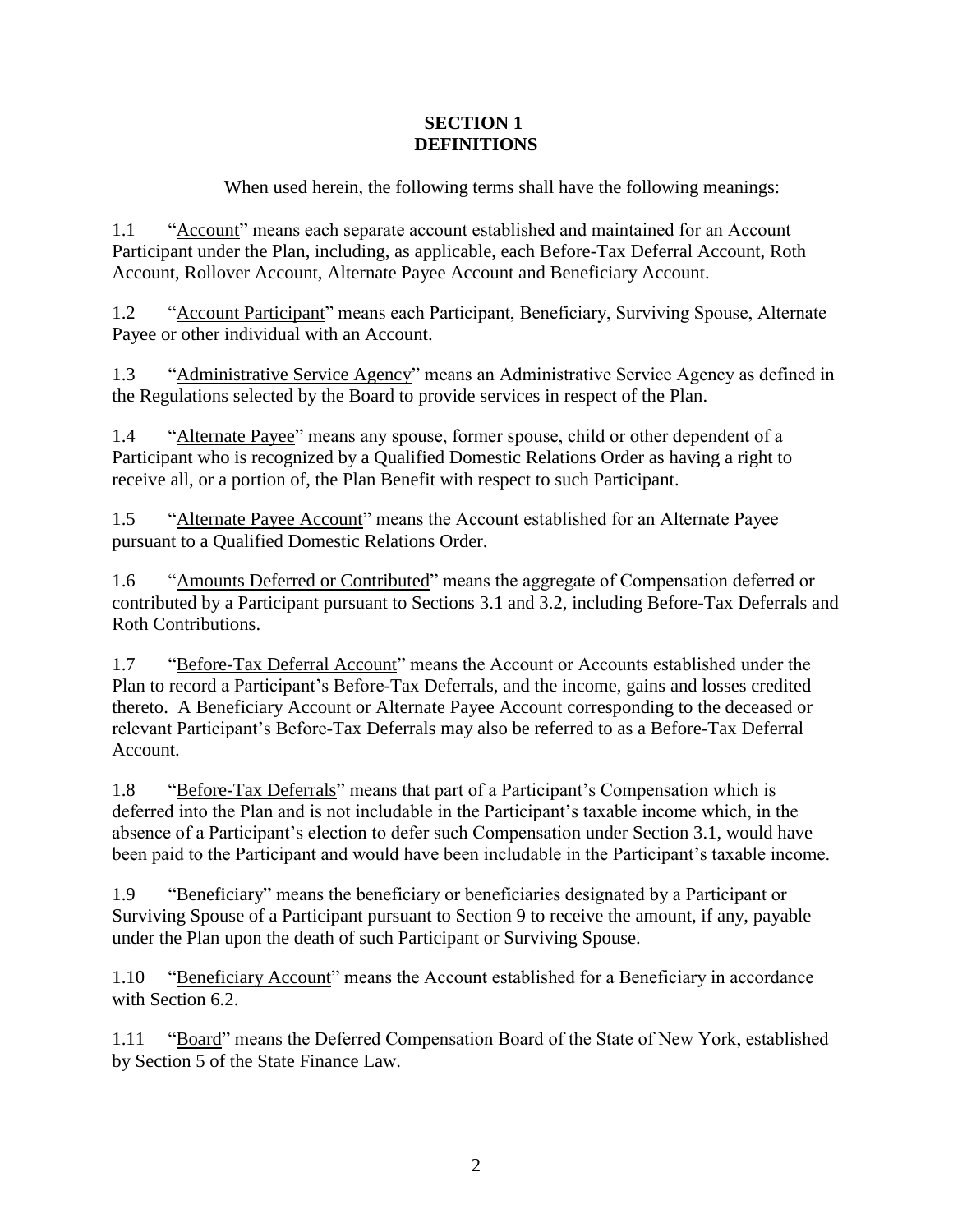1.12 "Business Day" means, subject to Section [4.4\(b\),](#page-14-0) any day (measured in accordance with State time) on which the New York Stock Exchange is open for the trading of securities.

1.13 "Code" means the Internal Revenue Code of 1986, as now in effect or as hereafter amended, and the applicable Treasury Regulations and rulings thereunder. All citations to sections of the Code are to such sections as they may from time to time be amended or renumbered.

1.14 "Compensation" means:

(a) all compensation for services to the Employer, including salary, wages, fees, commissions and overtime pay that is includible in the Employee's gross income for each Plan Year under the Code;

(b) any differential wage payments defined in Code Section 3401(h)(2) pursuant to the HEART Act; and

(c) any accumulated sick pay, accumulated vacation pay and back pay paid to a Participant by his or her Employer, provided that such accumulated sick pay, accumulated vacation pay and back pay is received by the Plan in accordance with the timing requirements of the Treasury Regulations promulgated under Section 457 of the Code.

1.15 "Designated Roth Employer" means an Employer that permits (in accordance with any applicable procedures as may be required by the Board) Participants who are its Employees to make Roth Contributions pursuant to Section [3.1\(c\).](#page-10-2)

1.16 "Distributee" means (a) an Employee or former Employee, (b) the Surviving Spouse of an Employee or former Employee and (c) the spouse or former spouse of an Employee or former Employee, but only to the extent such spouse or former spouse is an Alternate Payee under a Qualified Domestic Relations Order and only with regard to the interest of such spouse or former spouse.

1.17 "Earliest Retirement Date" means the earlier of (a) the date on which the Participant Severs from Employment or (b) the date the Participant attains age 50.

1.18 "Effective Date" means January 1, 2011.

1.19 "Eligible Retirement Plan" means:

- (a) an individual retirement account described in Section 408(a) of the Code;
- (b) an individual retirement annuity described in Section 408(b) of the Code;
- (c) a qualified trust under Section  $401(a)$  or  $401(k)$  of the Code;
- (d) an annuity contract or custodial account described in Section 403(b) of the Code;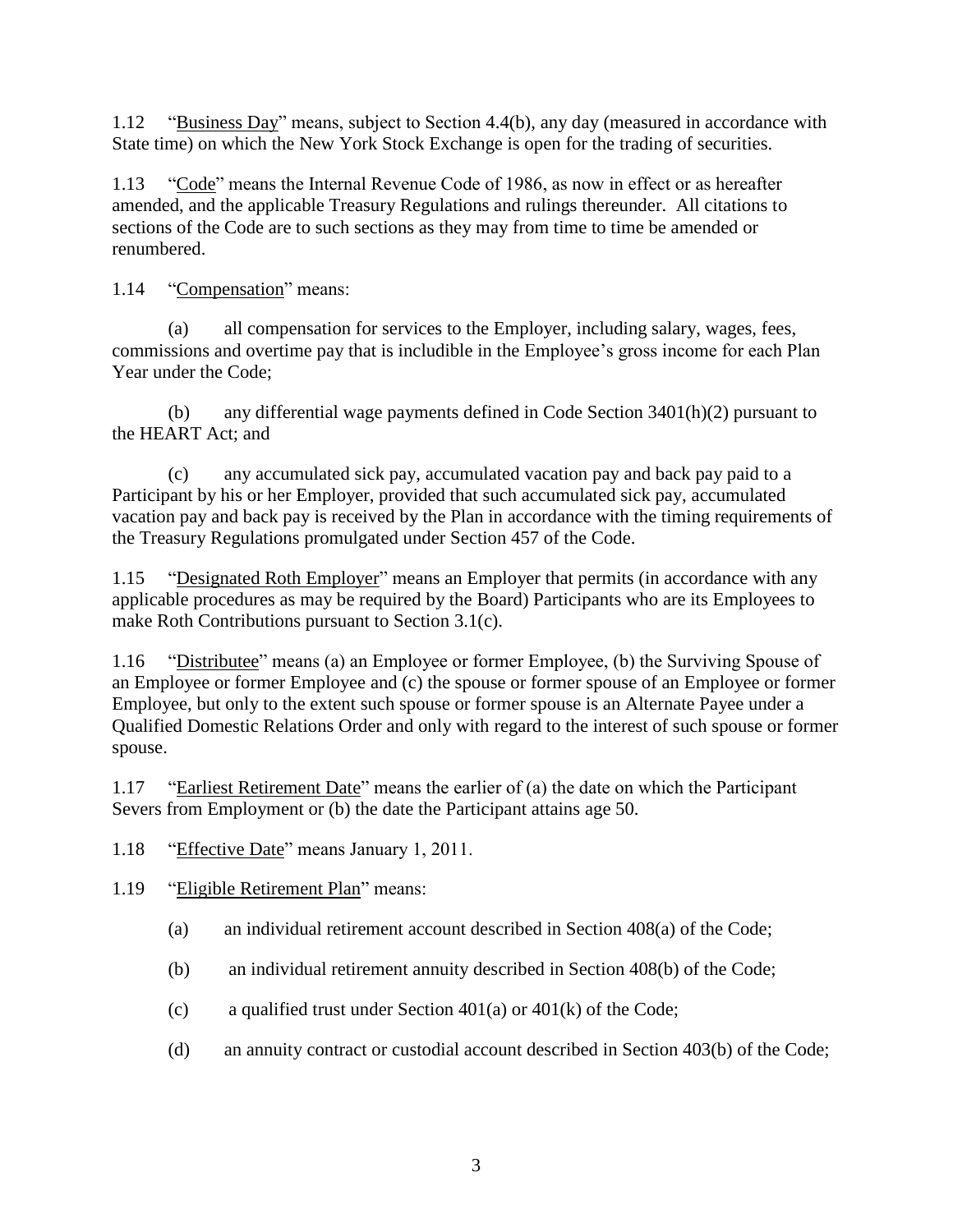(e) an eligible deferred compensation plan described in Section 457 of the Code that is maintained by a state, political subdivision of a state, any agency or instrumentality of a state or political subdivision of a state; and

(f) a Roth IRA.

1.20 "Eligible Rollover Distribution" means all or any portion of the balance of the Plan to the credit of a Distributee or a Beneficiary of a Participant, except that an Eligible Rollover Distribution shall not include (a) any distribution that is (i) one of a series of substantially equal periodic payments (not less frequently than annually) made for the life (or life expectancy) of the Distributee or the joint lives (or joint life expectancies) of the Distributee and the Distributee's Beneficiary or (ii) for a specified period of ten years or more, (b) any distribution to the extent such distribution is required under Section 401(a)(9) of the Code, or (c) any distribution due to an Unforeseeable Emergency.

1.21 "Employee" means any individual who receives Compensation for services from the Employer, including (a) any elected or appointed officer or employee of the Employer, (b) an officer or employee of an institution under the management and control of Cornell or Alfred University (inasmuch as such entities are acting as representatives of the Board of Trustees of the State University), and (c) any employee who is included in a unit of employees covered by a negotiated collective bargaining agreement that specifically provides for participation in the Plan. An Employee shall not include an independent contractor, a consultant or any other individual classified by the Employer as not eligible to participate in the Plan.

1.22 "Employer" means the State and each Participating Employer, or any of them.

1.23 "Enrollment Date" means, with respect to an Employee who is eligible to enroll or be enrolled in the Plan, any payroll date on which such Employee receives Compensation, or such other date or dates as the Administrative Service Agency may establish either in lieu of, or in addition to, such dates.

1.24 "Financial Organization" means a Financial Organization as defined in the Regulations selected by the Board to provide services in respect of the Plan.

1.25 "HEART Act" means the Heroes Earnings Assistance and Relief Tax Act of 2008.

1.26 "Includible Compensation" means "includible compensation" as defined in Section 457(e)(5) of the Code.

1.27 "Investment Fund" means each of the investment funds made available by the Board through the Plan in accordance with Section [6.5\(b\).](#page-20-0)

1.28 "Investment Option" means each of the Investment Funds and each other investment option made available by the Board through the Plan in accordance with Section [6.5\(b\).](#page-20-0)

1.29 "Normal Retirement Age" means any age designated by a Participant within the following parameters: (i) beginning (A) no earlier than the earliest age at which the Participant has the right to retire under the basic pension plan, if any, in which the Participant participates in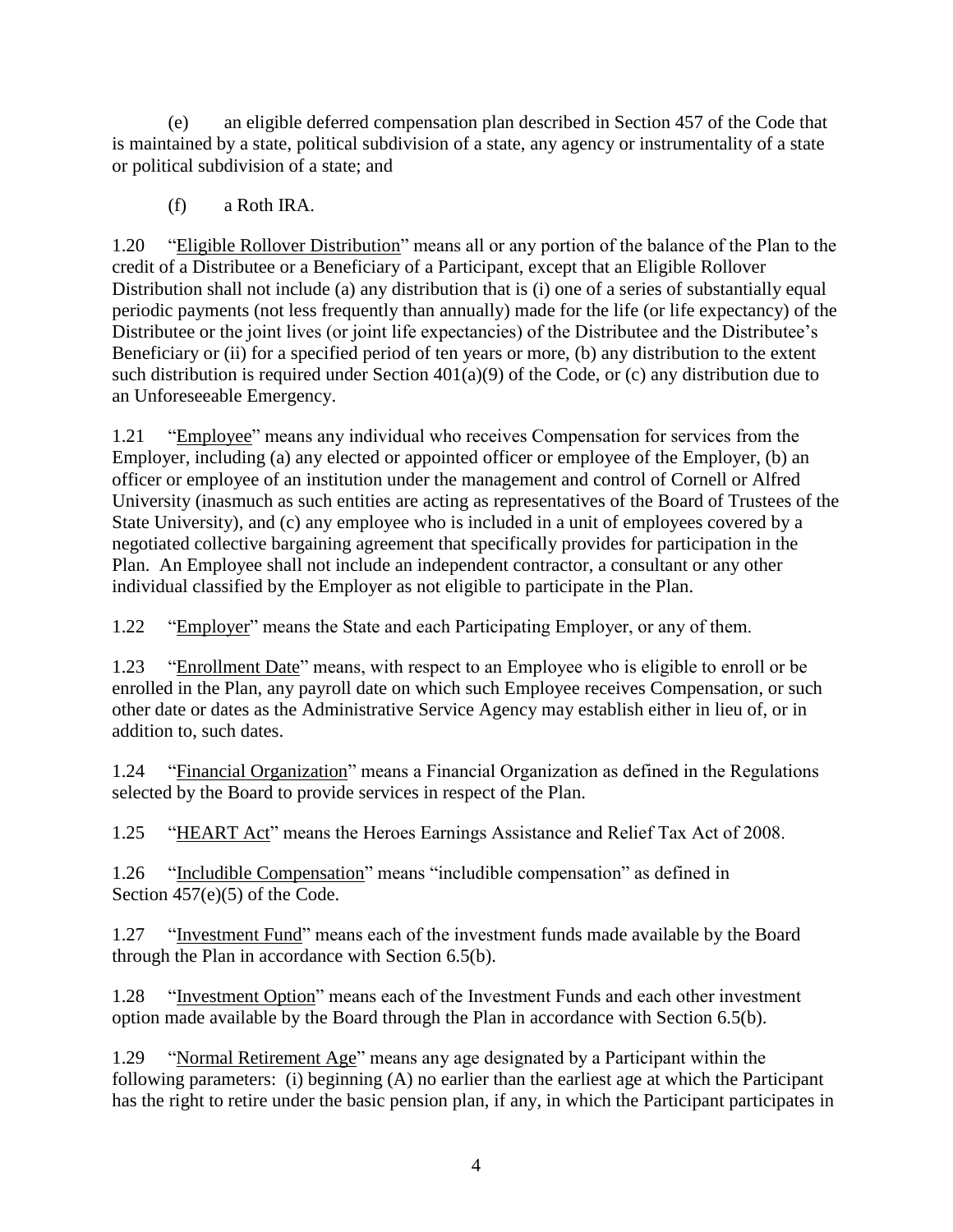connection with his or her service to the Employer and to receive immediate retirement benefits without actuarial or similar reduction because of retirement before some later age specified in such basic pension plan or, (B) in the case of a Participant who does not participate in such basic pension plan, no earlier than age 65, and (ii) ending no later than age 70½. Notwithstanding the previous sentence, a Participant who is a qualified police officer or firefighter (as defined under Section  $415(b)(2)(H)(ii)(I)$  of the Code) may designate a Normal Retirement Age that is earlier than the earliest Normal Retirement Age described above, but in no event may such Normal Retirement Age be earlier than age 40. Notwithstanding anything in the Plan to the contrary, a Participant's designation of a Normal Retirement Age shall not control the date that payment of such Participant's benefits shall commence pursuant to Section 8.

1.30 "Participant" means an Employee or former Employee who is not deceased and who has an Account or Rollover Account under the Plan.

1.31 "Participating Employer" means any Public Employer, the governing body of which has adopted the Plan by appropriate resolution or other legal action with the consent of the Board and, in any case where a resolution or other legal action of such governing body is required by law to be approved by any other body or officer, with the written approval of such other body or officer.

1.32 "Participation Agreement" means an agreement in writing or in such other form approved by the Board pursuant to which the Employee elects to reduce his or her Compensation for future Enrollment Dates and to have amounts deferred or contributed into the Plan on his or her behalf in accordance with the terms of the Plan.

1.33 "Plan" means the Deferred Compensation Plan for Employees of the State of New York and Other Participating Public Jurisdictions, as the same may be amended from time to time.

1.34 "Plan Benefit" has the meaning set forth in Section 6.5.

1.35 "Plan Year" means the calendar year.

1.36 "Public Employer" means a Public Employer as defined in Section 5 of the State Finance Law.

1.37 "Qualified Domestic Relations Order" means any judgment, decree or order, including approval of a property settlement agreement, that has been determined by the Administrative Service Agency to meet the requirements of a qualified domestic relations order within the meaning of Section 414(p) of the Code.

1.38 "Qualified Roth Contribution Program" means a qualified Roth contribution program as defined in Section 402A of the Code.

1.39 "Regulations" means the rules and regulations promulgated by the Board pursuant to Section 5 of the State Finance Law, as the same may be amended from time to time.

1.40 "Required Beginning Date" means April 1 of the calendar year following the later of the calendar year in which the Participant: (a) attains age 70 ½, or (b) Severs from Employment.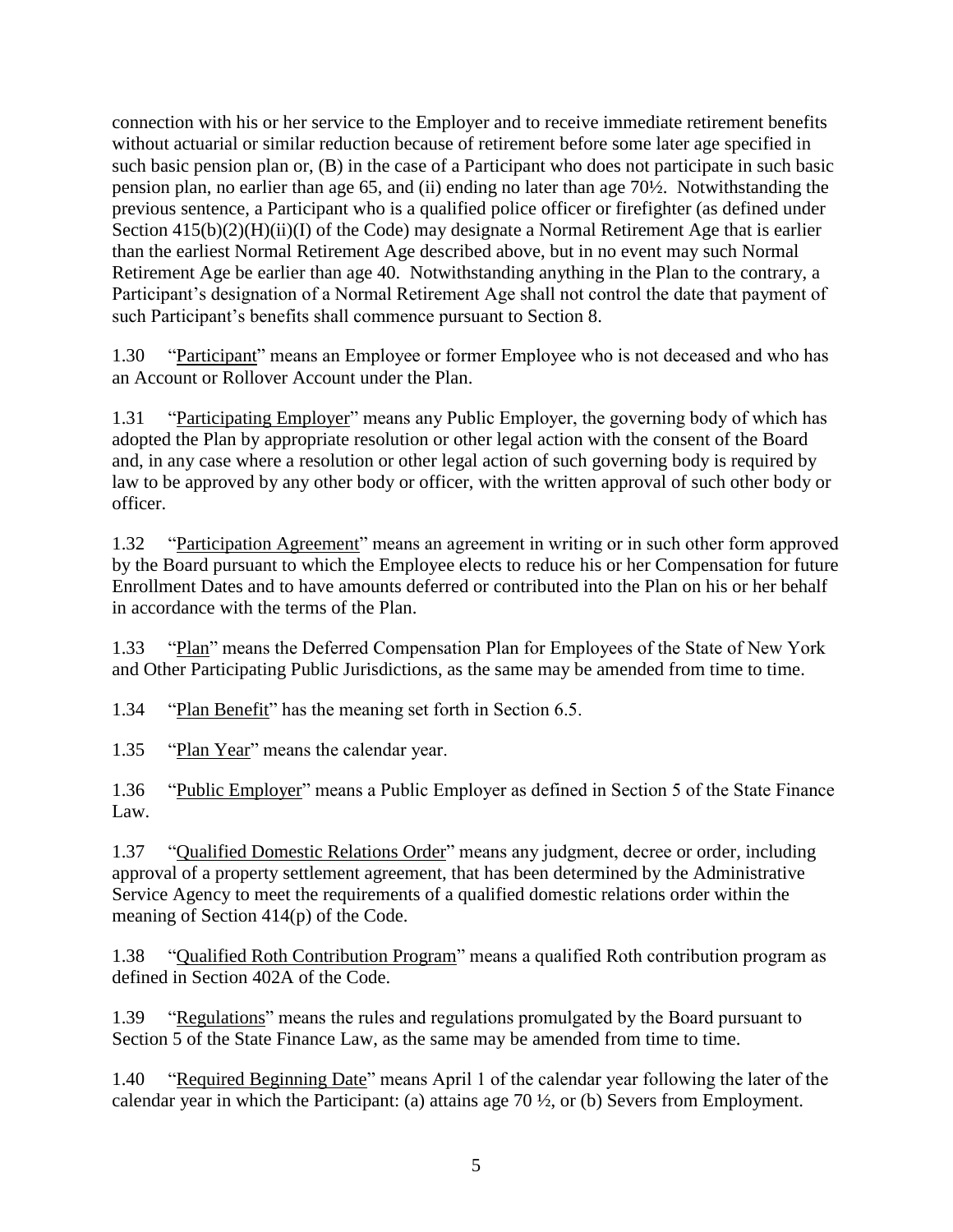1.41 "Review Committee" means the committee designated to review claims to rights or benefits under the Plan in accordance with Section [11.8](#page-35-0) and requests for Unforeseeable Emergency withdrawals under Section 7.

1.42 "Rollover Account" means the Account or Accounts established and maintained in respect of a Participant or a Beneficiary who is a Participant's Surviving Spouse or, if applicable, by a spousal Alternate Payee, pursuant to Section [5.2\(c\).](#page-17-0)

1.43 "Rollover Contribution" means the amount contributed by a Participant or a Beneficiary to a Rollover Account or, if applicable, by an Alternate Payee to an Alternate Payee Account, in accordance with Section [5.2,](#page-17-1) that the Administrative Service Agency has determined would qualify as an Eligible Rollover Distribution, other than a distribution consisting of contributions to a Roth IRA, and which the Administrative Service Agency has determined may be contributed.

1.44 "Roth Account" means the Account or Accounts established under the Plan to record a Participant's Roth Contributions, and the income, gains and losses credited thereto. A Beneficiary Account or Alternate Payee Account corresponding to the deceased or relevant Participant's Roth Contributions may also be referred to as a Roth Account.

1.45 "Roth Contributions" means amounts contributed pursuant to Section [3.1](#page-10-0) by a Participant who is an Employee of a Designated Roth Employer, which amounts are:

(a) designated irrevocably by the Participant at the time of the contribution election as Roth Contributions that are being made from Compensation pursuant to Section [3.1\(c\);](#page-10-2) and

(b) treated by the Designated Roth Employer as includible in the Participant's income at the time the Participant would have received that amount in Compensation.

1.46 "Roth IRA" has the meaning set forth in Section 408A of the Code.

1.47 "Roth Program" means a Qualified Roth Contribution Program within the Plan.

1.48 "Section 457 Transfer" means a transfer made into an Account pursuant to Section [5.1.](#page-17-2)

1.49 "Severance from Employment" or "Severs from Employment" means a severance from employment with an Employer within the meaning of Section 457 of the Code.

1.50 "Staff" means employees hired by the Board pursuant to Section 5(2)(f) of the State Finance Law who serve as full-time or part-time staff of the Board. For the avoidance of doubt, Staff shall not mean any individual who performs work for or on behalf of the Plan pursuant to an agreement between the Board and an Administrative Service Agency, Trustee, Financial Organization, or any other entity that provides services to the Board.

1.51 "State" means the State of New York.

1.52 "Surviving Spouse" means the survivor of a deceased Participant to whom such Participant was legally married on the date of the Participant's death.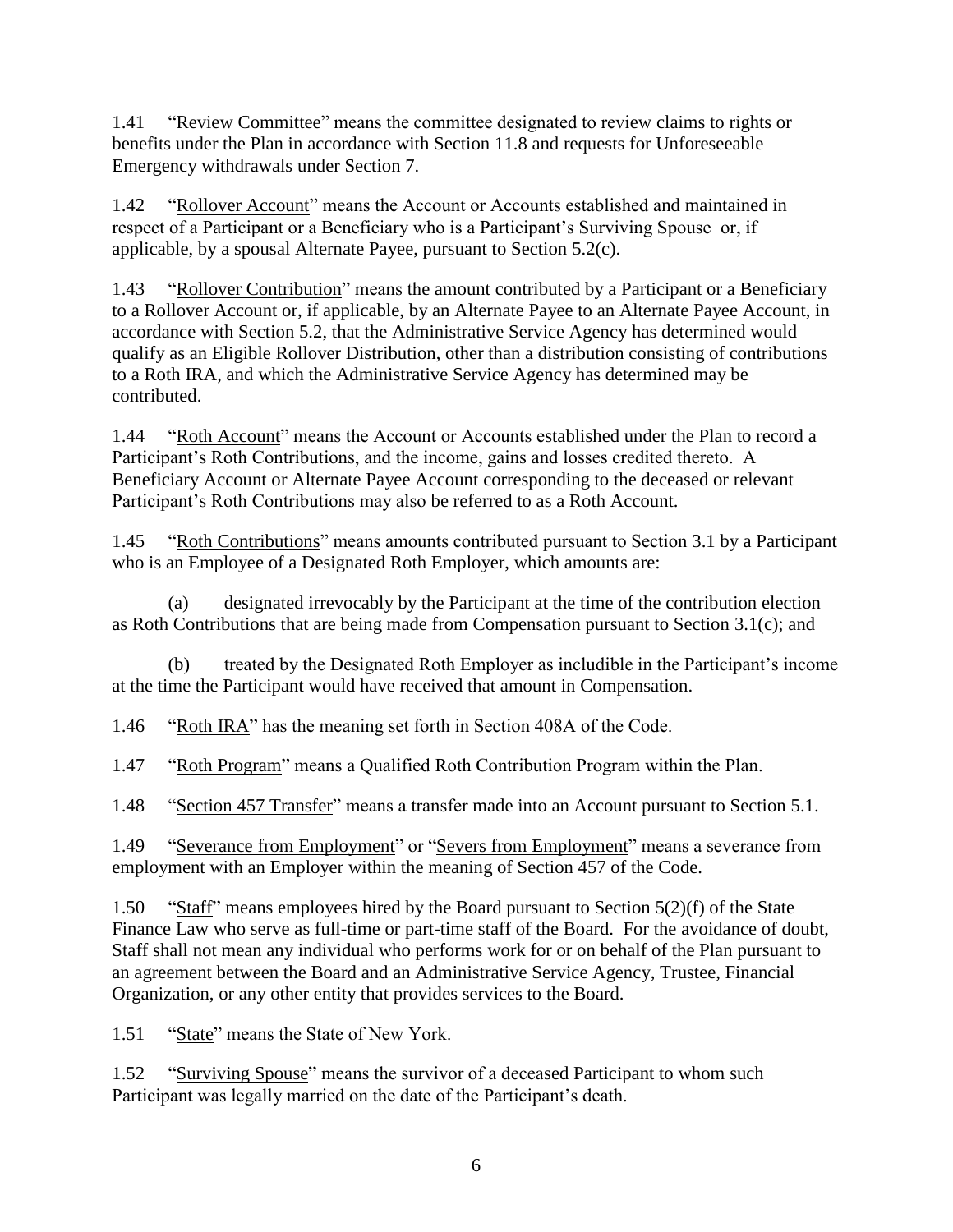1.53 "Treasury Regulations" means the regulations promulgated by the Treasury Department under the Code, as now in effect or as hereafter amended. All citations to sections of the Treasury Regulations are to such sections as they may from time to time be amended or renumbered.

1.54 "Trust Agreement" means an agreement entered into in respect of the Plan between the Board and one or more Trustees pursuant to which all cash and other rights and properties and all income attributable to such cash and rights and properties are held in trust, as such agreement may be amended from time to time.

1.55 "Trust Fund" means the assets of the Plan, including cash and other rights and properties arising from Amounts Deferred or Contributed, Section 457 Transfers and Rollover Contributions which are held and administered by the Trustee pursuant to the Trust Agreement.

1.56 "Trustee" means the trustee or trustees acting as such under the Trust Agreement, and any successors thereto.

1.57 "Unforeseeable Emergency" means (i) a severe financial hardship to the Participant resulting from a sudden and unexpected illness or accident of the Participant or Beneficiary, the Participant's or Beneficiary's spouse, or the Participant's or Beneficiary's dependent, (ii) a loss of the Participant's or Beneficiary's property because of casualty, or (iii) other similar extraordinary or unforeseeable circumstances arising as a result of events beyond the control of the Participant or Beneficiary.

1.58 "Unit" means a unit measuring the value of an Account Participant's proportionate interest in an Investment Fund.

1.59 "USERRA" means the provisions of the Uniformed Services Employment and Reemployment Rights Act of 1994 contained in chapter 43 of title 38 of the United States Code.

1.60 "Valuation Date" means each Business Day unless otherwise provided in the Plan or in an agreement between the Board and a Financial Organization.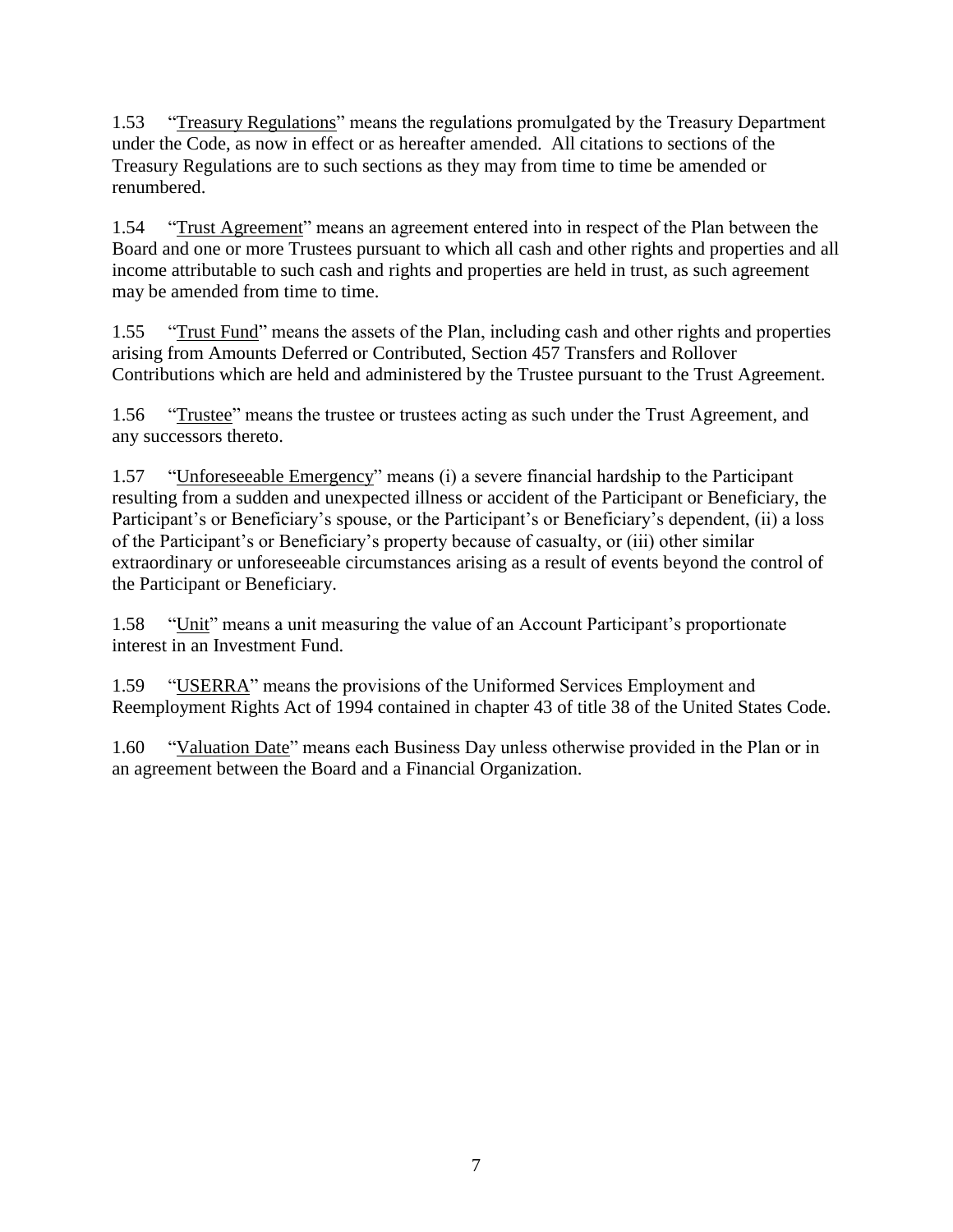## **SECTION 2 PARTICIPATION**

## 2.1 Enrollment.

<span id="page-9-0"></span>(a) Eligibility and Enrollment. Each Employee shall be eligible to participate in the Plan as of any Enrollment Date following the date he or she becomes an Employee, and shall commence such participation in the Plan by duly filing a Participation Agreement and any enrollment forms or other pertinent information concerning the Employee and his or her Beneficiary with the Administrative Service Agency in a manner as prescribed by the Board. With the exception of Participation Agreements filed on or before an Employee's first day of service, no Participation Agreement shall be effective before the first Enrollment Date in the calendar month following the month in which the Participation Agreement is filed with the Administrative Service Agency.

<span id="page-9-1"></span>(b) Initial Enrollment and Subsequent Changes. Each Employee enrolling in the Plan shall provide to the Administrative Service Agency, in a complete and timely manner, at the time of initial enrollment and thereafter if there are any changes, with such information that the Administrative Service Agency determines is necessary or advisable for the administration of the Plan or to comply with applicable law. With the exception of Participation Agreements filed on or before an Employee's first day of service, no Participation Agreement or amendment or modification thereto shall be effective before the first Enrollment Date in the calendar month following the month in which the Participation Agreement or such amendment or modification is filed with the Administrative Service Agency.

2.2 Voluntary Participation. Participation in the Plan by Employees shall be voluntary.

2.3 Cessation of Participation. The participation of an Account Participant shall cease upon payment to the Account Participant of the entire value of his or her Plan Benefit or upon the Account Participant's death prior to such payment.

2.4 Corrective Action. If an individual is erroneously included or excluded from participation, corrective action will be taken as soon as administratively practicable to correct such erroneous inclusion or exclusion.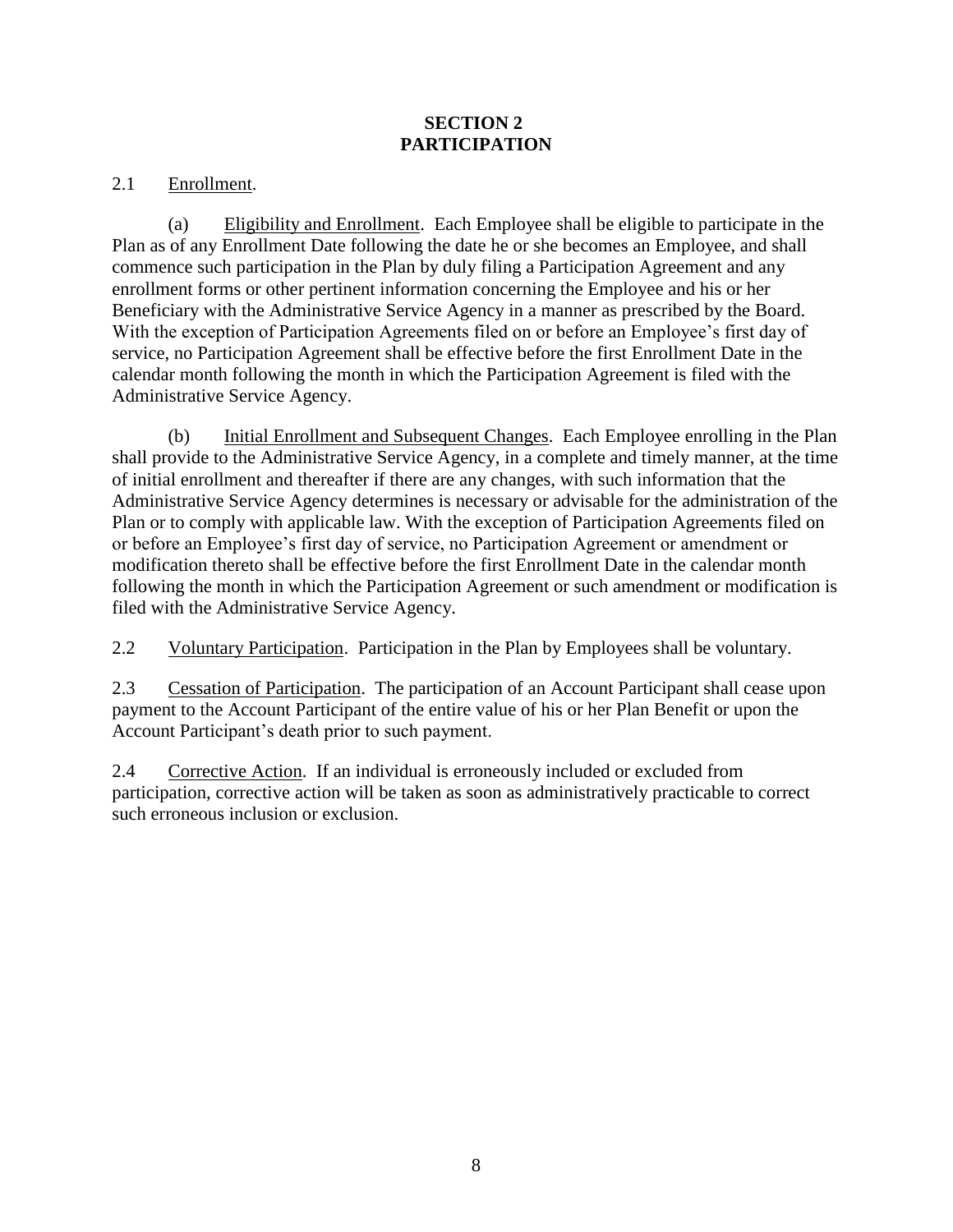## **SECTION 3 AMOUNTS DEFERRED OR CONTRIBUTED**

## <span id="page-10-0"></span>3.1 Participant Deferral and Contribution Authorization.

<span id="page-10-3"></span>(a) Initial Authorization. A Participant may elect to defer or contribute Compensation under the Plan by authorizing, on his or her Participation Agreement*,* regular payroll deductions that do not individually or in the aggregate exceed the limitations of Section [3.2.](#page-10-1) Unless otherwise designated under Section [3.1\(c\),](#page-10-2) any Amounts Deferred or Contributed under this Section [3.1\(a\)](#page-10-3) shall be treated as Before-Tax Deferrals. Any initial deferral election shall be effective as soon as administratively practicable, subject to the timing requirements set forth in Sections [2.1\(a\)](#page-9-0) and [2.1\(b\).](#page-9-1)

<span id="page-10-4"></span>(b) Modifications. A Participant may increase or decrease the rate of deferral or contribution of his or her Compensation, and may make separate elections with respect to the increase or decrease of the rate of his or her Before-Tax Deferrals and Roth Contributions, within the limitations set forth in Section [3.2,](#page-10-1) as of any Enrollment Date by duly filing a new or modified Participation Agreement, or such other form authorized for such purpose by the Board, with the Administrative Service Agency, which shall be effective as soon as administratively practicable, subject to the timing requirements set forth in Sections [2.1\(a\)](#page-9-0) and [2.1\(b\).](#page-9-1)

<span id="page-10-2"></span>(c) Roth Contributions. Prior to January 1, 2011, and thereafter until the Board declares effective its establishment of a Roth Program, Participants may not make Roth Contributions. Upon the Board's declaring effective its establishment of a Roth Program, a Participant who is an Employee of a Designated Roth Employer shall be permitted to make Roth Contributions from his or her Compensation by designating a percentage of his or her initial authorization or modified authorization described in Sections [3.1\(a\)](#page-10-3) and [3.1\(b\)](#page-10-4) as Roth Contributions, which designation shall be effective as soon as administratively practicable for all future payroll periods until modified or suspended, subject to the timing requirements set forth in Sections  $2.1(a)$  and  $2.1(b)$ .

(d) Discontinuance or Suspension. A Participant may discontinue or temporarily suspend his or her deferrals or contributions, and may make separate elections with respect to the discontinuance or suspension of his or her Before-Tax Deferrals and Roth Contributions, as of any specified Enrollment Date by giving notice thereof to the Administrative Service Agency. The Administrative Service Agency shall discontinue or suspend the deferral or contribution of Compensation as soon as administratively practicable, subject to the timing requirements set forth in Sections [2.1\(a\)](#page-9-0) and [2.1\(b\).](#page-9-1)

(e) Deferrals and Contributions After a HEART Act Distribution. A participant's deferrals and contributions will be suspended for a period of six months following a distribution pursuant to Section  $414(u)(12)(B)(ii)$  of the Code.

<span id="page-10-1"></span>3.2 General Deferral and Contribution Limitations and Catch-Up Limitations.

<span id="page-10-5"></span>(a) In General. The aggregate amount of Before-Tax Deferrals and Roth Contributions that may be deferred or contributed by a Participant for any Plan Year shall be a minimum of \$260 and shall not exceed the lesser of: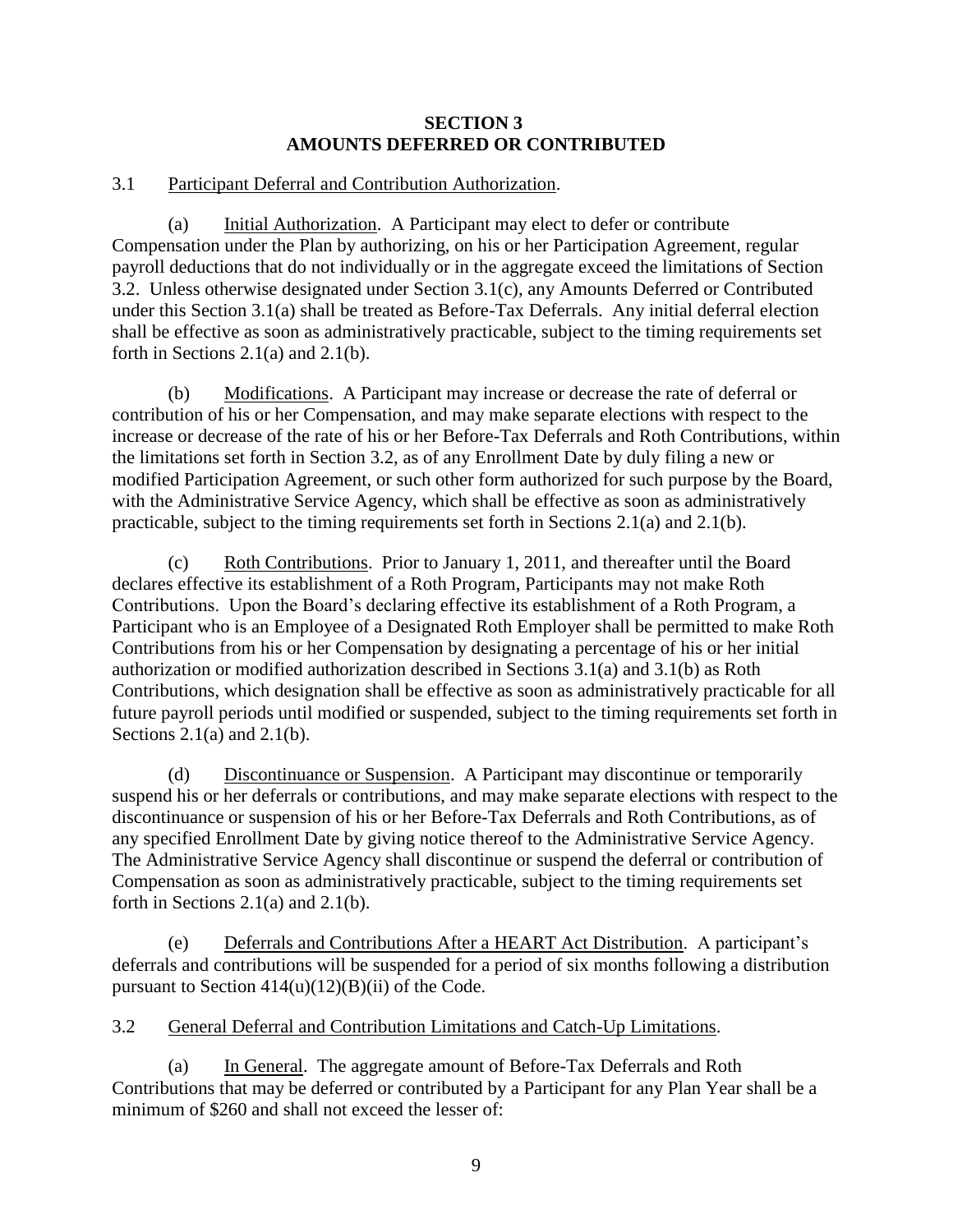(i) An amount as may be permitted pursuant to Section  $457(e)(15)$  of the Code, and

(ii) 100% of the Participant's Includible Compensation for the Plan Year;

*provided*, *however*, the maximum amount that a Participant may defer or contribute for any Plan Year may be calculated after accounting for mandatory and permissive payroll deductions, as reasonably determined by the Employer.

<span id="page-11-0"></span>(b)  $457$  Catch-Up. Notwithstanding the limitation in Section 3.2(a), a Participant may file an election in the manner required by the Administrative Service Agency to have the catch-up limitation as set forth in Section [3.2\(b\)](#page-11-0) apply to the determination of the maximum amount that may be deferred or contributed during one or more of the last three Plan Years ending before attainment of the Participant's Normal Retirement Age. If the catch-up limitation is elected, the maximum aggregate amount of Before-Tax Deferrals and Roth Contributions that may be deferred or contributed for each of the Plan Years covered by the election shall not exceed the lesser of:

(i) twice the dollar amount set forth in Section  $3.2(a)$ ; and

(ii) the sum of the limitations provided for in Section  $3.2(a)$  for each of the Plan Years the Participant was eligible to participate in the Plan, minus the aggregate amount actually deferred or contributed for such Plan Years (disregarding any amounts deferred or contributed pursuant to Section [3.2\(c\)\)](#page-11-1).

A Participant may not elect to have Section [3.2\(b\)](#page-11-0) apply more than once, whether or not the Participant rejoins the Plan after a Severance from Employment.

<span id="page-11-1"></span>(c) Age 50 Catch-Up. All Participants who have attained age 50 before the close of a Plan Year and who are not permitted to defer or contribute additional Compensation pursuant to Section [3.2\(b\)](#page-11-0) for such Plan Year, due to the application of any limitation imposed by the Code or the Plan, shall be eligible to make additional catch-up contributions in the form of Before-Tax Deferrals, Roth Contributions or a combination thereof in accordance with, and subject to, the limitations of Section [3.2\(c\)](#page-11-1) of the Plan and Section  $414(v)$  of the Code. Age 50 catch-up contributions pursuant to Section [3.2\(c\)](#page-11-1) shall not exceed the lesser of:

> (i) the excess of 100% of Participant's Includible Compensation for the Plan Year, over the sum of any other Amounts Deferred or Contributed by the Participant for such Plan Year; and

(ii) an amount as may be permitted by Section  $414(v)(2)(B)$  of the Code.

(d) Dual Eligibility. Notwithstanding anything in Sections [3.2\(b\)](#page-11-0) and [\(c\)](#page-11-1) to the contrary, if a Participant who is eligible to make an additional catch-up contribution under Section [3.2\(c\)](#page-11-1) for a Plan Year in which the Participant has elected to make a catch-up contribution under Section [3.2\(b\),](#page-11-0) such Participant is entitled to the greater of:

(i) the 457 catch-up contribution amount under Section [3.2\(b\);](#page-11-0) and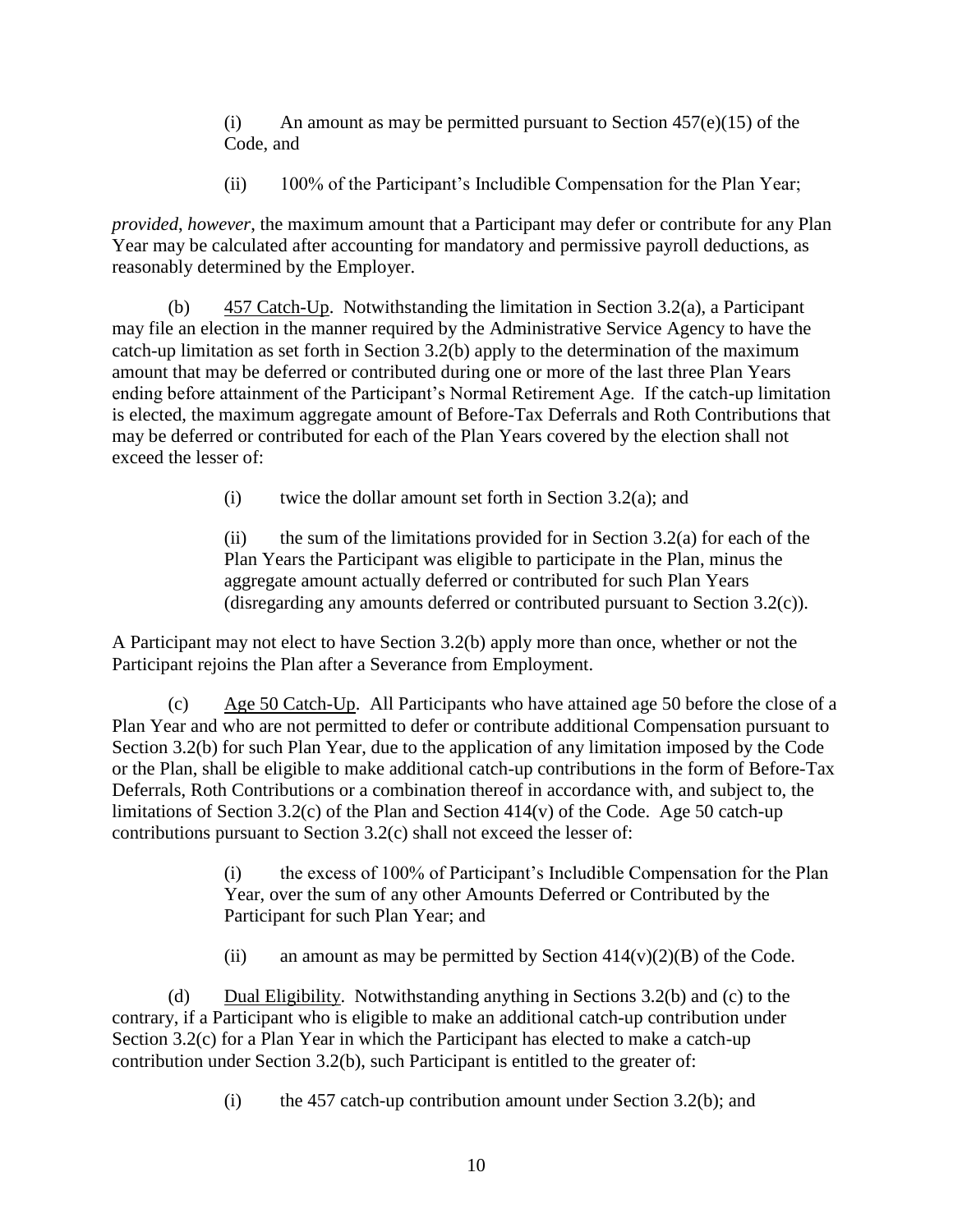(ii) the age 50 catch-up contribution amount under Section  $3.2(c)$ .

(e) USERRA. Notwithstanding the limitation provided for in Section [3.2\(a\),](#page-10-5) any Participant who is entitled to reemployment rights pursuant to USERRA and who is so reemployed in accordance with the provisions of such law may elect to make such additional deferrals or contributions as are permitted or required by USERRA.

<span id="page-12-0"></span>(f) Excess Deferrals and Contributions. In the event that any Amounts Deferred or Contributed under the Plan for any Plan Year exceed the limitations provided for in Section [3.2,](#page-10-1) any such excess deferrals or contributions shall be distributed to the Participant, with allocable net income, in the following order (unless otherwise directed by the Participant): first, from Before-Tax Deferrals and second, from Roth Contributions, as determined in accordance with methods and procedures established by the Administrative Service Agency, as soon as practicable after the Administrative Service Agency determines that the amount was an excess deferral or contribution. Distributions under Section [3.2\(f\)](#page-12-0) will be reportable as taxable income to the extent required by applicable law.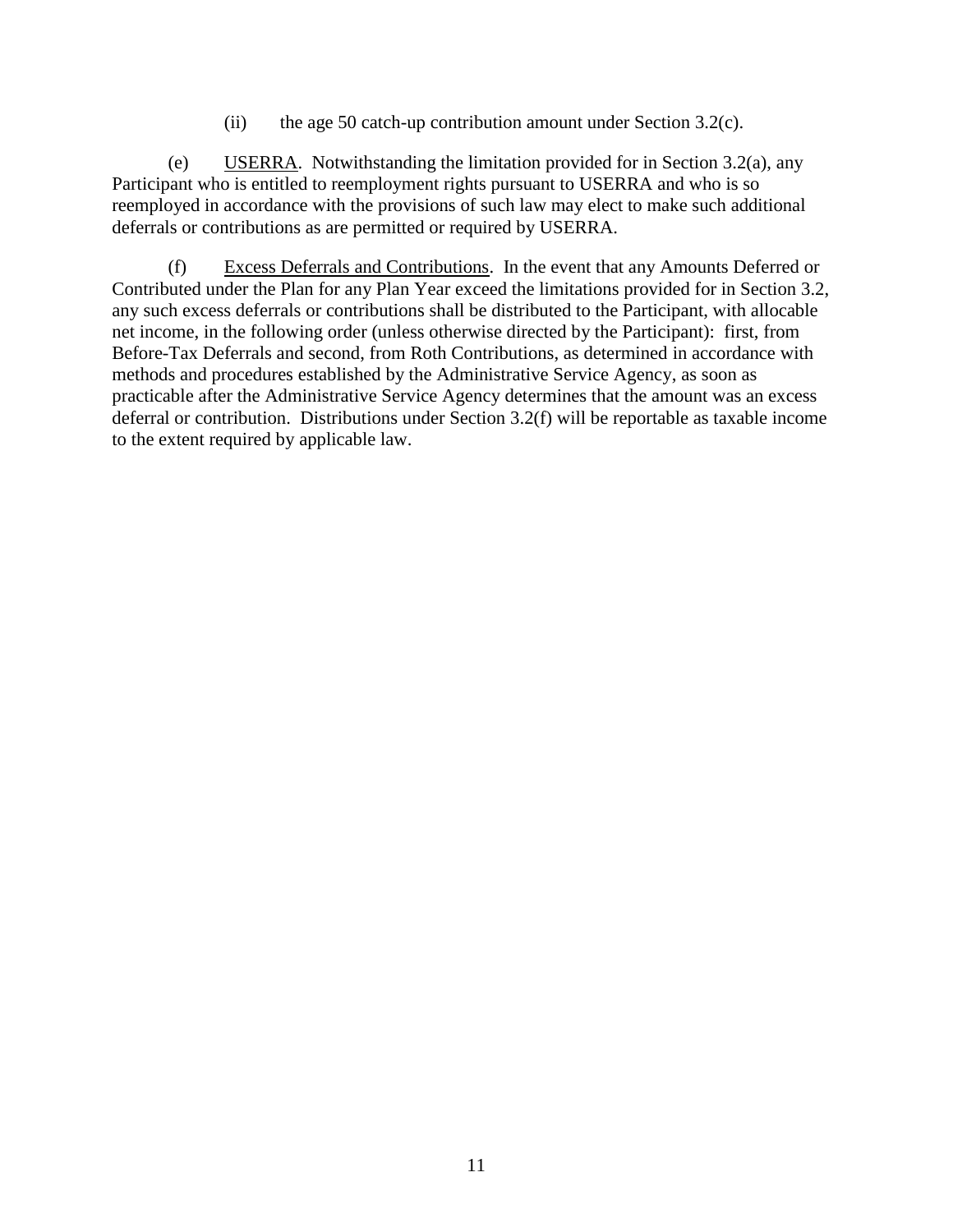## <span id="page-13-3"></span>**SECTION 4 INVESTMENT OF AMOUNTS DEFERRED OR CONTRIBUTED AND ROLLOVER CONTRIBUTIONS**

4.1 Remittance of Deferrals and Contributions. All Amounts Deferred or Contributed in accordance with Section 3 shall be paid by the applicable Employer as promptly as possible, but in no event later than two Business Days from the applicable payroll date, to the Trust Fund. Thereafter, Amounts Deferred or Contributed shall be invested by the Trustee, in accordance with the investment instructions received by the Trustee from the Administrative Service Agency, within two Business Days following receipt by the Trust Fund of such Amounts Deferred or Contributed (or, if later, on the first Business Day coincident with or immediately following receipt by the Trustee of the investment instructions from the Administrative Service Agency related to such Amounts Deferred or Contributed). All such Amounts Deferred or Contributed shall be invested by the Trustee (in accordance with the investment instructions received from the Administrative Service Agency) in the Investment Options provided by one or more Financial Organizations appointed by the Board in accordance with the Regulations, and shall be held, managed, invested and reinvested in accordance with the applicable agreement entered into by the Board or the Trustee with each such Financial Organization.

<span id="page-13-0"></span>4.2 Allocation of Deferrals and Contributions. A Participant who has enrolled in the Plan pursuant to Section 2 shall, by filing a direction with the Administrative Service Agency in writing or in such other manner as the Board may authorize, specify the percentage (in multiples of one percent) of his or her Amounts Deferred or Contributed that shall be allocated to each Investment Option made available by the Board. A Participant's investment allocation elections shall be applied in the same manner to both Before-Tax Deferrals and Roth Contributions. All such deferrals and contributions shall be invested by the Trustee in the Investment Options in accordance with such direction(s) as soon as administratively practicable.

<span id="page-13-2"></span>4.3 Continuation of Deferral and Contribution Allocation. Any deferral and contribution allocation direction given by a Participant shall be deemed to be a continuing direction until changed by the Participant. A Participant may change his or her deferral and contribution allocation direction with respect to future Amounts Deferred or Contributed, as of any Enrollment Date, by giving notice in writing or in such other manner as the Board may authorize to the Administrative Service Agency prior to any Enrollment Date. Any change to a Participant's deferral and contribution allocation direction shall be applied in the same manner to both Before-Tax Deferrals and Roth Contributions. All such future deferrals and contributions shall be invested by the Trustee in the Investment Options in accordance with such changed direction.

## <span id="page-13-1"></span>4.4 Transfer of Assets Among Investment Options.

(a) Transfer of Assets. As of any Valuation Date, an Account Participant may direct the Administrative Service Agency, by giving notice in writing or in such other manner as the Board may authorize, to liquidate his or her interest in any of the Investment Options and transfer the proceeds thereof to one or more other Investment Options in the proportions directed by such Participant. Account Participants may make separate transfer directions for their Before-Tax Deferral Accounts (and Accounts relating to Rollover Contributions involving before-tax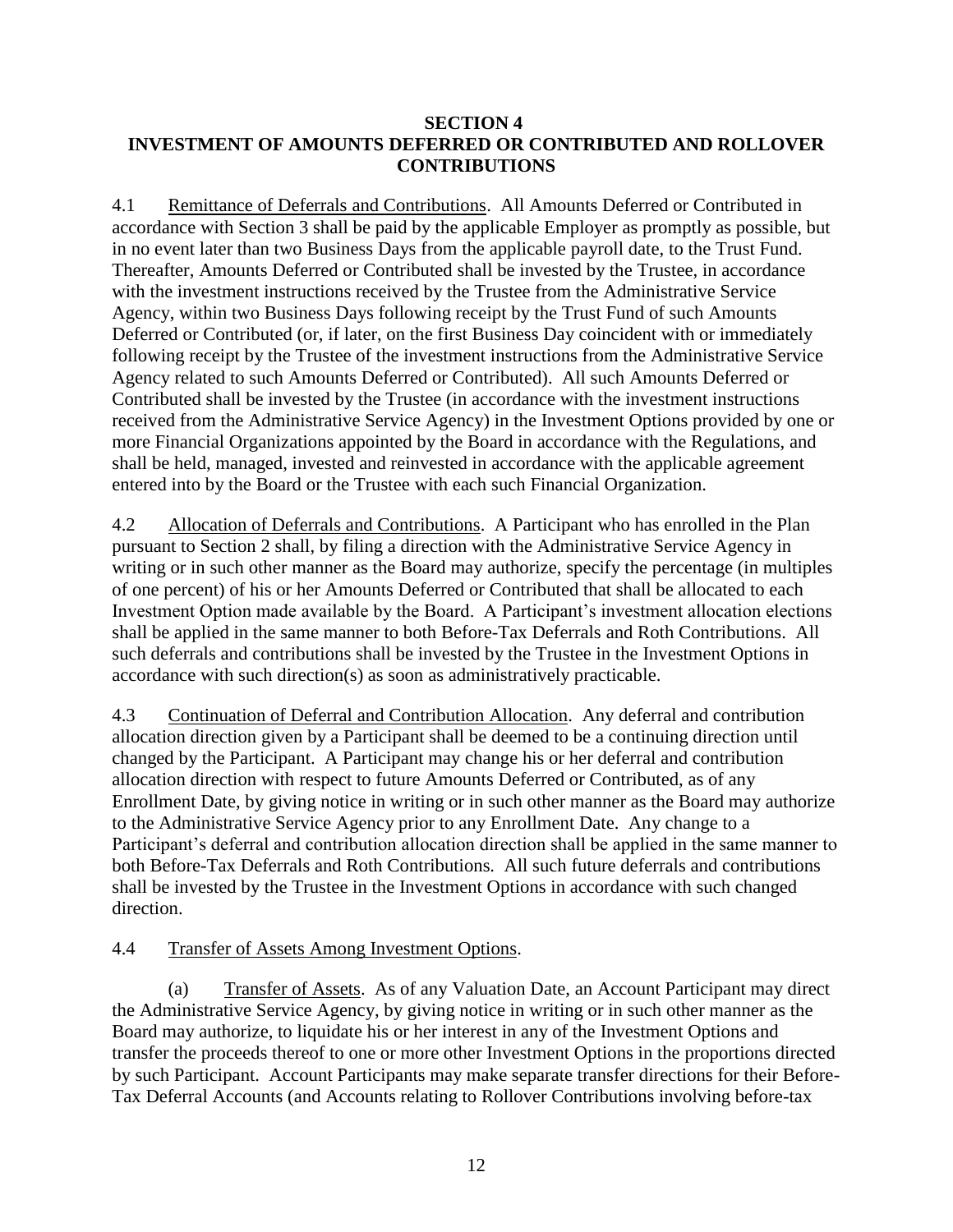deferrals) and their Roth Accounts (and Accounts relating to Rollover Contributions involving Roth contributions). Such direction must be made in accordance with the requirements and procedures established by the Board and in effect at the time and in a multiple of one percent or one dollar increments of the Account Participant's interest in the applicable Investment Option.

<span id="page-14-0"></span>(b) Board's Right to Reduce or Deny Transfer Request. If the Trustee or any Financial Organization appointed by the Board advises the Board, or the Board otherwise determines, that it is not reasonably able to prudently liquidate the necessary amount and transfer it from one of the Investment Options to another, the amount to be transferred with respect to each Account Participant who duly requested such a transfer may be reduced in proportion to the ratio which the aggregate amount that the Trustee or the Financial Organization has advised the Board may not prudently be so transferred bears to the aggregate amount that all Account Participants have duly requested be so transferred. Regardless of any Account Participant's investment direction, no transfer between Investment Options may be made in violation of any restriction imposed by the terms of the agreement between the Board or the Trustee and a Financial Organization providing any Investment Option or of any applicable law. Notwithstanding anything in this Section [4.4\(b\)](#page-14-0) or the Plan to the contrary, the Board, the Trustee or the Financial Organization shall have the right, without prior notice to any Account Participant, to suspend, for a limited period of time, daily transfers between and among Investment Options for one or more days if the Board, the Trustee or the Financial Organization determines that such action is necessary or advisable (i) in light of unusual market conditions, (ii) in response to technical or mechanical problems with the Plan's or the Administrative Service Agency's record keeping systems, (iii) in connection with any suspension of normal trading activity on the New York Stock Exchange or other major securities exchange, (iv) as a result of strikes, work stoppages, acts of war or terrorism, insurrection, revolution, nuclear or natural catastrophes or other similar events, losses or interruptions of power, other utility outages or malfunctions, or malfunctions in communications or computer services, in each case, that make it necessary or advisable to suspend trading activity, or (v) in accordance with Section [4.10.](#page-16-0)

<span id="page-14-2"></span>4.5 Administrative Actions with Regard to Investment Directions. The Administrative Service Agency shall have the right to decline to implement any investment direction upon its determination that: (i) the person giving the direction is legally incompetent to do so; (ii) implementation of the investment direction would be contrary to the Plan or applicable law or governmental ruling or regulation, including Treasury Regulations; (iii) implementation of the investment direction would be contrary to a court order, including a Qualified Domestic Relations Order; (iv) implementation of the investment direction would be contrary to the rules, regulations or prospectuses of the Investment Funds; or (v) implementation of the investment direction would be contrary to the investment guidelines or terms of any agreements applicable to the Stable Value Fund or any similar Investment Fund then available under the Plan.

<span id="page-14-1"></span>4.6 Account Participant Responsibility for Deferrals, Contributions and Investment Allocations. Each Participant is solely responsible for the allocation of his or her Amounts Deferred or Contributed, and each Account Participant is solely responsible for the investment allocation of his or her Account, in each case, in and among the Investment Options. Each Account Participant shall assume all risk in connection with the allocation of amounts in and among the Investment Options and for any losses incurred or deemed to be incurred as a result of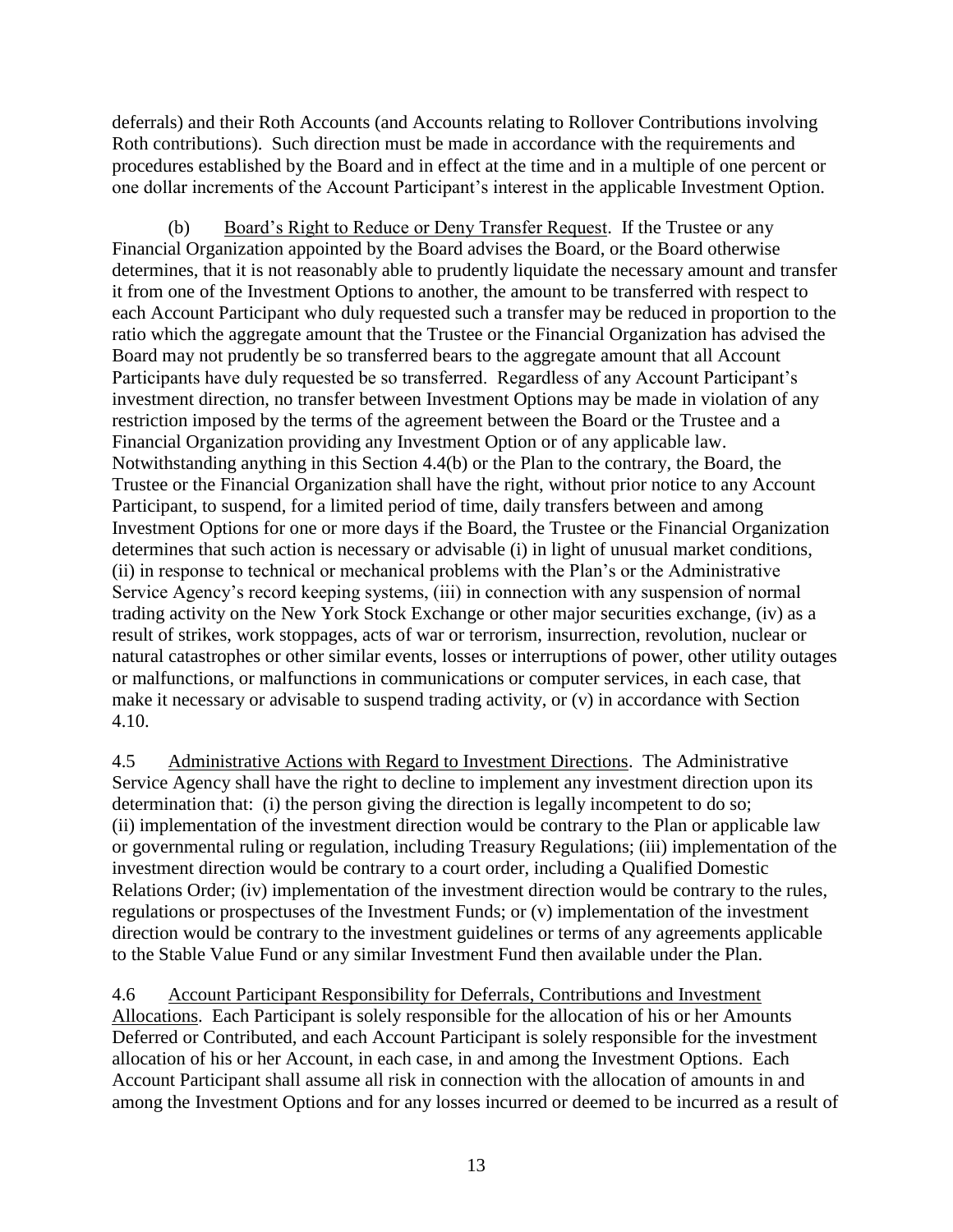the Account Participant's allocation or failure to allocate any amount to an Investment Option or any decrease in the value of any Investment Option. Neither the Board, any Trustee, any Employer nor the Administrative Service Agency is empowered to advise a Participant as to the manner in which the Account Participant's Account shall be allocated among the Investment Options. The fact that a particular Investment Option is available to Participants for investment under the Plan shall not be construed by any Account Participant as a recommendation for investment in such Investment Option. If the Board elects to make available investment guidance services or investment advice services to Account Participants, such services shall be utilized only at the voluntary election of the Account Participant and shall not limit the Account Participant's responsibility under Section [4.6](#page-14-1) for the allocation of his or her Accounts in and among the Investment Options.

4.7 Investment Allocation of Alternate Payee Accounts. Notwithstanding any other provision of the Plan, during any period when an Alternate Payee Account is created and segregated on behalf of an Alternate Payee pursuant to a Qualified Domestic Relations Order from the Accounts of the related Participant, the Alternate Payee shall be entitled to direct the allocation of investments of such Alternate Payee Account in accordance with Sections [4.2](#page-13-0) and [4.4,](#page-13-1) as applicable, and shall be subject to the provisions of Sections [4.5](#page-14-2) and [4.6,](#page-14-1) but only to the extent provided in such order. In the event that an Alternate Payee fails to specify an investment direction on the date of creation of the Alternate Payee Account pursuant to Section [4.9,](#page-15-0) such Alternate Payee's Alternate Payee Account shall be invested in the same manner as the relevant Participant's corresponding Before-Tax Deferral Account, Roth Account and Rollover Accounts on such date and, except as otherwise provided by the Qualified Domestic Relations Order, shall remain invested in accordance with such initial allocation until the Alternate Payee directs otherwise or until such time as the Alternate Payee ceases to have an Alternate Payee Account under the Plan by reason of distribution or otherwise.

4.8 Investment Allocation of Beneficiary Accounts. Notwithstanding any other provision of the Plan, during any period following the death of a Participant and prior to distribution of the entire Plan Benefit of such Participant, such Participant's Beneficiary shall be entitled to direct the allocation of investments of such Plan Benefit in accordance with Section [4.4,](#page-13-1) or, as applicable, his or her proportional interest in such Plan Benefit, in accordance with Section [4.4](#page-13-1) and shall be subject to the provisions of Sections [4.5](#page-14-2) and [4.6.](#page-14-1) In the event that a Beneficiary fails to specify an investment direction on the date of creation of the Beneficiary Account pursuant to Section [4.4,](#page-13-1) such Beneficiary's Beneficiary Account shall be invested in the same manner as the relevant Participant's corresponding Before-Tax Deferral Account, Roth Account and Rollover Accounts on such date.

<span id="page-15-0"></span>4.9 Initial and Ongoing Investment Allocation with respect to Rollover Contributions and Section 457 Transfers. Unless otherwise directed by the Account Participant, the same deferral and contribution allocation direction applicable to an Account Participant pursuant to Section [4.2](#page-13-0) or [4.3,](#page-13-2) as applicable shall apply to all Section 457 Transfers and Rollover Contributions. Notwithstanding the foregoing, in accordance with procedures established by the Administrative Service Agency, an Account Participant may make an alternative initial allocation election in accordance with the procedures set forth in Section [4.4](#page-13-1) for any applicable Section 457 Transfer or Rollover Contribution. Thereafter, such Account Participant may direct the Administrative Service Agency to liquidate his or her interest in any of the Investment Options and transfer the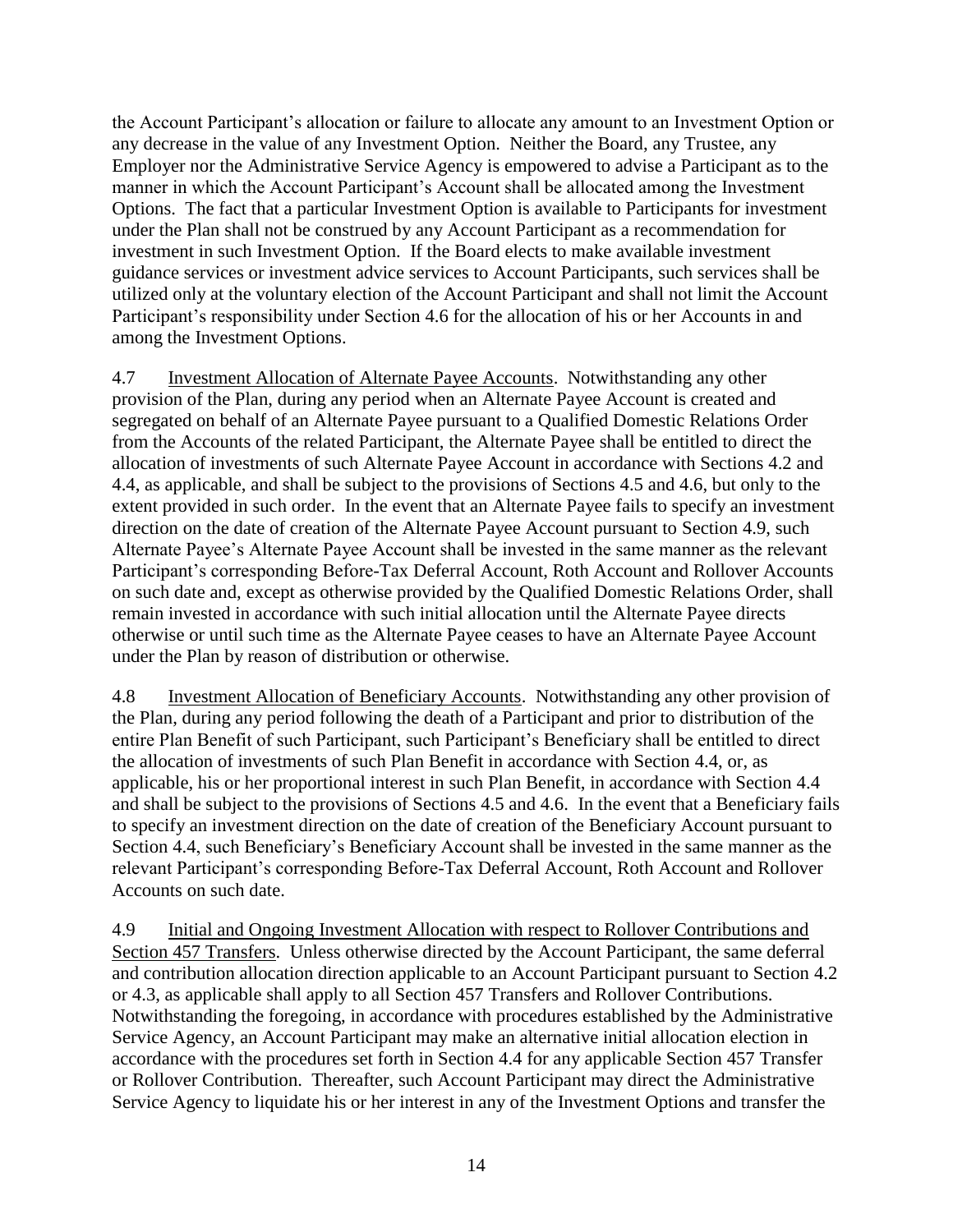proceeds thereof to one or more other Investment Options in accordance with Section [4.4](#page-13-1) (in each case subject to the limitations set forth in Sections [4.5](#page-14-2) and [4.6\)](#page-14-1). All Rollover Contributions shall be invested by the Trustee in the Investment Options in accordance with such directions as soon as administratively practicable.

<span id="page-16-0"></span>4.10 Fund Mapping or Similar Activity. Notwithstanding anything in Section 4 to the contrary, if the Board eliminates one or more of the Investment Funds or Investment Options or undertakes similar activity on behalf of the Plan, the Board shall be authorized to liquidate without an Account Participant's consent and without the need for prior notice to the Account Participant the portion of each Account invested in such eliminated Investment Fund or Investment Option and direct the proceeds of such liquidation in one or more remaining or replacement Investment Funds or Investment Options in accordance with such liquidation and transfer procedures as the Board may determine to be necessary or advisable in connection with such elimination.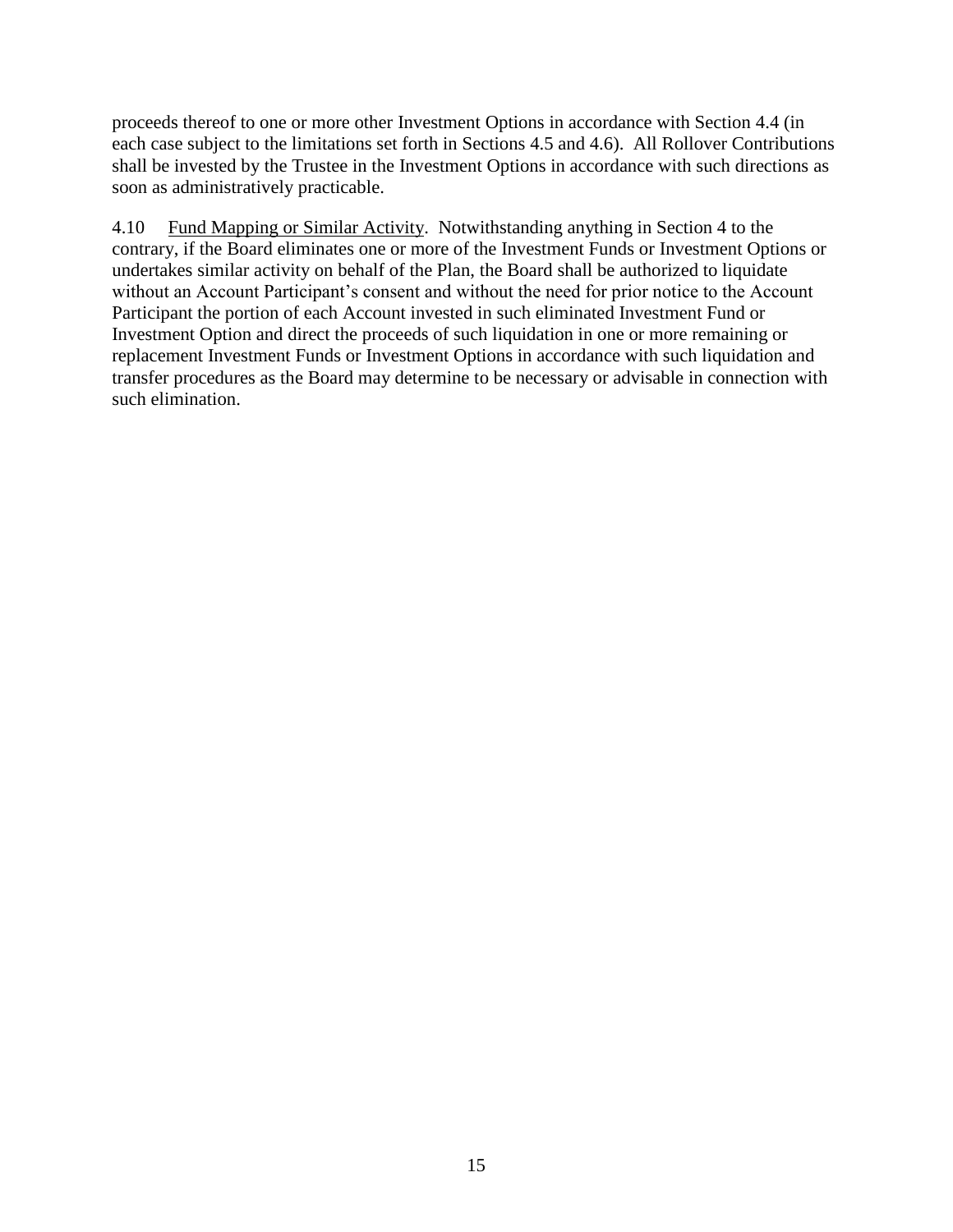## <span id="page-17-3"></span>**SECTION 5 ROLLOVERS**

<span id="page-17-2"></span>5.1 Transfer from Another Governmental 457 Plan. Compensation previously deferred or contributed by (or contributed on behalf of) a Participant, a Beneficiary or a spousal Alternate Payee pursuant to another eligible deferred compensation plan under Section 457 of the Code maintained by another employer described in Section 457(e)(1)(A) of the Code shall be accepted for a plan-to-plan transfer to the Plan by the Trustee in the form and in the manner prescribed by the Board. All such Section 457 Transfers shall be credited to the applicable Account Participant's corresponding Before-Tax Deferral Account or Roth Account (or a combination thereof) and shall be invested in accordance with Section [4.9.](#page-15-0)

## <span id="page-17-1"></span>5.2 Acceptance of Assets from an Eligible Retirement Plan.

(a) Rollover Contributions in General. Amounts previously deferred or contributed by (or contributed on behalf of) a Participant, a Beneficiary or a spousal Alternate Payee under another Eligible Retirement Plan (other than a Roth IRA) that (i) are distributed to the Participant, the Beneficiary or the spousal Alternate Payee or (ii) are directly rolled over to the Plan as an eligible rollover distribution from such Eligible Retirement Plan, may be accepted as a Rollover Contribution by the Trustee in the form and in the manner specified by the Administrative Service Agency; *provided*, that Rollover Contributions of amounts from a Qualified Roth Contribution Program must be directly rolled over to the Plan. Notwithstanding the foregoing, other than Rollover Contributions from a Qualified Roth Contribution Program as described in the preceding sentence, the Administrative Service Agency shall not accept any Rollover Contribution, or any portion thereof, that represents deferrals or contributions under another Eligible Retirement Plan that were made from compensation that was included in the Participant, Beneficiary or spousal Alternate Payee's gross income in the year the amounts were deferred or contributed. The Administrative Service Agency may require such documentation from the distributing Eligible Retirement Plan as it deems necessary to effectuate the rollover in accordance with section 402 of the Code and to confirm that such plan is an Eligible Retirement Plan.

(b) Written Request; Acceptance of Assets. The Administrative Service Agency, in accordance with the Code and procedures established by the Board, shall, as soon as practicable following its receipt of the written request of a Participant, a Beneficiary who is a Participant's Surviving Spouse or spousal Alternate Payee, determine whether the Rollover Contribution shall be accepted by the Plan. Any written request filed by a Participant, a Beneficiary who is a Participant's Surviving Spouse or a spousal Alternate Payee pursuant to Section [5.2\(a\)](#page-17-3) shall set forth the fair market value of such Rollover Contribution and a statement in a form satisfactory to the Administrative Service Agency that the amount to be transferred constitutes a Rollover Contribution. In the event the Administrative Service Agency permits the transfer of the Rollover Contribution, the Trustee shall accept such Rollover Contribution and the transfer of such Rollover Contribution shall be deemed to have been made on the Valuation Date next following the date on which it was paid to the Trust Fund.

<span id="page-17-0"></span>(c) Rollover Account. The Rollover Contribution shall be maintained in a separate, fully vested Rollover Account for the benefit of the contributing Participant or the Beneficiary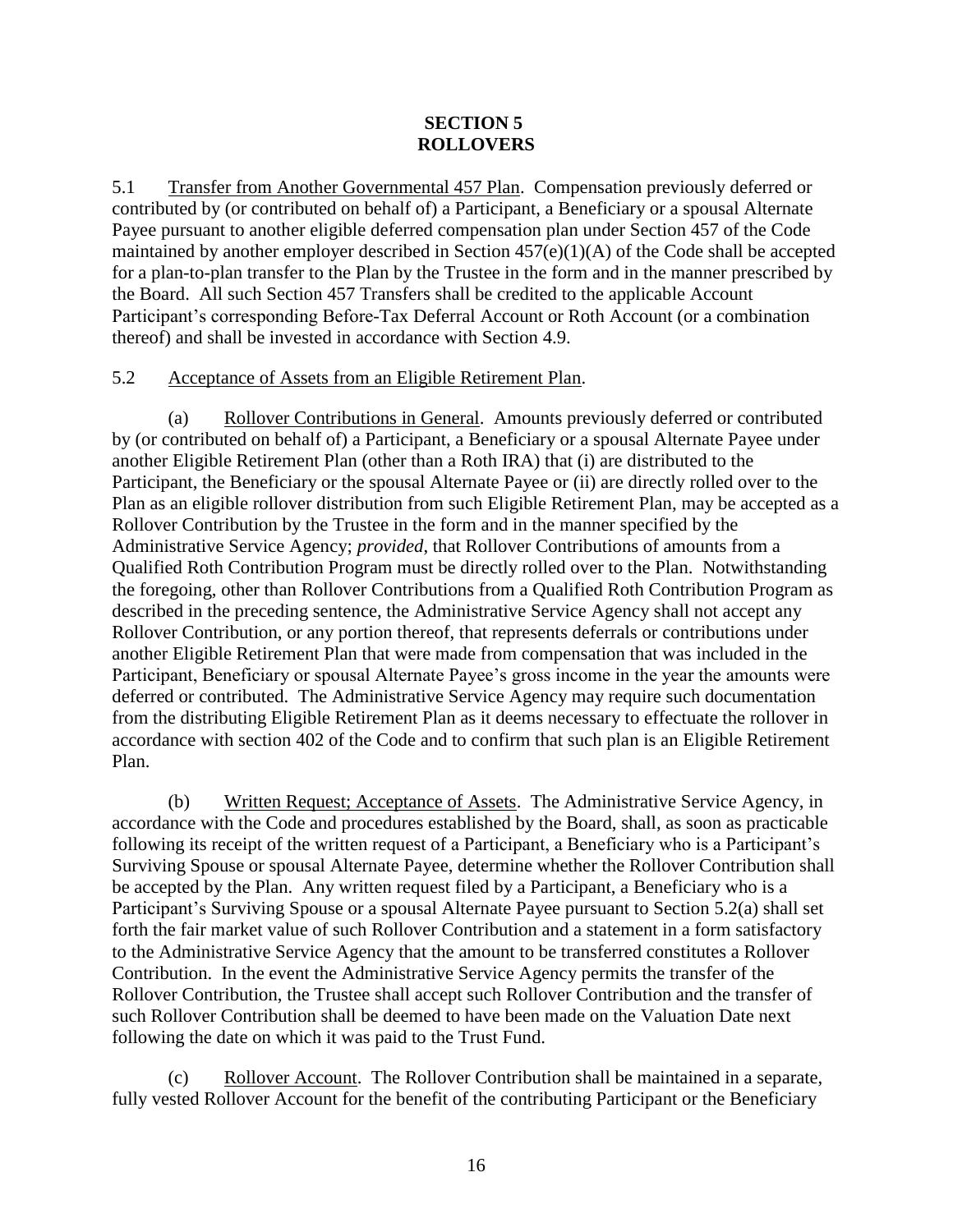and, in the case of a spousal Alternate Payee, the Alternate Payee Account, and shall be invested in accordance with the investment direction of the applicable Account Participant pursuant to Section [4.9.](#page-15-0) All amounts so transferred shall be credited to the Account Participant's Rollover Account or Alternate Payee Account and shall be available for distribution at any time during the Plan Year. No other contributions shall be allocated to the Rollover Account. Any Rollover Contributions of amounts from a Qualified Roth Contribution Program shall be segregated and held in a separately designated and maintained Rollover Account from those amounts not from a Qualified Roth Contribution Program. At the election of the Participant, Beneficiary who is a Participant's Surviving Spouse or spousal Alternate Payee, any Rollover Contributions or 457 Transfers from an eligible deferred compensation plan under Section 457(b) of the Code may be held in separately designated and maintained Rollover Accounts for 457(b) Rollover Contributions; *provided* that any such amounts from a Qualified Roth Contribution Program and any such amounts not from a Qualified Roth Contribution Program shall be segregated and held in separately designated and maintained 457(b) Rollover Accounts.

5.3 Form of 457 Transfer or Rollover Contribution. Each 457 Transfer and Rollover Contribution shall consist only of (i) cash and (ii) solely with respect to 457 Transfers and Rollover Contributions from another eligible deferred compensation plan under Section 457 of the Code maintained by a Public Employer, any outstanding loan to the applicable Account Participant under the transferring or distributing 457 plan, *provided* that (A) such outstanding loan will be subject to the same terms and conditions as in place under the transferring or distributing 457 plan, (B) an Account Participant may not make a Rollover Contribution that includes an outstanding loan unless the entire amount of such Account Participant's plan benefit under the transferring or distributing 457 plan is contributed into the Plan, (C) the source of the outstanding loan disbursement under the transferring or distributing 457 plan must have been from before-tax deferrals, and (D) the Account Participant does not have a loan outstanding, or a defaulted loan that has not yet been repaid, under the Plan at the time of the 457 Transfer or Rollover Contribution.

5.4 Rollover of Assets to Purchase Retirement Service Credit. With respect to trustee-totrustee transfers, a Participant or Beneficiary may elect, in accordance with procedures established by the Board, to have all or any portion of the value of his or her Account transferred to the trustee of a defined benefit governmental plan as described in Section 414(d) of the Code; *provided, however*, that such transfer is for the purchase of permissive service credit (as defined in Section  $415(n)(3)(A)$  of the Code) under such plan or a repayment of contributions and earnings with respect to a forfeiture of service under such plan.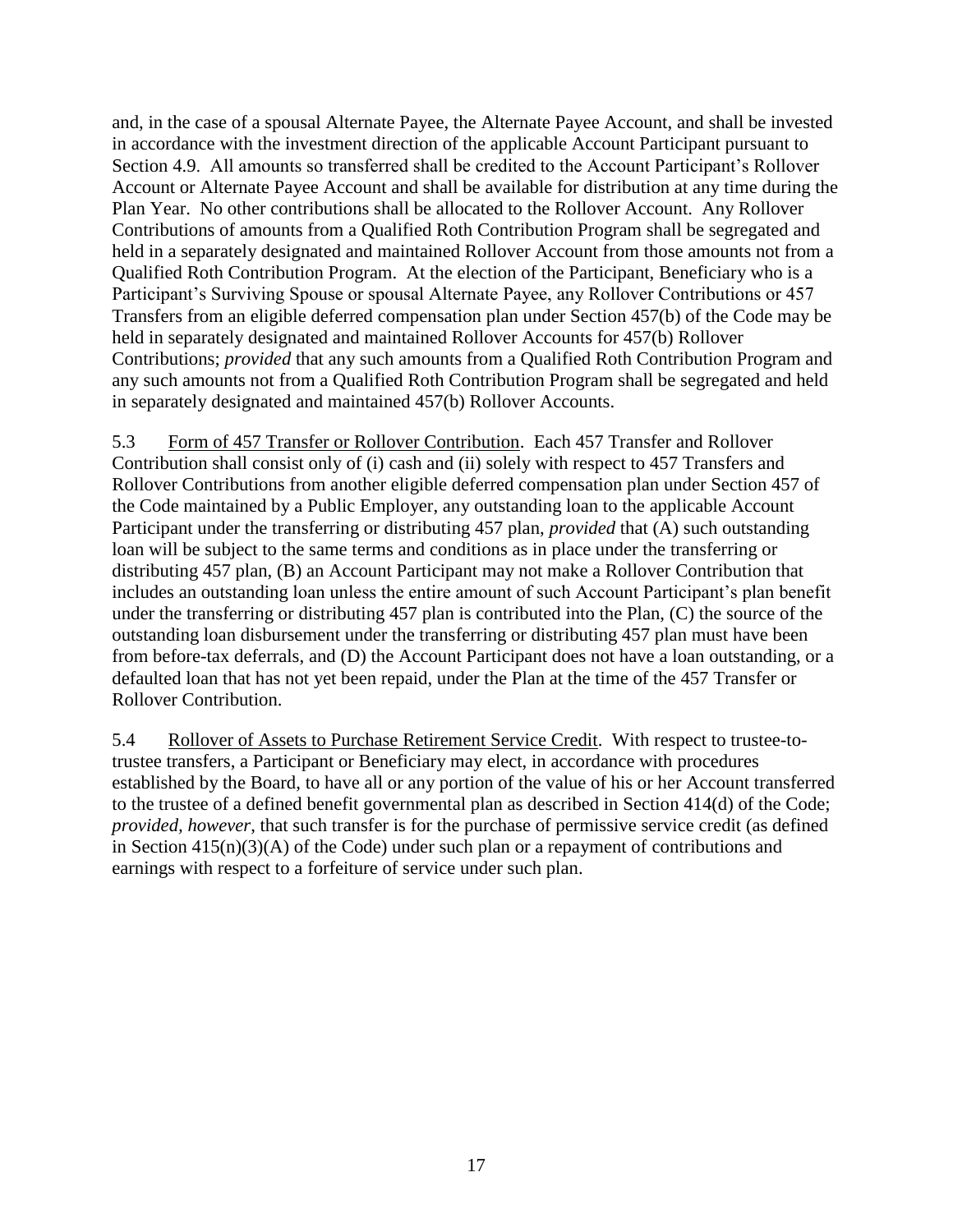#### **SECTION 6 ACCOUNTS AND RECORDS OF THE PLAN**

## 6.1 Participant Accounts.

(a) In General. The Administrative Service Agency shall establish and maintain one or more Accounts for each Participant, including a Before-Tax Deferral Account, a Roth Account (to the extent applicable) and, as necessary, one or more Rollover Accounts (including a segregated Rollover Account relating to contributions from a Qualified Roth Contribution Program) with respect to each Participant. Each Account shall record the value of the portion of the Participant's Plan Benefit allocable to that Account, the value of the portion of his or her Plan Benefit, if any, that is invested in each Investment Option (both in the aggregate and by Account) and other relevant data pertaining thereto. With respect to each Participant, all Amounts Deferred or Contributed, all Section 457 Transfers and all Rollover Contributions shall be credited to his or her Before-Tax Deferral Account, Roth Account or Rollover Account, as applicable.

<span id="page-19-0"></span>(b) Written Statement. Each Account Participant shall be furnished with a written statement of his or her Accounts (including the value of the interest he or she has, if any, in each Investment Option and the amount of and explanation for each allocation to or deduction from his or her Accounts) at least quarterly, which statement shall be delivered in a manner prescribed by the Board.

6.2 Beneficiary Accounts. The Administrative Service Agency shall establish and maintain one or more Beneficiary Accounts, including, as applicable, separate Before-Tax Deferral Accounts, Roth Accounts, and Rollover Accounts with respect to each Beneficiary of a deceased Participant. Each such Account shall record the value of the portion of the deceased Participant's Plan Benefit allocable to each of the Beneficiary's Accounts, the value of the portion of the Plan Benefit, if any, that is invested in each Investment Option (both in the aggregate and by Account) and other relevant data pertaining thereto. Each Beneficiary shall be furnished with a written statement of his or her Accounts in the same manner set forth in Section [6.1\(b\).](#page-19-0)

6.3 Alternate Payee Accounts. The Administrative Service Agency shall establish and maintain one or more Alternate Payee Accounts, including, as applicable, separate Before-Tax Deferral Accounts, Roth Accounts, and Rollover Accounts with respect to each Alternate Payee. The Alternate Payee Account shall separately account for all amounts received (i) from the Participant's Rollover Account and (ii) from all amounts rolled into the Plan by a spousal Alternate Payee, pursuant to Section [5.1](#page-17-2) or [5.2.](#page-17-1) Each such Account shall record the value of the portion of the Participant's Plan Benefit allocable to the Alternate Payee's Account, the value of the portion of the Plan Benefit, if any, that is invested in each Investment Option (both in the aggregate and by Account) and other relevant data pertaining thereto. Each Alternate Payee shall be furnished with a written statement of his or her Alternate Payee Accounts in the same manner set forth in Section [6.1\(b\).](#page-19-0)

6.4 Allocations and Credits. The establishment and maintenance of, or allocations and credits to, the Account of any Account Participant shall not vest in such Account Participant or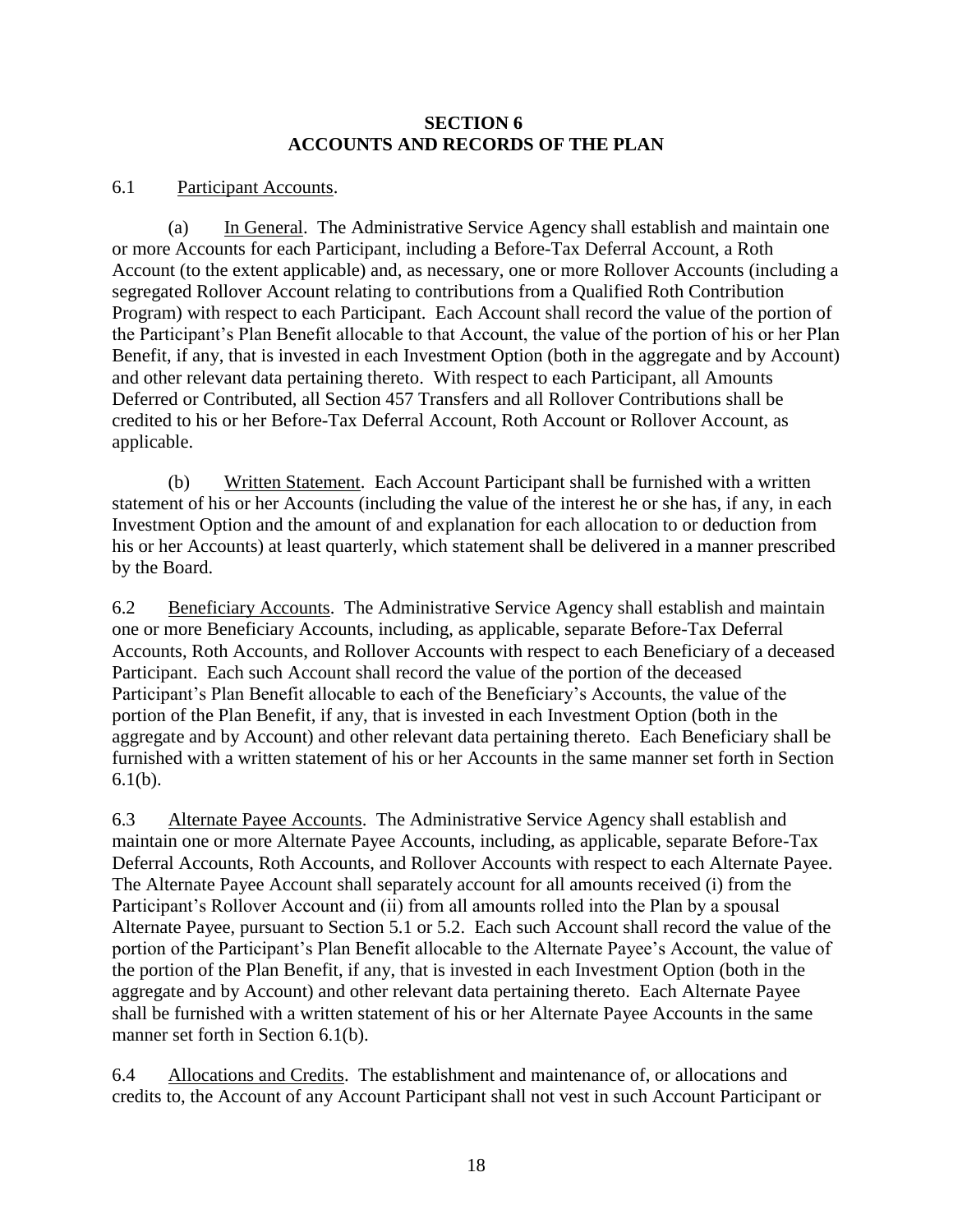Beneficiary of a Participant any right, title or interest in and to any Trust Fund assets or Plan benefits, except at the time or times and upon the terms and conditions and to the extent expressly set forth in the Plan and the Trust Agreement and, in the case of an Alternate Payee Account, the express terms of the Qualified Domestic Relations Order.

## 6.5 Plan Benefit and Trust Fund.

(a) Plan Benefit Defined. As of the close of each Valuation Date, the Plan Benefit of an Account Participant shall equal the aggregate value of his or her Accounts as of such Valuation Date. As of any date that is not a Valuation Date, a Participant's Plan Benefit shall be calculated in accordance with the previous sentence as of such date, but based upon the value of the Account Participant's Accounts as of the close of the most recent Valuation Date. The value of an Account as of a Valuation Date shall be calculated as of each Valuation Date in accordance with a methodology established by the Board and reasonably and consistently applied to all similarly situated Account Participants and shall be based upon an Account Participant's aggregate deferrals and contributions to the Trust Fund and distributions and withdrawals from the Trust Fund, the investment performance of the Investment Options in which each Account has been allocated, and any fees, credits or debits allocable to each Account. As of each Valuation Date, each Account shall be adjusted to reflect all Units or dollars credited and Units or dollars distributed, withdrawn or deducted therefrom in accordance with the terms of the Plan and the Trust Agreement. The aggregate Plan Benefit of all Account Participants shall in no event exceed the value of the assets of the Trust Fund and may be less than such value to the extent of any unallocated expense, reserve or similar account maintained as part of the Trust Fund.

<span id="page-20-0"></span>(b) Investment Options and Investment Funds. The Trust Fund shall be invested at the direction of Account Participants, in accordance with Section 4, in and among the Investment Options made available through the Plan from time to time by the Board. Investment Options may include (i) one or more Investment Funds, (ii) a brokerage account or similar investment window through which Account Participants may direct the investment of their Accounts into Mutual Funds (as defined below) or other available investment products that the Board designates as available for investment through such window, (iii) an individual participant loan fund to record the value of an outstanding loan made to a Participant in accordance with Section [7.3,](#page-22-0) and (iv) any other investment alternative that the Board may make available through the Plan. Investment Funds may consist of open-end investment companies registered under the Investment Company Act of 1940, as amended ("Mutual Funds"), separately managed accounts, unregistered commingled funds, group or commingled trusts, or any combination thereof as approved from time to time by the Board for the investment of the assets of the Trust Fund.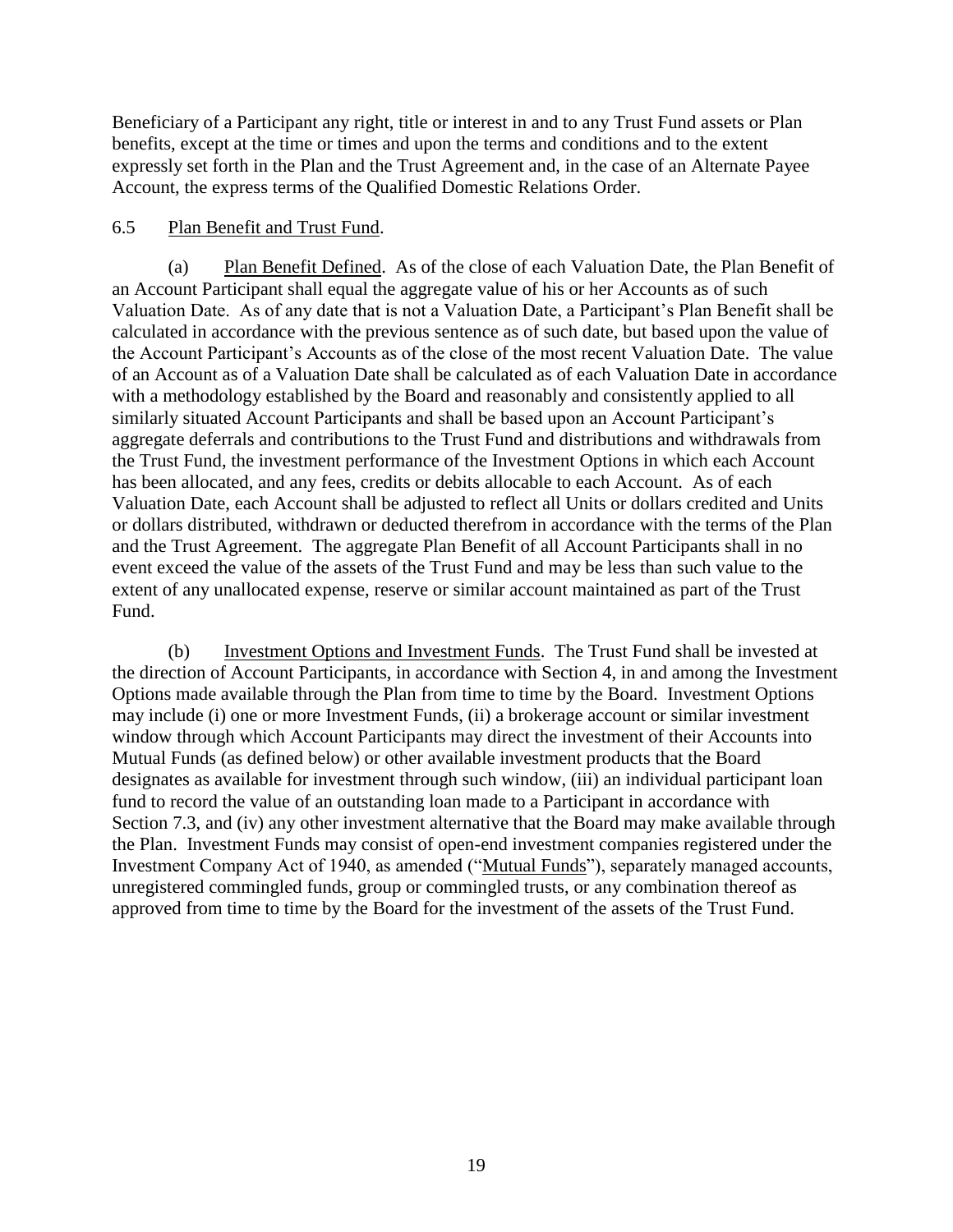## **SECTION 7 WITHDRAWALS FOR UNFORESEEABLE EMERGENCIES; WITHDRAWALS OF SMALL AMOUNTS; LOANS**

#### 7.1 Distribution for an Unforeseeable Emergency.

(a) Amount of Distribution for an Unforeseeable Emergency. Upon a showing by a Participant of an Unforeseeable Emergency, the Administrative Service Agency may permit a payment to be made to the Participant in an amount which does not exceed the lesser of (i) the amount reasonably needed to meet the financial need created by such Unforeseeable Emergency, including estimated income taxes and (ii) an amount which, together with any prior distribution or withdrawal, does not exceed the value of the Participant's Plan Benefit determined as of the most recent Valuation Date. Any such payment shall be made from the Trust Fund by the Trustee upon the direction of the Administrative Service Agency and shall be withdrawn by the Trustee *pro rata* from the Investment Funds in which the Participant has an interest, unless the Participant specifies in the request for such a payment the portion of the total amount to be withdrawn by the Trustee from each Investment Fund. The Participant shall designate the amount of the distribution that will come from his or her Before-Tax Deferral Account and from his or her Roth Account in accordance with procedures established by the Administrative Service Agency. All payments shall be made in one lump cash sum within sixty days after approval of the request.

(b) Evidence of Other Relief. A Participant must provide evidence that the amount requested for an Unforeseeable Emergency may not be fully relieved (i) through reimbursement or compensation by insurance or otherwise, (ii) by liquidation of a Participant's other non-Plan assets, to the extent the liquidation of such assets would not itself cause severe financial hardship, or (iii) by cessation of deferrals and contributions under the Plan.

<span id="page-21-0"></span>7.2 Distribution from a Small Inactive Account. An Account Participant with a Plan Benefit, not including the amount in the Participant's Rollover Accounts, of \$5,000 or less (or such greater amount as may be permitted by Section 401(a)(11) of the Code) may elect at any time to receive a lump sum distribution, not to exceed \$5,000, of his or her Account and Rollover Account, which distribution will be made in accordance with procedures established by the Administrative Service Agency, *provided* that both of the following conditions have been met:

(a) there has been no Amount Deferred or Contributed by such Participant during the two-year period ending on the date of distribution; and

(b) there has been no prior distribution made to such Participant pursuant to this Section [7.2.](#page-21-0)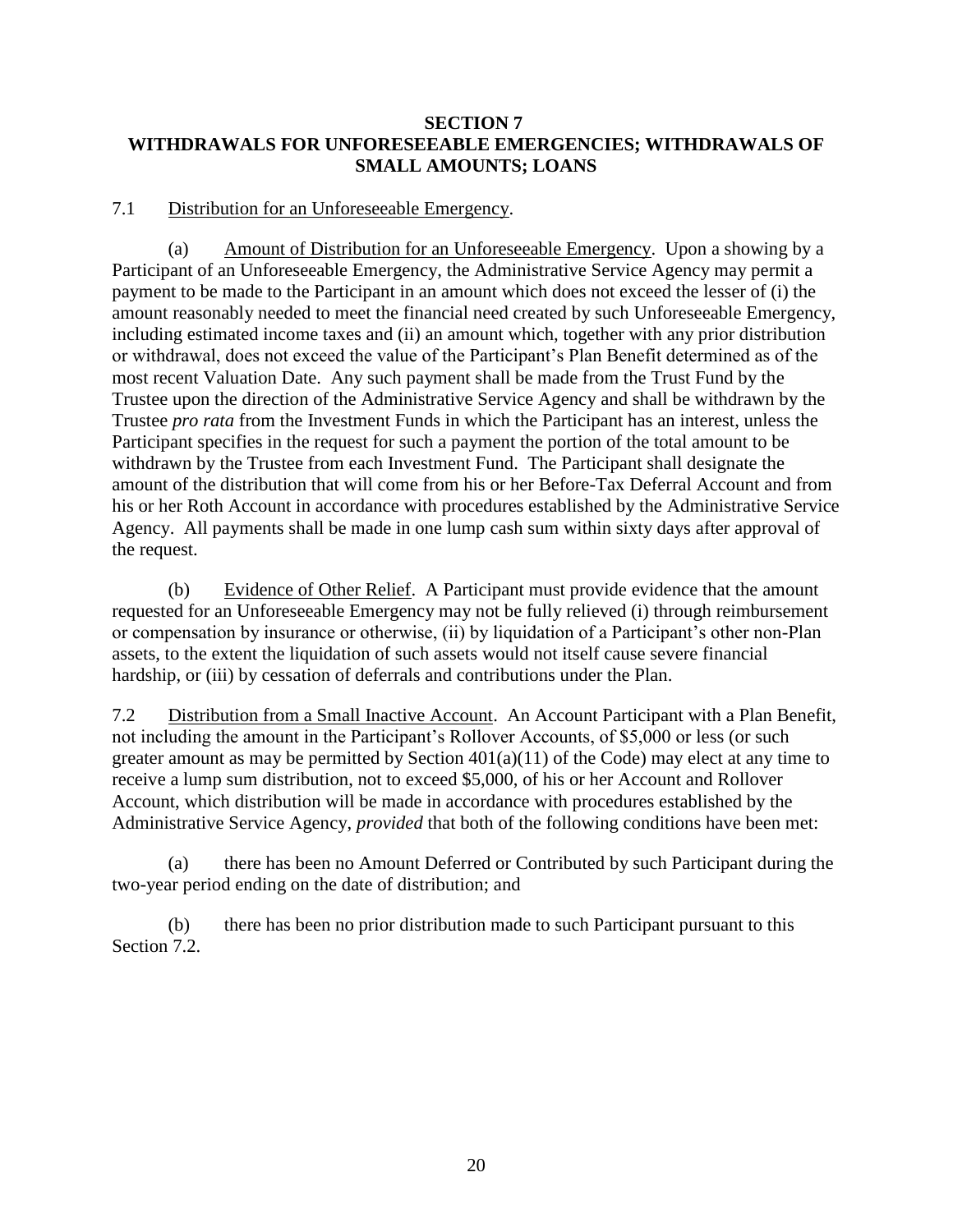<span id="page-22-0"></span>7.3 Loans.

(a) Eligibility. Participants who are active Employees, and, if the Board shall determine, Participants who are on an approved leave of absence from their Employer, shall be eligible to request a Plan loan. Each Participant shall have only one outstanding Plan loan at any time. Upon the request of a loan-eligible Participant, the Administrative Service Agency may, on such terms and conditions prescribed herein, direct the Trustee to make a Plan loan to such loan-eligible Participant.

(b) Loan Amount. The principal amount of any Plan loan shall be for an amount equal to at least \$1,000, or such other amount as the Board shall determine, and shall not exceed the lesser of:

> (i) 50% of the value of the sum of the Participant's Accounts (including his or her Before-Tax Deferral Account and Roth Account); and

(ii) \$50,000 reduced by the highest value in the last twelve months of any loans by the Participant from the Plan and other Eligible Retirement Plans sponsored by the Employer or in which the Employer participates.

(c) Repayment Period. All Plan loans, other than those for the purpose of acquiring the dwelling unit which is, or within a reasonable time shall be, the principal residence of the Participant, shall be repaid over a non-renewable repayment period of five years. A Plan loan made for acquiring a principal residence shall be repaid over a non-renewable repayment period of up to 15 years, or such shorter term as the Board shall determine. Any Plan loan shall be repaid in substantially equal installments of principal and accrued interest that shall be paid at least monthly, subject to the methods and procedures as shall be determined by the Administrative Service Agency.

(d) Rate of Interest. Each Plan loan granted shall bear a rate of interest equal to one percentage point above the prime interest rate as published in the Wall Street Journal on the last Business Day of the month preceding the application for the loan, or such other reasonable rate of interest as the Board shall determine.

(e) Source of Loans; Security.

(i) Effective October 22, 2012 through the date hereof, a Plan loan shall be made, as determined by the Administrative Services Agency, either (A) entirely from such Participant's Before-Tax Deferral Account and, if applicable, Rollover Accounts relating to Rollover Contributions of before-tax deferrals or (B) pro-rata (based on the balance in the Before-Tax Deferral Account and Rollover Accounts relating to Rollover Contributions of before-tax deferrals) from (I) the Before-Tax Deferral Account or, if applicable, the Rollover Accounts relating to Rollover Contributions of before-tax deferrals and (II) the Roth Account. This Section 7.3(e)(i) shall apply solely to Plan loans that were granted between October 22, 2012 and the date hereof.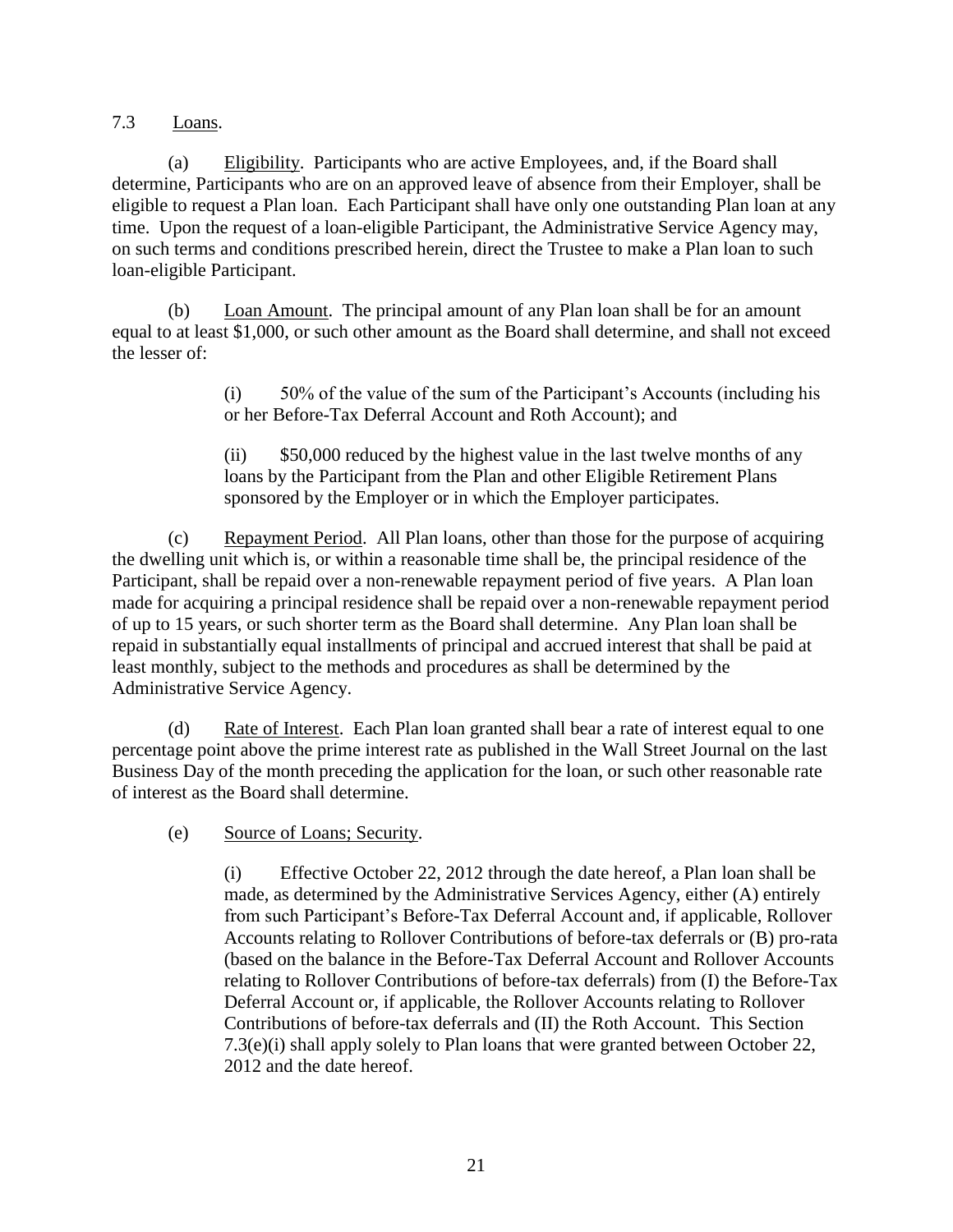(ii) Effective as of the date hereof, a Plan loan shall be made, at the election of the Participant, (A) pro-rata (based on the balance in the Before-Tax Deferral Account and Rollover Account relating to Rollover Contributions of before-tax deferrals) from (I) the Before-Tax Deferral Account or, if applicable, the Rollover Accounts relating to Rollover Contributions of before-tax deferrals and (II) the Roth Account or (B) by Participant election, entirely from such Participant's Before-Tax Deferral Account and, if applicable, Rollover Accounts relating to Rollover Contributions of before-tax deferrals.

(iii) All Plan loans shall be made from the Trust Fund and notes evidencing such obligations shall be considered assets of the Trust Fund and shall be treated as a separate loan investment fund for purposes of determining the value as of any Valuation Date of a Participant's Accounts. All Plan loans shall be secured, as of the date of the Plan loan, by the sum of (x) the Participant's Before-Tax Deferral Account and Roth Account and (y) the Participant's Rollover Accounts, if applicable, *provided*, *however*, that no more than 50% of the aggregate value of such Participant's Accounts shall be used as security for the Plan loan.

(f) Default. If a Participant fails to make any scheduled repayment of his or her Plan loan within 90 days of its due date, or such other period as the Administrative Service Agency shall determine, such Participant shall be considered in default and the Administrative Service Agency shall declare a deemed distribution to have occurred with respect to such Plan loan, effective as of the date of the default and shall reduce the value of the Participant's Plan Benefit by the amount of the deemed distribution. Notwithstanding anything in Section [7.3](#page-22-0) to the contrary, a Participant who has defaulted on a loan made under the Plan shall not be eligible to obtain another loan hereunder until the defaulted loan and accrued interest has been repaid, and the new loan shall be subject to any other limitations required under Section 1.72(p) of the Treasury Regulations.

(g) Outstanding Loans. An outstanding loan shall include (i) any loan that is being repaid in compliance with Section [7.3](#page-22-0) until repaid in full and (ii) any loan that is considered in default until subsequently repaid in full.

(h) Administration and Fees. The Board may establish or change from time to time the standards or requirements for making any Plan loan, including assessing an administrative fee against the Participant or the Participant's Account for such Plan loan.

<span id="page-23-0"></span>7.4 Death Prior to Distribution of Proceeds. If a Participant dies prior to the payment of any withdrawal for an Unforeseeable Emergency, distribution of a small inactive account or disbursement of the proceeds of any Plan loan, the Participant's withdrawal, distribution or loan request shall be void as of the date of death and no withdrawal, distribution or disbursement shall be made by operation of Section 7 to the Participant's Beneficiary or estate.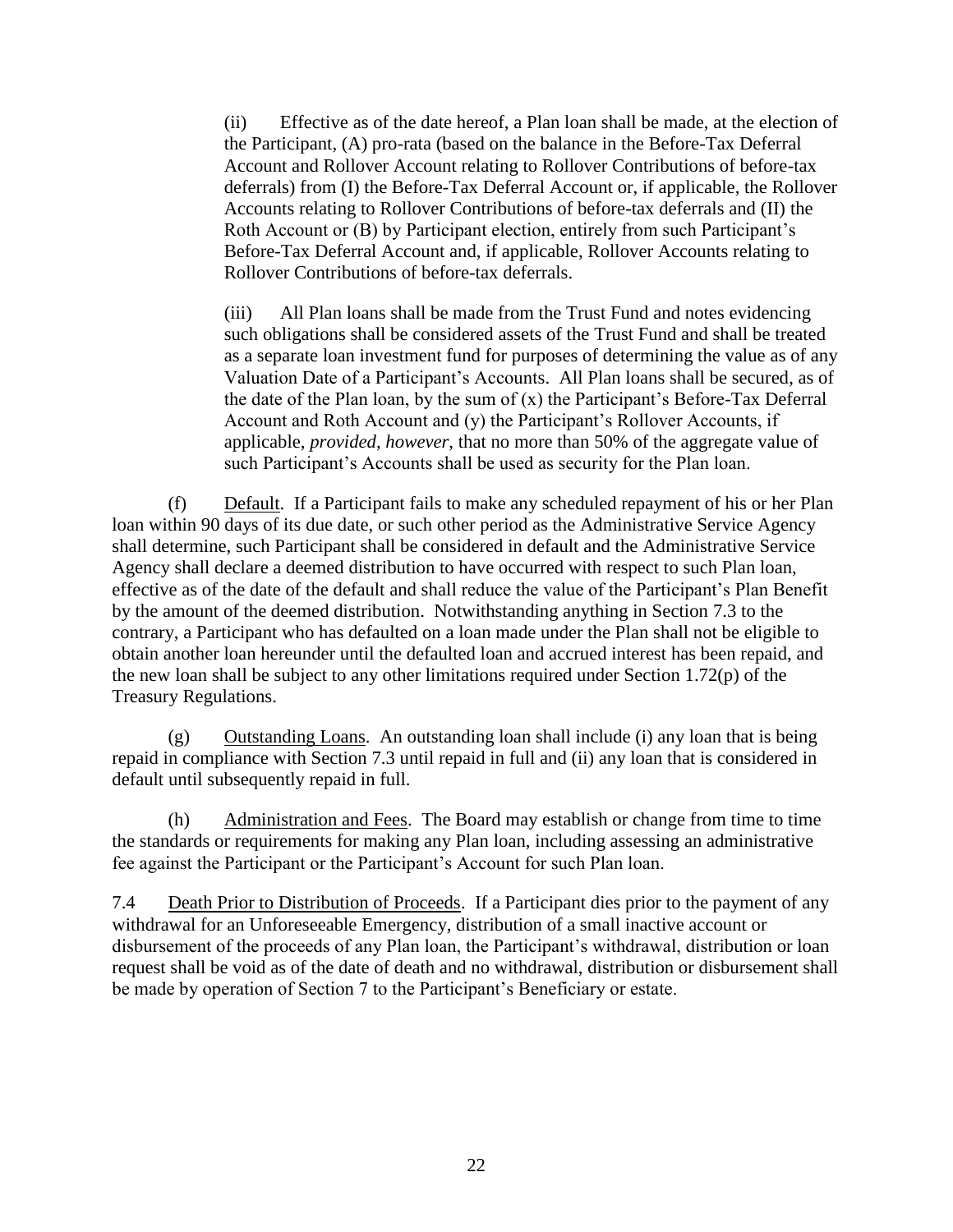## **SECTION 8 DISTRIBUTIONS FROM THE PLAN AND OTHER ELIGIBLE RETIREMENT PLANS**

#### <span id="page-24-5"></span>8.1 Distributions to Participants.

<span id="page-24-0"></span>(a) Eligibility for Distribution. A Participant will become eligible to receive a distribution of his Plan Benefit upon the occurrence of any of the following events: (i) the Participant's Severance from Employment with the Employer; or (ii) the Participant's attainment of age 70½; provided, however, that for purposes of this Section [SECTION 8,](#page-23-0) a Participant will be deemed to have had a Severance from Employment during any period he or she is performing service in the uniformed services described in Section 3401(h)(2)(A) of the Code . Except as otherwise provided in Section 7, a Participant may not receive distribution of his or her Plan Benefit at any time prior to the occurrence of one of the foregoing events.

(b) Distributions to Participants. Upon a Participant's eligibility for a distribution pursuant to Section [8.1\(a\),](#page-24-0) the Participant shall be entitled to receive his or her Plan Benefit, which shall be paid in cash by the Trustee from the Trust Fund in accordance with one of the methods described in Section [8.1\(c\)](#page-24-1) and as of the commencement date elected by the Participant in accordance with the procedures prescribed Section [8.1\(e\).](#page-26-0)

<span id="page-24-3"></span><span id="page-24-1"></span>(c) Distribution Options. Subject to Section [8.6,](#page-27-0) any payment made under this section shall be made in one of the following methods, as the Participant (or, in the case of the death of a Participant, his or her Beneficiary) may elect any of the following:

> (i) A total or partial lump sum payment. Any partial lump sum payment shall be an amount of at least \$100 (or such other amount as the Board may determine) and no more than twelve partial lump sum payments may be made per Plan Year (or such number as the Board may determine).

> <span id="page-24-4"></span><span id="page-24-2"></span>(ii) Periodic monthly, quarterly, semi-annual or annual installment payments; *provided*, *however*, that a Participant (or, in the case of the death of a Participant, his or her Beneficiary) may elect to receive (A) an initial installment payment in a specified amount and (B) the balance of his or her Account in periodic monthly, quarterly, semi-annual or annual installment payments. Any installment payment made pursuant to Section  $8.1(c)(ii)$  shall be at least \$100, or such other amount as the Board may determine. If the balance of the Participant's Account and Rollover Account is less than such amount, then the payment will equal the total amount of the Participant's Account and Rollover Account. Installment payments may consist of (A) fixed amounts paid on each payment date as designated by the Participant (or in the case of the death of a Participant, his or her Beneficiary), or (B) formulaic amounts determined by the Administrative Service Agency, based on a fixed period designated by the Participant (or in the case of the death of a Participant, his or her Beneficiary), calculated by dividing the Plan Benefit on the date of the payment by the number of payments remaining during the fixed period.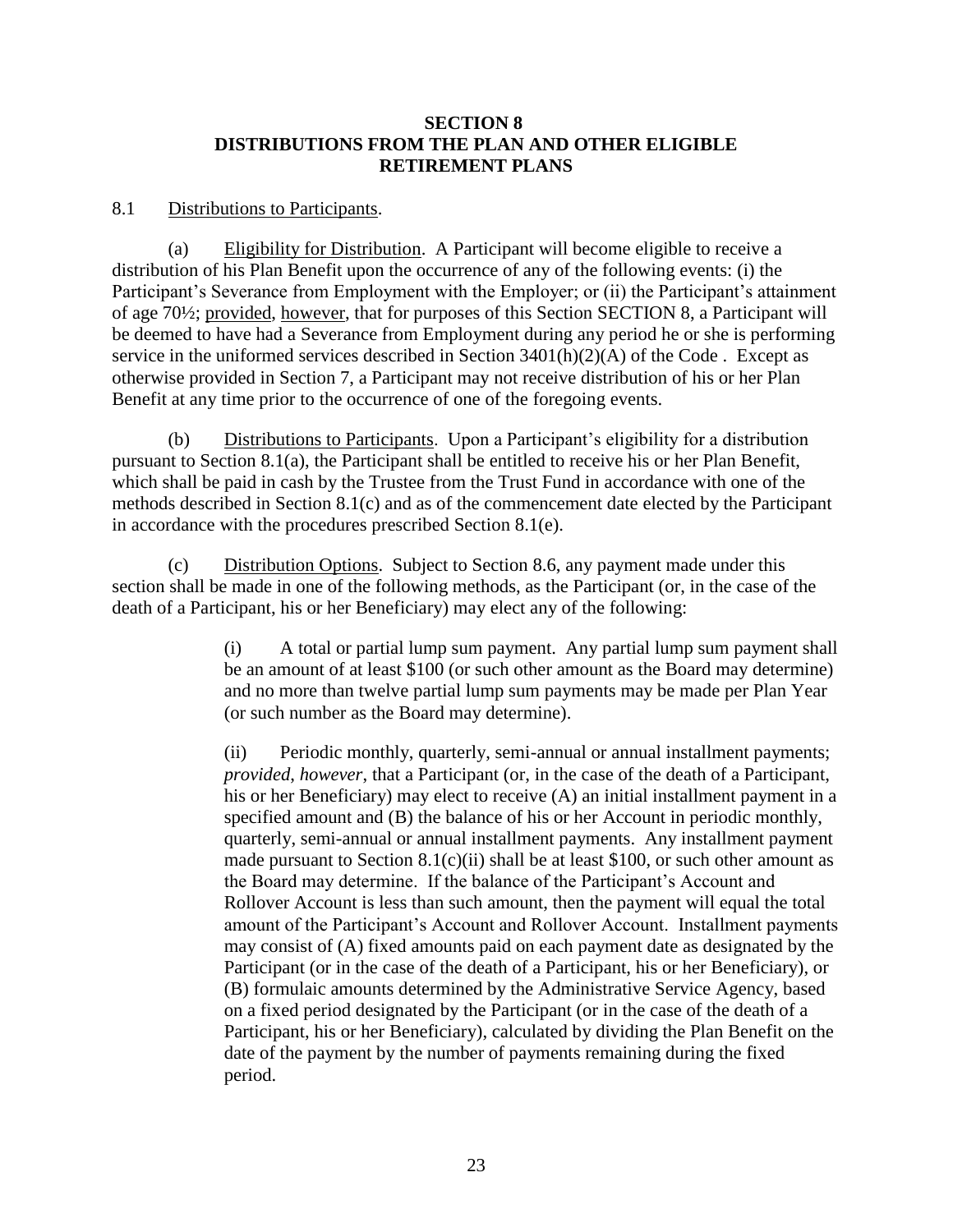<span id="page-25-0"></span>(iii) A Participant who elects to receive installment payments or who is currently receiving installment payments pursuant to Section [8.1\(c\)\(ii\)](#page-24-2) may elect, subject to any limitations set forth by the Board and in accordance with procedures established by the Administrative Service Agency, to receive a portion of his or her Account distributed in a lump sum; *provided, however*, that no lump sum payment shall be less than \$100, or such other amount as the Board shall determine; and *provided further*, that such elections shall not be made more than twelve times per Plan Year, or such other number as the Board shall determine. Such lump sum payments shall not result in a discontinuation of subsequent installment payments; *provided, however*, that such subsequent payments may be redetermined in accordance with methods and procedures established by the Administrative Service Agency.

<span id="page-25-1"></span>(iv) A Participant who is an eligible retired public safety officer, as defined in Section 402(l) of the Code, may elect, at the time and in the manner prescribed by the Administrative Service Agency, to have up to \$3,000 per year (or such greater amount as may be permitted under applicable guidance issued by the Internal Revenue Service) of amounts from his or her Before-Tax Deferral Account distributable under the Plan used to pay qualified health insurance premiums for an accident or health plan or long-term care insurance contract covering the Participant and his or her spouse and dependents. Such amounts are excludible from the Participant's gross income to the extent the qualified health insurance premiums are paid directly to the provider of the accident or health plan or longterm care insurance contract (determined in accordance with Section 402(l) of the Code) by deduction from a distribution to the Plan.

(v) For each distribution election under Section [8.1\(c\),](#page-24-1) a Participant shall designate the percentage of each distribution that will come from his or her Before-Tax Deferral Account and the percentage that will come from his or her Roth Account. For the avoidance of doubt, for purposes of the limitations and restrictions described in this Section [8.1\(c\),](#page-24-1) each distribution election made by a Participant and each payment made in accordance thereto shall be deemed to be one election and one payment, even if payment is made both from the Participant's Before-Tax Deferral Account and from his or her Roth Account.

Notwithstanding the foregoing, a Participant may not elect an installment period extending beyond the longest of (A) his or her life expectancy, (B) if his or her designated Beneficiary is his or her Spouse, the life expectancy of the Participant and his or her Spouse and (C) if his designated Beneficiary is not his or her Spouse, the life expectancy determined using the applicable table contained in the applicable Treasury Regulation.

<span id="page-25-2"></span>(d) Calculation of Payments.

(i) If a Participant elects a total lump sum payment pursuant to Section [8.1\(c\)\(i\),](#page-24-3) the Participant's Plan Benefit shall be determined as of the Valuation Date coincident with or last preceding the date on which the Plan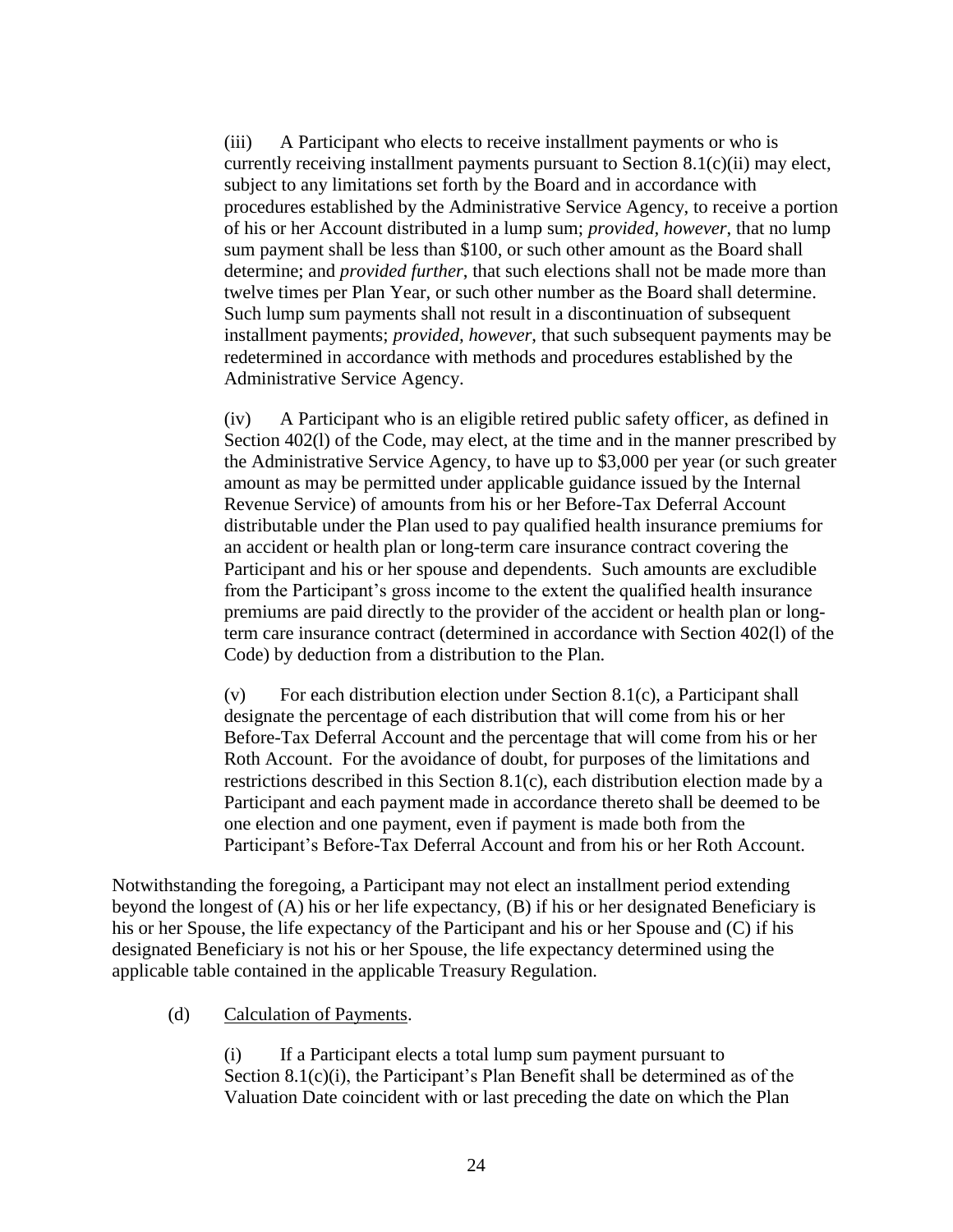Benefit is withdrawn from the Investment Options and liquidated for distribution. Such liquidated amount (i) shall be held in the Trust Fund in a payment account maintained by the Trustee for this purpose and (ii) shall not be credited with interest or investment gains or losses following the date of liquidation.

(ii) If a Participant elects to receive a partial lump sum payment pursuant to Section [8.1\(c\)\(i\)](#page-24-3) or [\(iii\),](#page-25-0) installment payments pursuant to Section [8.1\(c\)\(i\),](#page-24-4) or payment of qualified health insurance premiums for an accident or health plan or long-term care insurance contract covering the Participant and his or her spouse and dependents pursuant to paragraph Section [8.1\(c\)\(iv\),](#page-25-1) any remaining balance in such Participant's Accounts shall continue to participate in the investment performance of the Investment Options in which such amounts are invested and to bear its allocable share of administrative and investment expenses, until the Valuation Date coincident with or last preceding the date on which such Plan Benefit amounts are withdrawn from the Investment Funds and liquidated for distribution; *provided*, *however*, that the amount of the installments need not be redetermined to reflect changes in the value of the Account more frequently than annually. All such redeterminations shall be made by the Administrative Service Agency in accordance with procedures of uniform application. Any amount liquidated for purposes of an installment payment (i) shall be held in the Trust Fund in a payment account maintained by the Trustee for this purpose and (ii) shall not be credited with interest or investment gains or losses following the date of liquidation.

<span id="page-26-0"></span>(e) Distribution Election. In the case of the Participant's Severance from Employment with the Employer, a distribution election made by the Participant shall specify the form of payment as provided in Section [8.1\(c\)](#page-24-1) and the date on which payments shall commence; *provided, however*, that any such payments that would result in an account balance of less than \$500 may not commence earlier than forty-five days, or such time period as the Board shall determine, following the Participant's Severance from Employment; *provided, further* that the timing of any distribution must be in compliance with Section [8.6.](#page-27-0) Subject to Section [8.6,](#page-27-0) a Participant who is receiving distributions under the Plan may change both the timing and the method of payment elected subject to any limitations set forth by the Board and in accordance with procedures established by the Administrative Service Agency.

(f) Rollover Accounts. Notwithstanding any other provision of Section [8.1,](#page-24-5) a Participant who has one or more Rollover Accounts shall be permitted to withdraw all or any portion of such Rollover Accounts at any time during a Plan Year; *provided* that such withdrawal shall be paid pursuant to a method of payment elected by the Participant in accordance with Section [8.1\(c\)](#page-24-1) and the value of such Rollover Accounts shall be determined is accordance with Section [8.1\(d\).](#page-25-2)

8.2 Distributions to Beneficiaries. If a Participant dies before distribution of his or her Plan Benefit has commenced, a distribution election made by the Beneficiary shall specify the form of payment as provided in Section [8.1\(c\)](#page-24-1) and the date on which payments shall commence. If a Participant dies at any time before his or her entire Plan Benefit has been distributed, then the Participant's Beneficiary may make subsequent distribution elections as provided in Section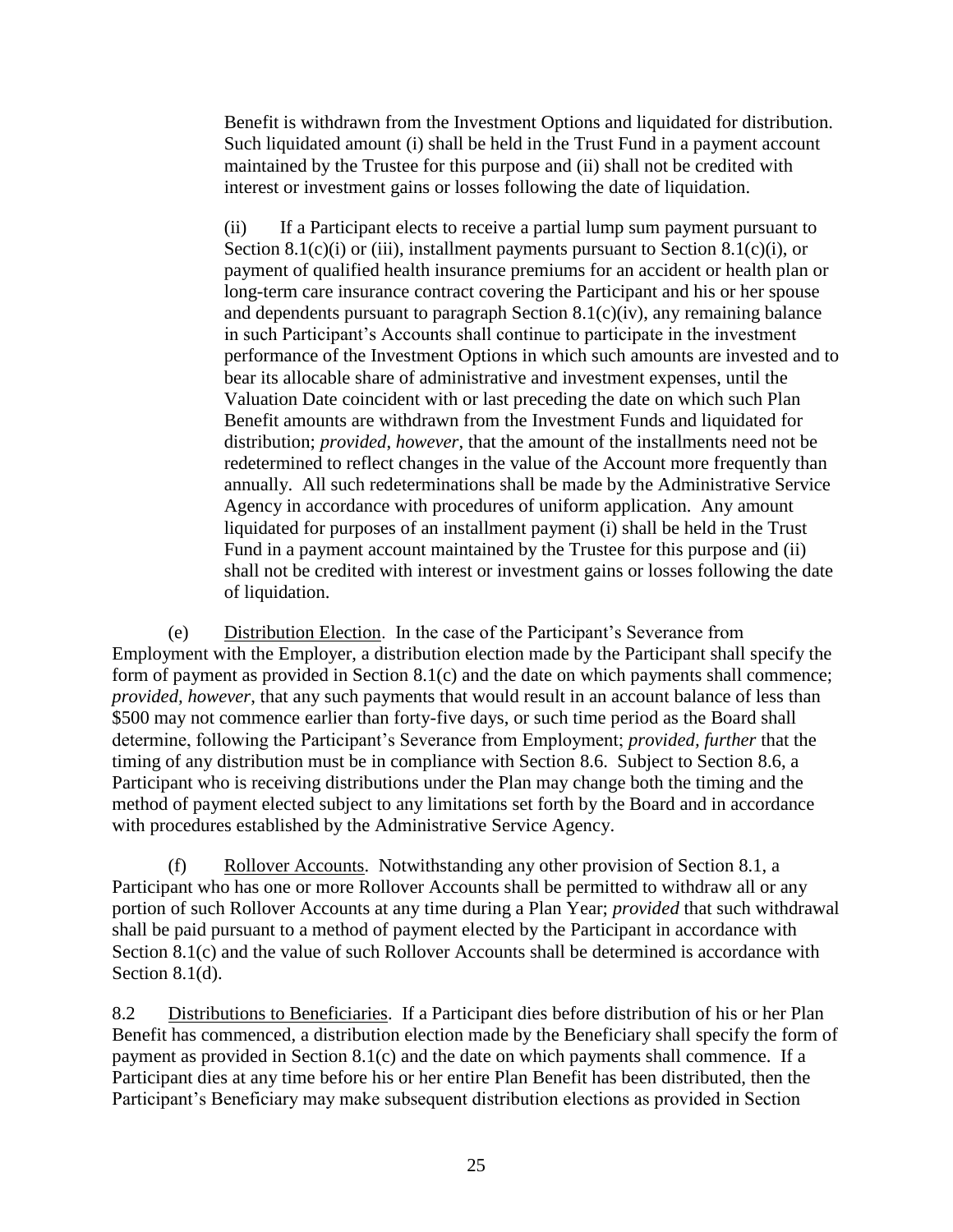[8.1\(c\).](#page-24-1) Notwithstanding the foregoing, any distribution to a Beneficiary shall be made in accordance with the provisions of Section  $401(a)(9)$  of the Code and subject to Sections [8.6\(d\)](#page-28-0) and [\(e\).](#page-29-0)

8.3 Distributions to Alternate Payees. A distribution to an Alternate Payee may be paid in a single lump sum as soon as practicable following the qualification of the Qualified Domestic Relations Order and the close of all appeals to the Qualified Domestic Relations Order if the Alternate Payee consents to such lump sum distribution. In the event that the Alternate Payee does not consent to receive his or her distribution in a single lump sum as soon as practicable following the qualification of the Qualified Domestic Relations Order, the Alternate Payee may make an election to receive a distribution any time after the Earliest Retirement Date, subject to any requirements of Section 401(a)(9) of the Code and Section [8.6,](#page-27-0) by filing a distribution election specifying the form of payment as provided in Section [8.1\(c\)](#page-24-1) and the date on which payments shall commence.

## 8.4 Eligible Rollover Distributions.

(a) Participant Rollover Distributions. In connection with a Participant's Severance from Employment, the Distributee may elect, at the time and in the manner prescribed by the Administrative Service Agency, to have all or any portion of the Participant's Accounts that qualifies as an Eligible Rollover Distribution paid directly to the trustee of an Eligible Retirement Plan; *provided* that such other plan provides for the acceptance of such amounts by the trustee. The Plan shall provide written information to Distributees regarding Eligible Rollover Distributions to the extent required by Section 402(f) of the Code.

(b) Beneficiary Rollover Distributions. Upon a Participant's death, a Beneficiary may elect, at the time and in the manner prescribed by the Administrative Service Agency, to have all or any portion of the Participant's Accounts that qualifies as an Eligible Rollover Distribution paid directly to the trustee of an individual retirement arrangement (as defined in Section 7701(a)(37) of the Code) that is established for the purpose of receiving the distribution on behalf of such Beneficiary.

(c) Roth IRA Rollover Distribution. In connection with a Participant's Severance from Employment or upon a Participant's death, as the case may be, a Participant or a Beneficiary may elect, at the time and in the manner prescribed by the Administrative Service Agency, to have all or any portion of the Participant's Accounts that qualifies as an Eligible Rollover Distribution rolled over to a Roth individual retirement plan (as defined in Section 7701(a)(37) of the Code, and designated as a Roth plan at the time of its establishment).

8.5 Withholding. The Trustee shall withhold or cause to be withheld from any amounts withdrawn or distributed all federal, state, city or other taxes as shall be required pursuant to any law or governmental ruling or regulation, including Treasury Regulations.

# <span id="page-27-0"></span>8.6 Required Minimum Distributions.

(a) In General. Notwithstanding any other provision of the Plan to the contrary (except Section [8.6\(b\)\)](#page-28-1), all distributions under the Plan shall be in accordance with the minimum distribution and timing requirements of Section 401(a)(9) of the Code (including the incidental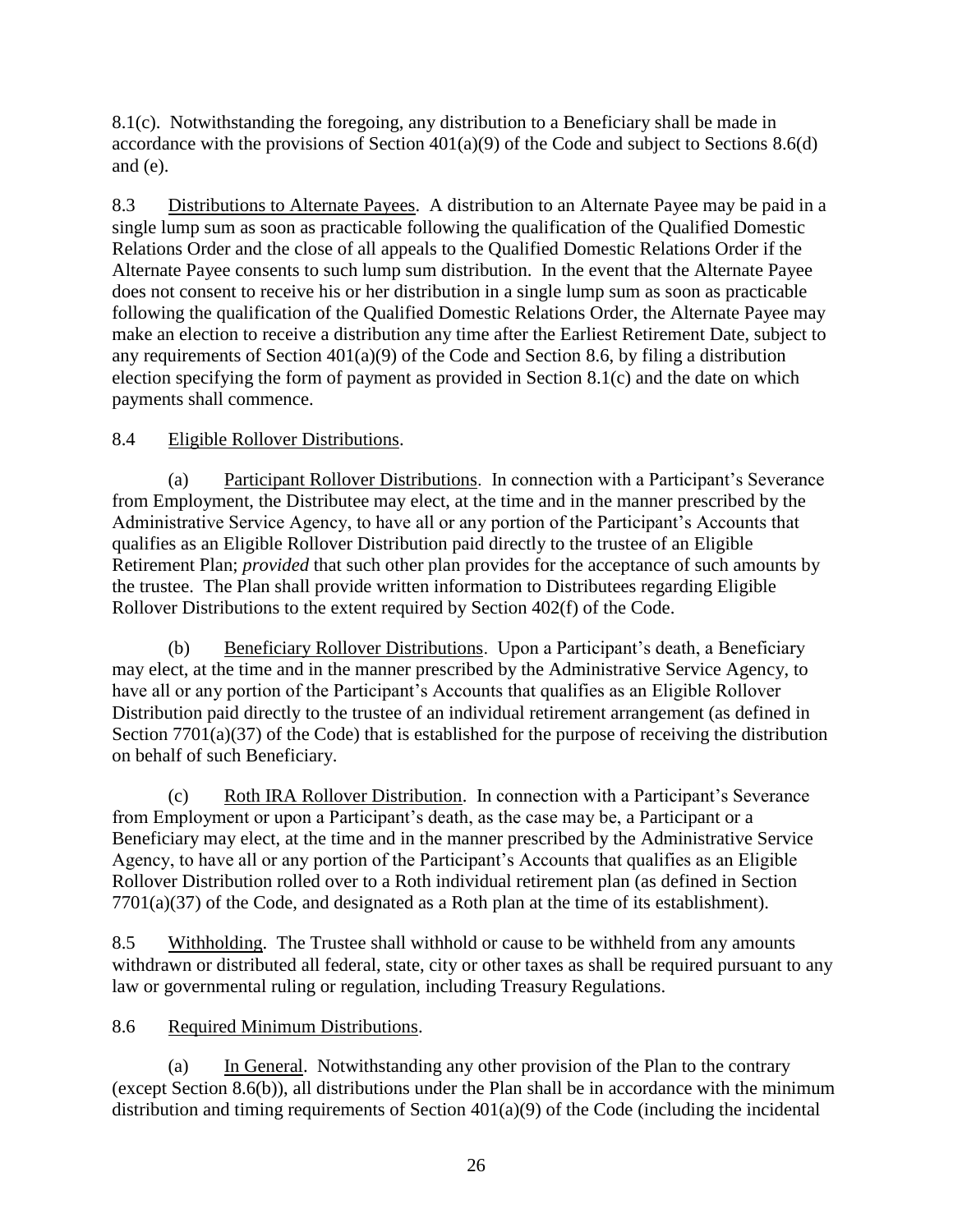death benefit requirements of Section 401(a)(9)(G) of the Code) and the final Treasury regulations under Sections 1.401(a)(9)-2 through 1.401(a)(9)-9, which are incorporated herein by reference. Such provisions shall override any distribution options in the Plan that may be inconsistent with Section 401(a)(9) of the Code. Any distributions made pursuant to this Section [8.6](#page-27-0) in order to comply with Section 401(a)(9) of the Code shall be charged against the Account or Accounts of the Account Participant in such manner as designated by the Account Participant in accordance with procedures established by the Administrative Service Agency; *provided*, *however*, that if no such designation is made, such distributions shall be charged first against the Before-Tax Deferral Account, second against the Roth Account, third against the Rollover Account or Rollover Accounts not relating to Rollover Contributions of amounts from a Qualified Roth Contribution Program, and fourth against the Rollover Account or Rollover Accounts relating to Rollover Contributions of amounts from a Qualified Roth Contribution Program

<span id="page-28-1"></span>(b) 2009 Waiver. Notwithstanding anything to the contrary in Section [8.6,](#page-27-0) an Account Participant who would have been required to receive required minimum distributions for 2009 but for the enactment of Section  $401(a)(9)(H)$  of the Code ("2009 RMDs"), and who would have satisfied that requirement by receiving distributions that are (i) equal to the 2009 RMDs or (ii) one or more payments in a series of substantially equal distributions (that include the 2009 RMDs) made at least annually and expected to last for the life (or life expectancy) of the Participant, the joint lives (or joint life expectancy) of the Participant and the Participant's Beneficiary, or for a period of at least 10 years, will not receive those distributions for 2009 unless the Participant or Beneficiary chooses to receive such distributions. Participants and Beneficiaries described in the preceding sentence will be given the opportunity to elect to receive the distributions described in the preceding sentence.

(c) Distributions During Participant's Life. The Plan Benefit of a Participant shall be distributed (or commence to be distributed) to such Participant as soon as practicable after the Required Beginning Date. If the Participant has not made an election pursuant to Section [8.1\(c\)](#page-24-1) prior to such Required Beginning Date, then the Plan Benefit shall be distributed in the form of installment payments commencing on the Required Beginning Date.

<span id="page-28-0"></span>(d) Death of a Participant Before the Required Beginning Date.

(i) If a Participant dies before his Required Beginning Date, the remaining portion (if any) of such Participant's Plan Benefit shall be distributed to his or her Beneficiary (or if the Participant has no Beneficiary, his or her Surviving Spouse or estate, as determined under Section [9.2\)](#page-31-0) no later than December 31 of the calendar year containing the fifth anniversary of the Participant's death (determined without regard to 2009), except as set forth in Sections  $8.6(d)(i)(a)$  or [\(a\)](#page-28-3) as follows:

<span id="page-28-3"></span><span id="page-28-2"></span>(a) The Beneficiary may elect to receive a distribution of the Plan Benefit over a period not exceeding the life expectancy of the Beneficiary; *provided* that the distribution commences no later than December 31 of the calendar year immediately following the calendar year in which the Participant dies; or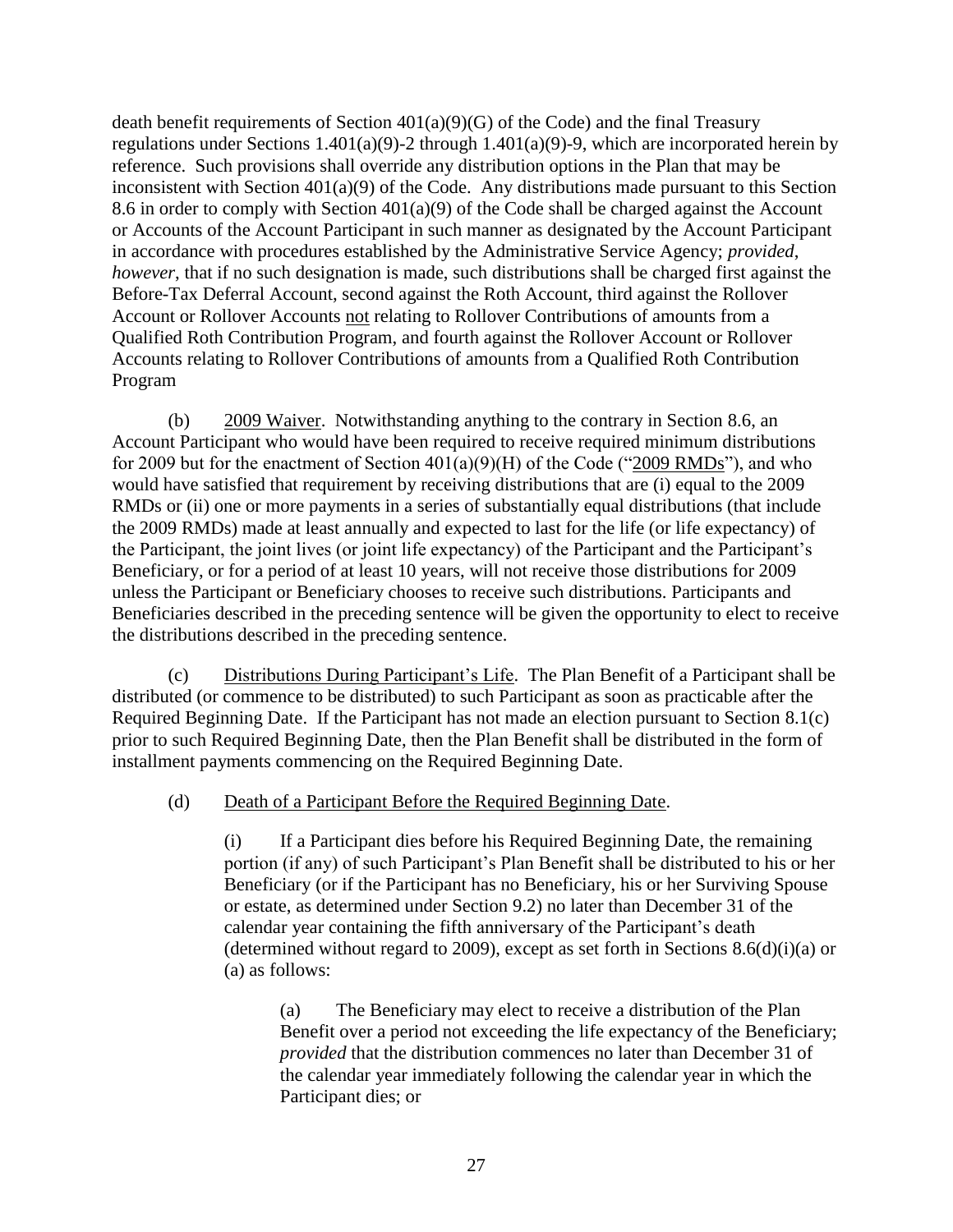(b) If the sole Beneficiary is the Participant's Surviving Spouse, such Surviving Spouse may elect to receive a distribution of the Account over a period not exceeding the life expectancy of the Surviving Spouse (determined as of the date such payments commence); *provided* that the distribution commences on or before the later of December 31 of the calendar year immediately following the calendar year in which the Participant dies or December 31 of the calendar year in which the Participant would have attained age 70 ½; *provided*, *further*, that if the Surviving Spouse dies after the Participant but before distributions to the Surviving Spouse commence, Section [8.6\(d\)](#page-28-0) (with the exception of Section  $8.6(d)(i)(a)$  shall apply as if the Surviving Spouse were the Participant.

(ii) The Beneficiary may elect to receive payment of the Plan Benefit as a lump sum or in annual, monthly or quarterly installment payments.

<span id="page-29-1"></span><span id="page-29-0"></span>(e) Death After Required Beginning Date and After Commencement of Distributions. If a Participant dies on or after the Required Beginning Date, but before his or her entire Plan Benefit is distributed to him or her, the unpaid portion of his or her Plan Account shall be distributed as follows:

> (i) If the Participant has a designated Beneficiary, the longer of the remaining life expectancy of the Participant's Beneficiary and the remaining life expectancy of the Participant determined in accordance with Section 1.409(a)(9)-5 of the Treasury Regulations; or

(ii) If the Participant does not have a designated Beneficiary, the remaining life expectancy of the Participant determined in accordance with Section 1.409(a)(9)-5 of the Treasury Regulations;

*provided*, *however*, that if a Beneficiary so elects, the Participant's remaining Plan Benefit may be paid to the Beneficiary at any time in a lump sum so long as the entire Plan Benefit is paid at least as rapidly as it would be paid under Section [8.6\(e\)\(i\).](#page-29-1)

(f) Alternate Payee Accounts. In the case of any Alternate Payee Account, payments to the Alternate Payee must be made in accordance with the Plan and Section 401(a)(9) of the Code.

<span id="page-29-2"></span>8.7 Special Proceeds. If the Plan receives Special Proceeds (as defined below) that are allocable to an Account Participant who has received a final distribution of his or her entire Plan Benefit, then the Plan shall distribute such Special Proceeds to the former Participant, Beneficiary, or Alternate Payee (or in accordance with Section [9.2,](#page-31-0) if the Participant is deceased and no Beneficiary designation was in effect at the time of the Participant's death, or to the estate of Beneficiary or Alternate Payee, as applicable, if such person is deceased) in a lump sum as soon as practicable after the Plan receives such Special Proceeds unless, at the time of such mandatory distribution, the value of such distribution would exceed \$1,000. For purposes of Section [8.7,](#page-29-2) "Special Proceeds" means amounts attributable to a settlement of any dispute or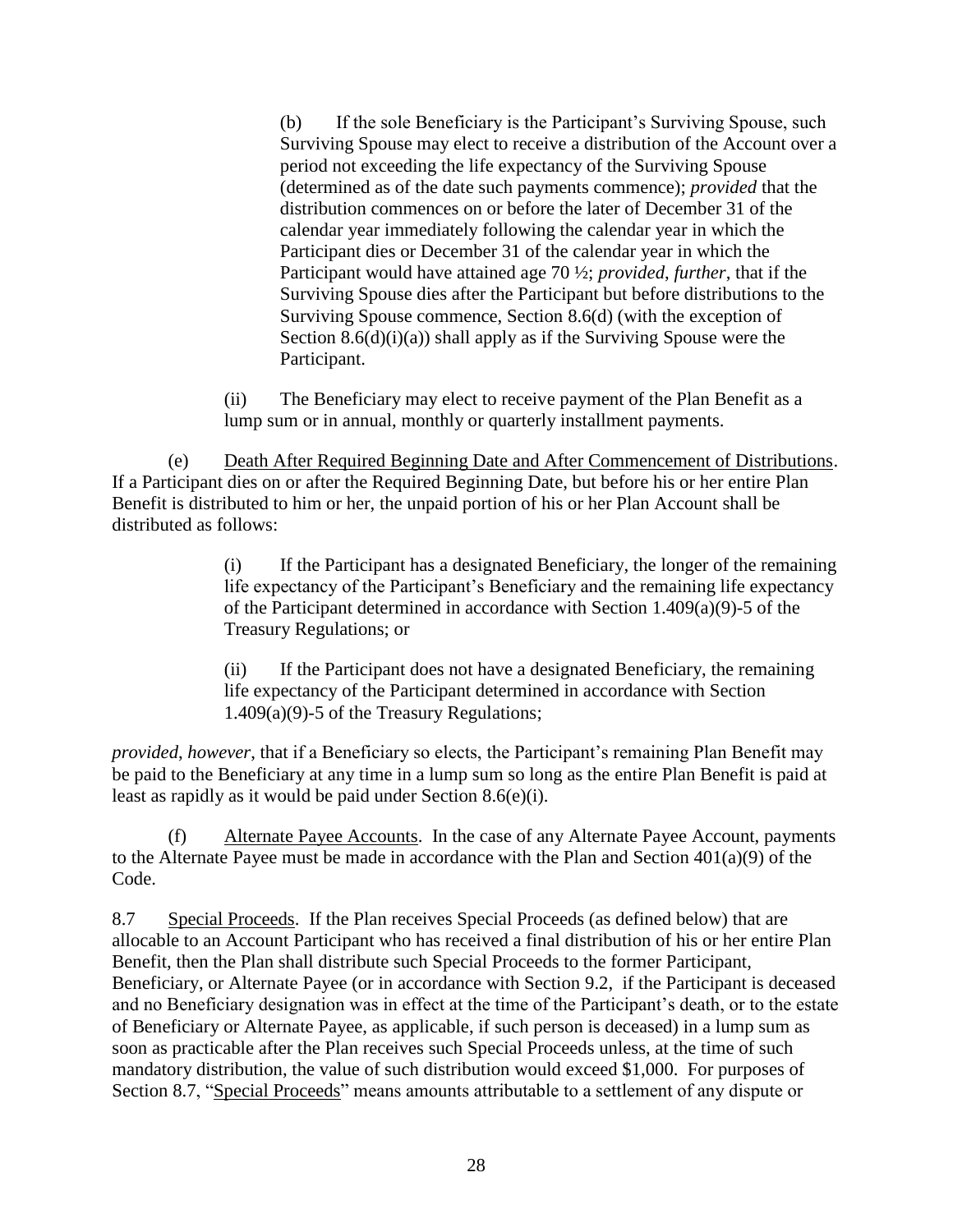controversy related to any of the assets previously attributable to any Account of the former Participant, Beneficiary, or Alternate Payee or any other amounts allocable under the Plan to a former Participant, Beneficiary, or Alternate Payee relating to an adjustment to the amount or value of any such Account.

- 8.8 In-Plan Rollover to Roth Account.
	- (a) A Participant who has not severed employment or a spousal Alternate Payee would be permitted to have all or any portion of the Participant's Plan Benefit not otherwise distributable under the Plan, and not attributable to Roth Contributions or outstanding loans, directly rolled over into a separately maintained Account within his or her Roth Account. Any such amounts will be included in gross income as if the distribution had been made to such Participant or spousal Alternate Payee. After a Participant or spousal Alternate Payee has made an in-Plan rollover into a Roth Account, such Participant or spousal Alternate Payee may elect to take distributions from such Account in accordance with Sections 8.1 or 8.3.
	- (b) Upon any distribution event pursuant to which a Participant, a Beneficiary who is a Participant's Surviving Spouse or a spousal Alternate Payee would be permitted to have all or any portion of the Participant's Plan Benefit that qualifies as an Eligible Rollover Distribution rolled over into another Eligible Retirement Plan, such Participant, Beneficiary who is a Participant's Surviving Spouse or spousal Alternate Payee may elect to have the portion of such Eligible Rollover Distribution that is not attributable to Roth Contributions or outstanding loans directly rolled over into a separately maintained Account within his or her Roth Account. Any such amounts will be included in gross income as if the distribution had been made to such Participant, Beneficiary who is a Participant's Surviving Spouse or spousal Alternate Payee. After a Participant, Beneficiary who is a Participant's Surviving Spouse or spouse Alternate Payee has made an in-Plan rollover into a Roth Account, such Participant, Beneficiary who is a Participant's Surviving Spouse or spousal Alternate Payee may elect to take distributions from such Account in accordance with any of the distribution options set forth in Section  $8.1(c)$ .
	- (c) The provisions in Section 8.8 shall be administered in accordance with procedures established by the Administrative Service Agency and shall be interpreted and administered in accordance with and subject to Section 402A(c)(4) of the Code and any rules, regulations or other guidance issued by the Internal Revenue Service in relation thereto.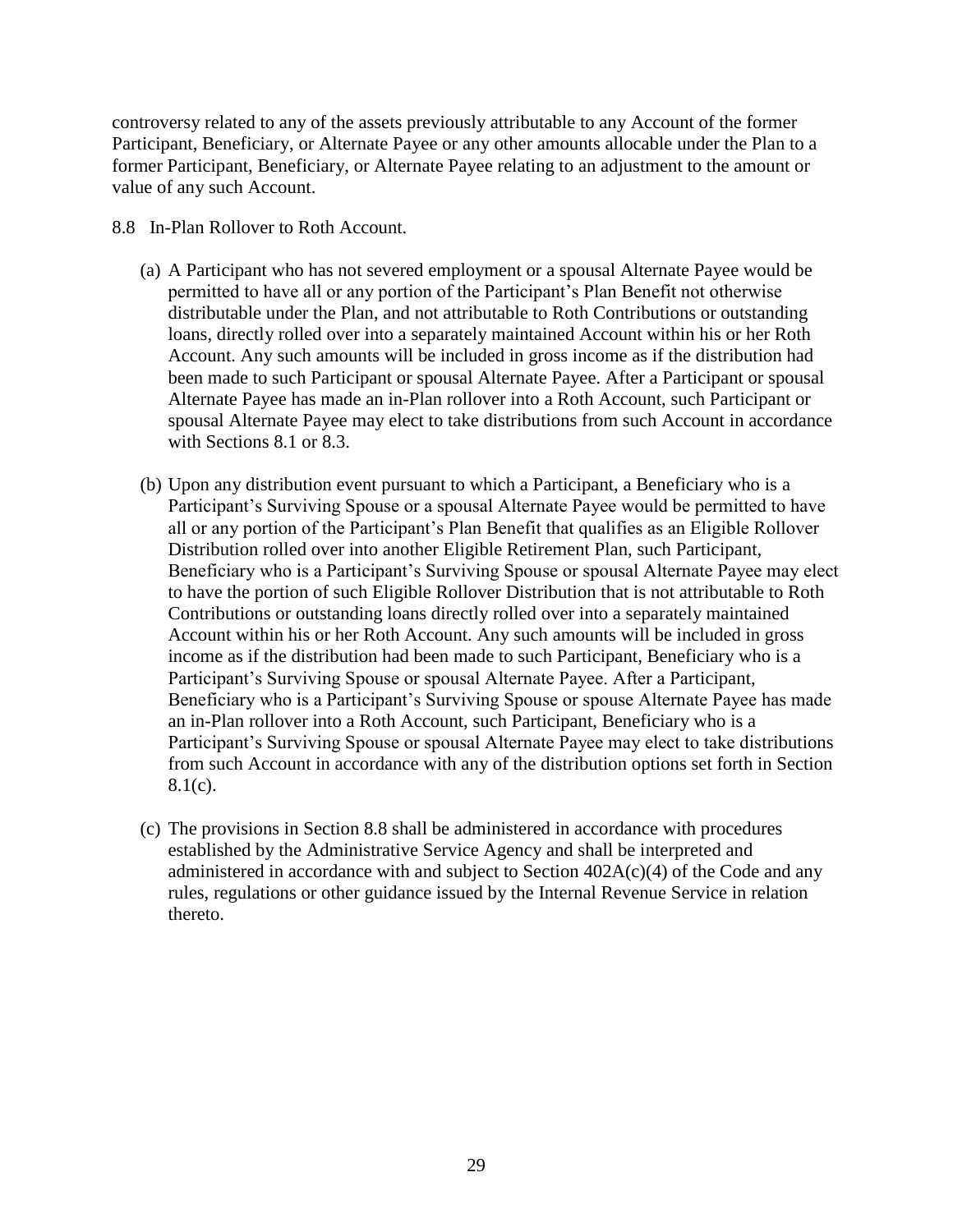#### **SECTION 9 DESIGNATION OF BENEFICIARIES**

<span id="page-31-1"></span>9.1 Written Designation of Beneficiaries. Each Participant shall file with the Administrative Service Agency a written designation of one or more persons as the Beneficiary who shall be entitled to receive the Plan Benefit, if any, payable under the Plan upon his or her death. A Participant may from time to time revoke or change his or her Beneficiary designation without the consent of any prior Beneficiary by filing a new written designation with the Administrative Service Agency. The last such designation received by the Administrative Service Agency "in good order" shall be controlling; *provided*, *however*, that no designation or change or revocation thereof shall be effective unless received by the Administrative Service Agency in good order prior to the Participant's death, and in no event shall it be effective as of a date prior to such receipt. For purposes of Section 9, a Beneficiary designation shall be deemed to be received in good order only if the Administrative Service Agency can reasonably identify the Beneficiary or Beneficiaries named in the designation.

<span id="page-31-0"></span>9.2 No Beneficiaries Designated. (a) If no such Beneficiary designation is in effect at the time of a Participant's death, or if no designated Beneficiary survives the Participant, or if no designated Beneficiary can be located with reasonable diligence by the Administrative Service Agency, the payment of the Plan Benefit, if any, payable under the Plan upon the Participant's death shall be made by the Trustee from the Trust Fund to the Participant's Surviving Spouse, if any, or if the Participant has no Surviving Spouse, or the Surviving Spouse cannot be located with reasonable diligence by the Administrative Service Agency, then to the deceased Participant's estate. If the Administrative Service Agency is in doubt as to the right or entitlement of any person to receive such amount, the Administrative Service Agency shall inform the Board and the Trustee, and the Trustee may retain such amount, without liability for any interest thereon, until the rights thereto are determined, or the Trustee may pay such amount into any court of appropriate jurisdiction or to any other person pursuant to applicable law and such payment shall be a complete discharge of the liability of the Trustee, Plan, Board, Employer, Administrative Service Agency and Financial Organizations.

(b) If the Beneficiary so designated by the Participant dies after the death of the Participant but prior to receiving a complete distribution of the amount that would have been paid to such Beneficiary had such Beneficiary's death not then occurred, then, for purposes of the Plan, the distribution that would otherwise have been received by such Beneficiary shall be paid to the Beneficiary's estate.

9.3 Surviving Spouse. Notwithstanding Section [9.2,](#page-31-0) a Beneficiary who is a Surviving Spouse of the Participant may designate a subsequent Beneficiary, subject to the same filing requirements of Section [9.1,](#page-31-1) to the extent permitted under Section 401(a)(9) of the Code. To the extent such Surviving Spouse is not permitted or does not elect to designate a subsequent Beneficiary pursuant to the preceding sentence, and the Surviving Spouse dies prior to receiving a complete distribution of the amount that would have been paid to such Surviving Spouse had such Surviving Spouse's death not then occurred, then, for purposes of the Plan, the distribution that would otherwise have been received by such Surviving Spouse shall be paid to the Surviving Spouse's estate.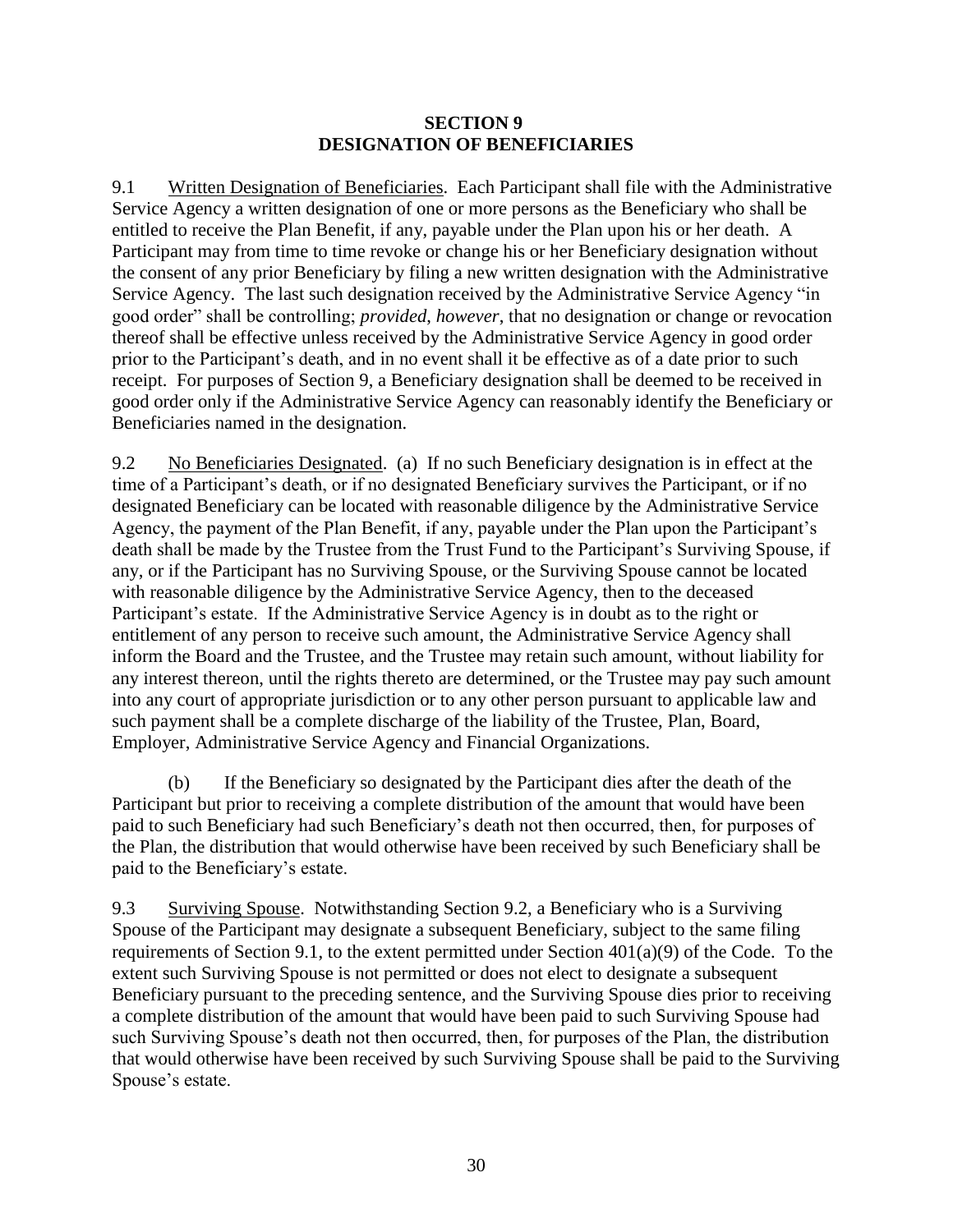#### **SECTION 10 QUALIFIED DOMESTIC RELATIONS ORDERS**

10.1 Qualified Domestic Relations Order. Payments with respect to a Participant's Plan Benefit may be made by the Trustee from the Trust Fund to one or more Alternate Payees pursuant to the terms of a Qualified Domestic Relations Order. Upon segregation of the assets payable to an Alternate Payee in an Alternate Payee Account or the payment of such benefits to the Alternate Payee, any such amounts paid or segregated shall no longer constitute part of the Participant's Plan Benefit. No liability whatsoever shall be incurred by the Board, Staff, the Trustee, the Employer, the Administrative Service Agency, the Review Committee or any Financial Organization solely by reason of any act or omission undertaken in accordance with this section to comply with the terms of a Qualified Domestic Relations Order.

10.2 Suspension of Distributions During Claim Period. Subject to the discretion of the Administrative Service Agency or the Board, no distribution of any Plan Benefit shall be permitted in any period during which a purported Qualified Domestic Relations Order claim, against all or part of such Plan Benefit, is being reviewed in accordance with the provisions of Section [11.8.](#page-35-0) If the Administrative Service Agency reasonably believes that a purported Qualified Domestic Relations Order against all or part of any Plan Benefit is likely to be asserted, the Board may refuse to permit any distribution of all or part of such Plan Benefit pending determination of such claim.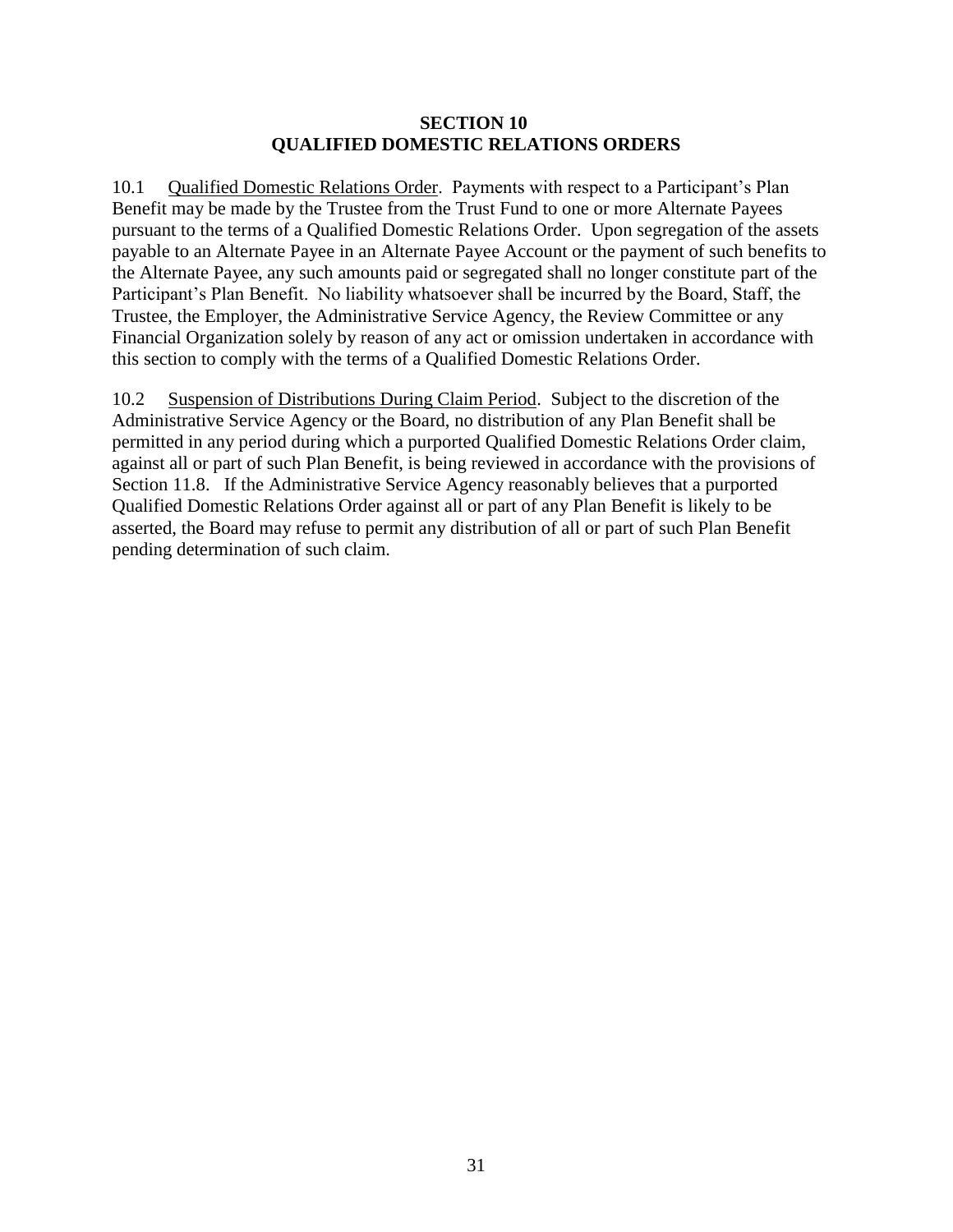## **SECTION 11 ADMINISTRATION**

11.1 Plan Administration. Except as otherwise provided herein, the operation and administration of the Plan shall be the responsibility of the Board, and the Board shall have all of the broad, general authority necessary or advisable to operate and administer the Plan. The Board shall have the power and the duty to take all action and to make all decisions necessary or proper to carry out its responsibilities under the Plan. All determinations of the Board as to any question involving its responsibilities under the Plan, including interpretation of the Plan or as to any discretionary actions to be taken under the Plan, shall be solely in the Board's discretion and shall be final, conclusive and binding on all parties.

11.2 Board Powers and Duties. Without limiting the generality of the foregoing, the Board shall have the following powers and duties:

(a) to require any person to furnish such information as it may request for the purpose of the proper administration of the Plan as a condition to receiving any benefit under the Plan;

(b) to make and enforce such rules and regulations and prescribe the use of such forms as it shall deem necessary for the efficient administration of the Plan;

(c) to interpret the Plan and to resolve ambiguities, inconsistencies and omissions in the terms of the Plan or any document related to the Plan;

(d) to decide all questions concerning the Plan and the eligibility of any Employee or other individual to participate in the Plan;

(e) to determine the amount of benefits which shall be payable to any person in accordance with the provisions of the Plan;

(f) to enlarge or diminish any applicable time period set forth in the Plan, subject to applicable law; and

(g) to determine the methods and procedures for the implementation and use of any automated telephone, computer, internet, intranet or other electronic or automated system adopted by the Board for purposes of Plan administration, including for receiving and processing enrollments and instructions with respect to the investment of assets allocated to an Account Participant's Accounts and for such other purposes as may be designated from time to time.

11.3 Limitation of Liability. Except as may be prohibited by applicable law, neither the Board, any member thereof, nor any Staff member, shall be liable for (a) anything done or omitted to be done by it or by them unless the act or omission claimed to be the basis for liability amounted to a failure to act in good faith or was due to gross negligence or willful misconduct; (b) the payment of any amount under the Plan; or (c) any judgment or reasonable mistake of fact made by it or on its behalf by a member of the Board or Staff. No member of the Board or any Staff member, shall be personally liable under any contract, agreement, bond or other instrument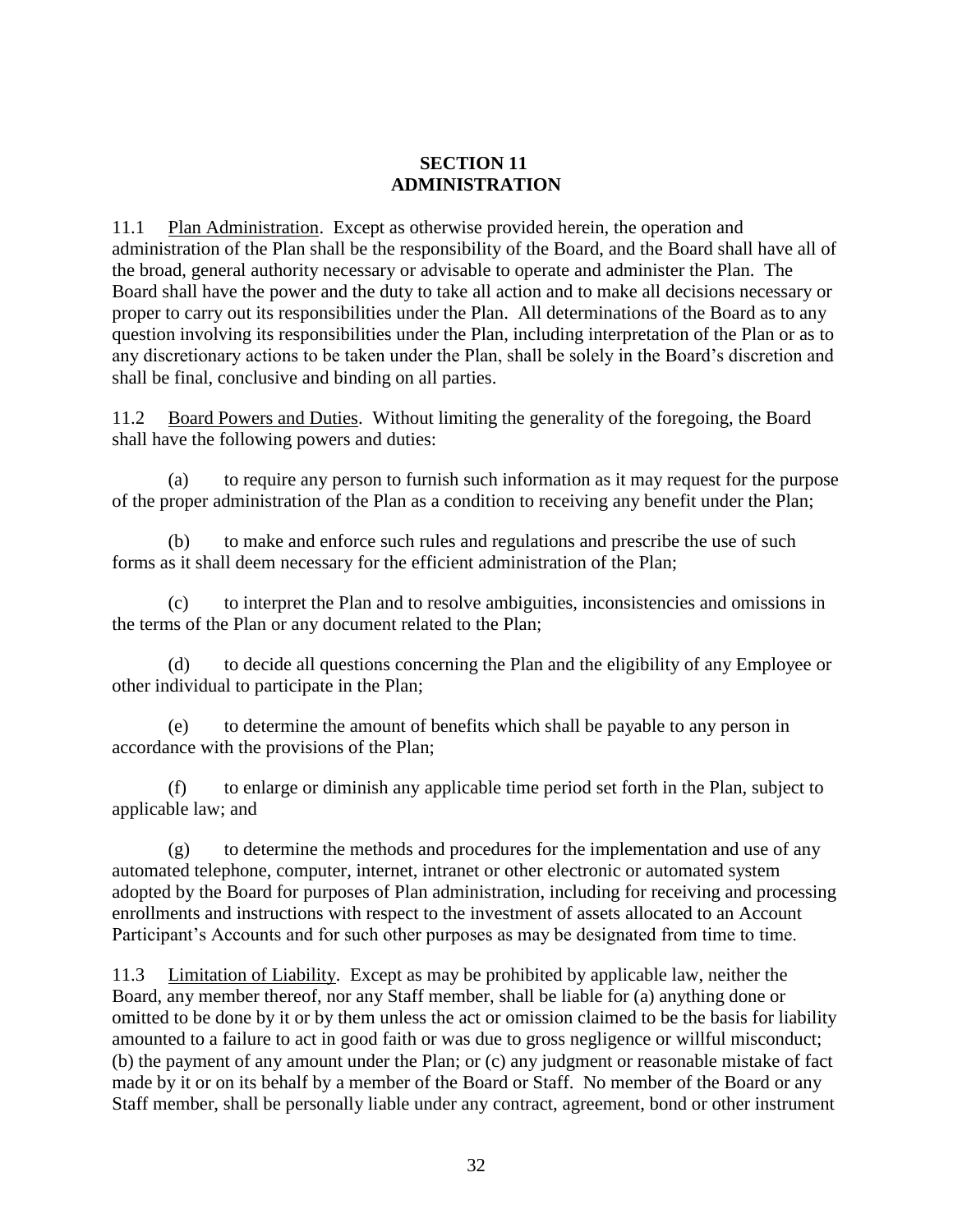made or executed by him or her or on his or her behalf in connection with the Plan or Trust Fund.

11.4 Trustee. The Trustee shall have responsibility for the custody and safekeeping of the assets of the Plan and the Trust Fund and the valuation of such assets in accordance with the terms of the Trust Agreement and, in conjunction with the Administrative Service Agency, shall be responsible for implementing the aggregated investment decisions of Participants and beneficiaries by allocating the Plan assets to the various Investment Options. The Board shall periodically review the performance and methods of the Trustee and the Board may, subject to the terms of the Trust Agreement, appoint and remove or change the Trustee at any time for any reason or for no stated reason. If the Trust Agreement so provides, the Trustee may also serve as the Administrative Service Agency and perform the record keeping services normally performed by a third party Administrative Service Agency or may provide the services normally provided by a Financial Organization, provided that the Trustee otherwise qualifies as an Administrative Service Agency or a Financial Organization, as the case may be. The Board may, in connection with the administration of the Plan and pursuant to its general authority to select trustees and financial organizations, (i) authorize the assets of the Plan to be commingled with the assets of other qualified retirement plans in one or more group trusts selected by the Board that satisfy the requirements of Revenue Ruling 81-100, as amended, and (ii) adopt some or all of the terms of such group trust as part of the Plan.

11.5 Financial Organizations. The Board shall have the power to appoint or remove one or more Financial Organizations and to delegate to such Financial Organization(s) authority and discretion to manage (including the power to acquire and dispose of) the assets of the Plan and Trust Fund in accordance with the Regulations and the Plan. The Board shall periodically review the performance and methods of such Financial Organization(s). The Board has the right to (i) replace any Financial Organization or Investment Option with a successor Financial Organization or Investment Option or (ii) to select any additional Financial Organization or Investment Option.

<span id="page-34-0"></span>11.6 Delegation. The Board may delegate its general authority as it deems appropriate in accordance with the terms of the Plan and all applicable Code sections; *provided*, *however*, that such delegation shall be subject to revocation at any time at the discretion of the Board. Notwithstanding any other provision of the Plan, the Board's general authority shall include the right to review, revise, modify, revoke, or vacate any decision made or action taken by any party under the Plan to whom authority of the Board has been delegated or to whom authority with respect to the administration of the Plan or the custody and investment of the assets of the Trust Fund has been delegated or assigned under the terms of the Plan, by the Board or otherwise. The rights of the Board under Section [11.6](#page-34-0) include the right to review, revise, modify, revoke, or vacate any decision of the Administrative Service Agency or the Review Committee.

## <span id="page-34-1"></span>11.7 Plan Expenses.

(a) Assessment Against the Trust Fund. Subject to [11.7\(b\),](#page-35-1) the expenses of administering the Plan, including (i) the fees and expenses of the Financial Organizations and Administrative Service Agency for the performance of their duties under the Plan, including any fees and expenses associated with a change, termination or addition of an Investment Option, (ii)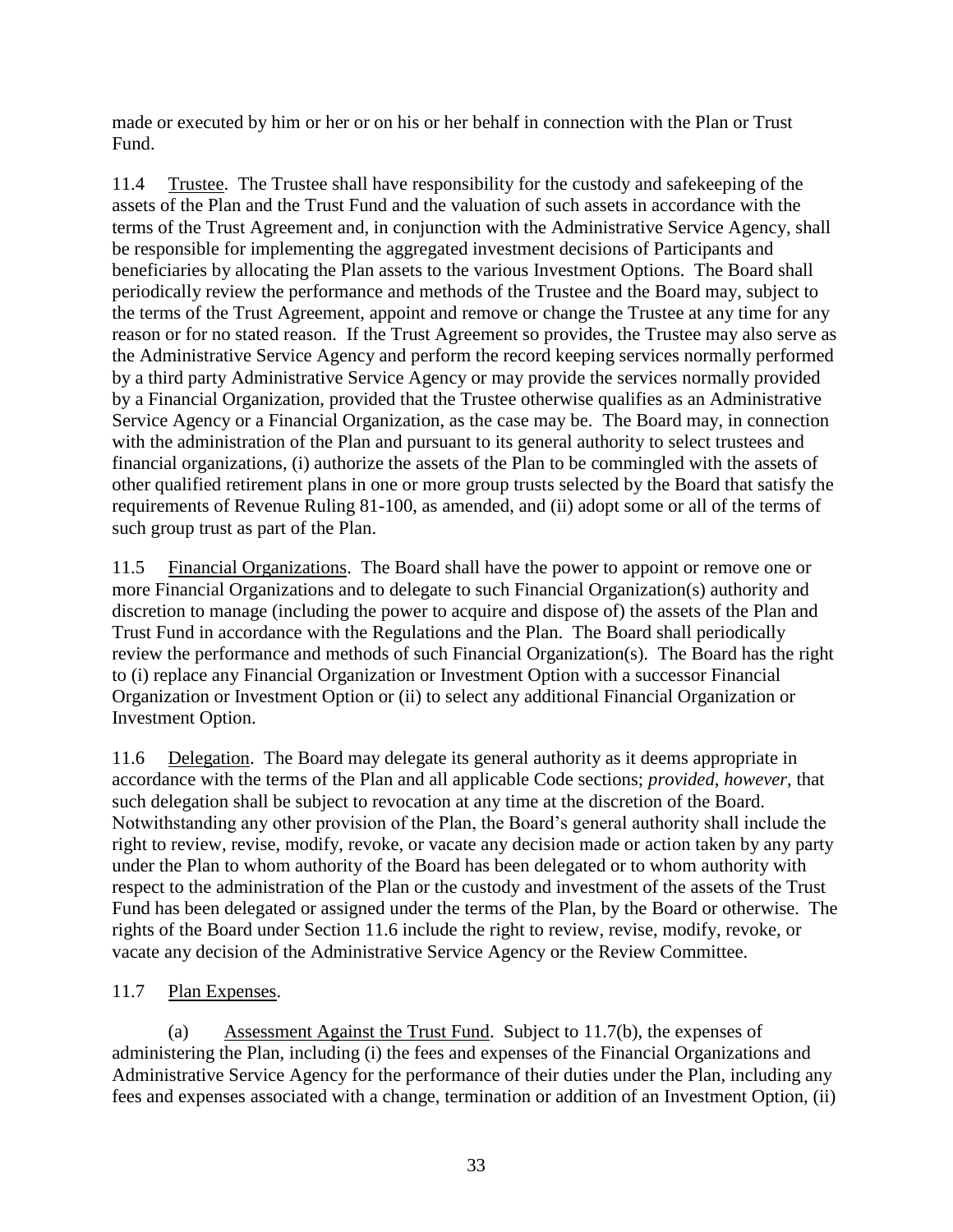the fees, if any, of any member of the Board and any Trustee and the expenses incurred by the Board or any of its members or Staff or any Trustee in the performance of their duties under the Plan (including reasonable compensation for any legal counsel, certified public accountants, consultants, and agents, employees of the Board and cost of services rendered in respect of the Plan and the Trust Agreement (as provided therein)), and (iii) all other proper charges and disbursements of the Financial Organizations, Administrative Service Agency, the Board or its members (including settlements of claims or legal actions approved by counsel to the Plan) or any Trustee shall be allocated to and paid out of the assets of the Trust Fund in accordance with such allocation and payment procedures as the Board shall establish from time to time. The Board is authorized to levy a fee against the Accounts of Account Participants for the purpose of paying some or all of such expenses, except where such expenses are paid from State funds allocated for such expenses or the Employer elects to pay such expenses directly; *provided*, *however*, that any such fees shall be levied on a pro-rata basis from the Account Participant's various Accounts at any given time, including Before-Tax Deferral Accounts, Roth Accounts, Rollover Accounts not relating to Rollover Contributions of amounts from a Qualified Roth Contribution Program, and Rollover Accounts relating to Rollover Contributions of amounts from a Qualified Roth Contribution Program.

<span id="page-35-1"></span>(b) Investment Expenses. Unless the Board determines otherwise, brokerage fees, transfer taxes and any other expenses incident to the purchase or sale of securities for any Investment Option shall be deemed to be part of the cost of such securities, or deducted in computing the proceeds therefrom, as the case may be. The Administrative Service Agency shall appropriately deduct any taxes assessed in respect of any assets held, income received, or transactions effected under any Investment Option proportionately against any Accounts that are invested in such Investment Option.

## <span id="page-35-0"></span>11.8 Review of Claims.

<span id="page-35-2"></span>(a) Initial Claim of Rights or Benefits and Review. Any claim to rights or benefits under the Plan, including any purported Qualified Domestic Relations Order, or request for an Unforeseeable Emergency Withdrawal must be filed in writing with the Administrative Service Agency. Within sixty days after receipt of such claim, the Administrative Service Agency, shall notify the claimant and, if such claimant is not the Account Participant, any Account Participant against whose Plan Benefit the claim is made, that the claim has been granted or denied, in whole or in part. Notice of denial of any claim in whole or in part by the Administrative Service Agency, or by such other entity designated by the Administrative Service Agency, shall include the specific reasons for denial and notice of the rights granted by Section [11.8.](#page-35-0)

(b) Review of Decision. Any claimant or Account Participant who has received notice of denial or grant, in whole or in part, of a claim made in accordance with the foregoing Section [11.8\(a\)](#page-35-2) may file a written request within thirty days of receipt of such denial for review of the decision by the Review Committee. Within ninety days after receipt of such request for review, the Review Committee shall notify the claimant and, as applicable, the Account Participant, that the claim has been granted or denied, in whole or in part; *provided*, *however*, that the Review Committee may in its discretion extend such period by up to an additional 120 days upon notice to the claimant and, as applicable, the Account Participant, prior to expiration of the original ninety days that such additional period is needed for proper review of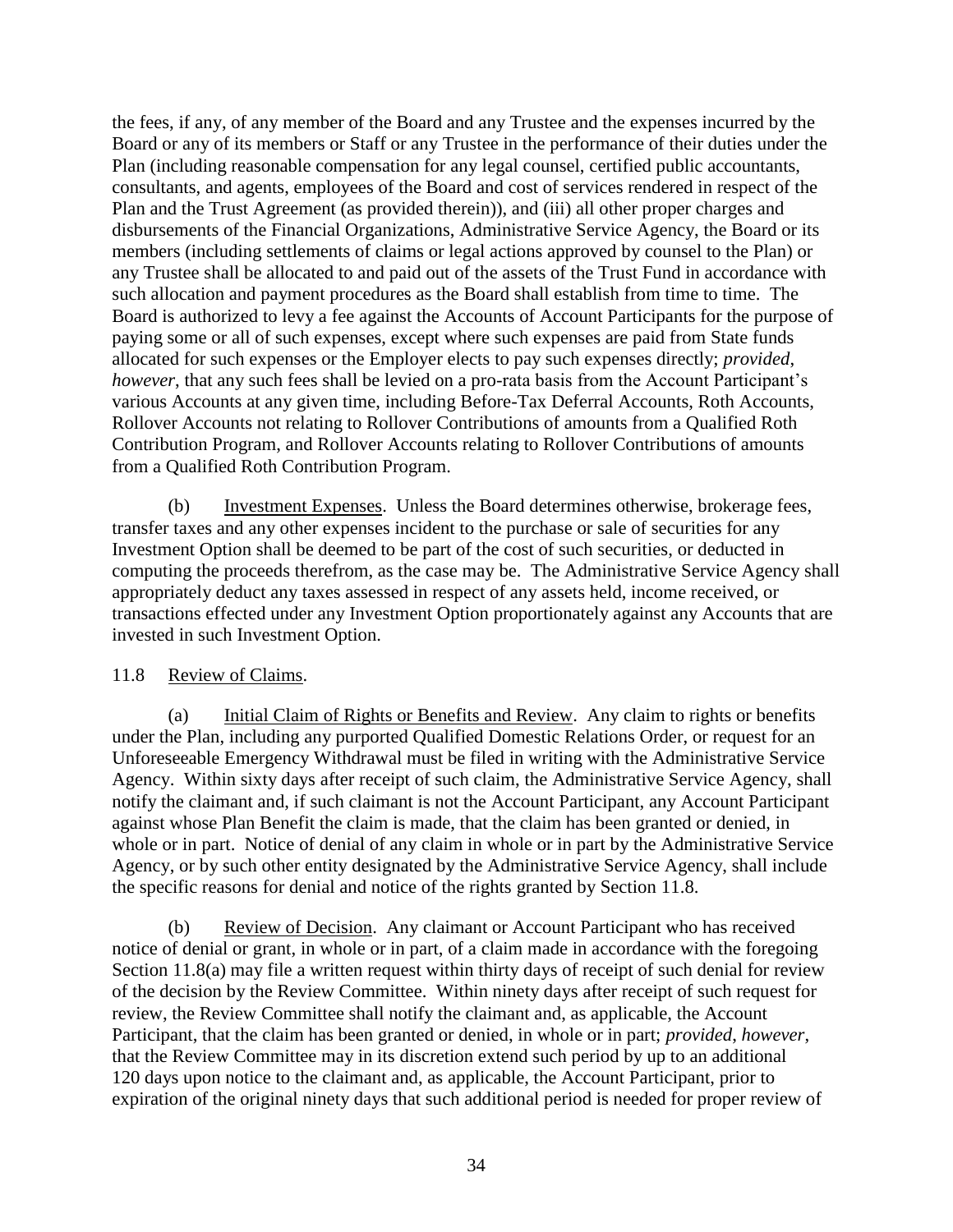the claim. Notice of denial of any claim in whole or in part by the Review Committee shall include the specific reasons for denial and shall be final, binding and conclusive on all interested persons for all purposes.

11.9 Advisers. The Board shall arrange for the engagement of legal counsel and certified public accountants, who may be counsel or accountants for the Employer, and other consultants, including an investment adviser, and make use of agents and clerical or other personnel, for purposes of this Plan. The Board and Staff may rely upon the written opinions of the State Attorney General and of such counsel, accountants and consultants, and upon any information supplied by the Trustee, a Financial Organization or Administrative Service Agency appointed in accordance with the Regulations.

11.10 Limitation on Board Power. No member of the Board shall be entitled to act on or decide any matters relating solely to such member or any of his or her rights or benefits under the Plan.

11.11 Public Meetings. All actions of the Board shall be taken at a public meeting in accordance with Article 7 of the Public Officers Law. The Board shall establish its own procedures and the time and place for its meetings and provide for the keeping of minutes of all meetings.

11.12 Defense of Claims. In the event of a claim or legal action, the Board shall be entitled to defense by the State Attorney General.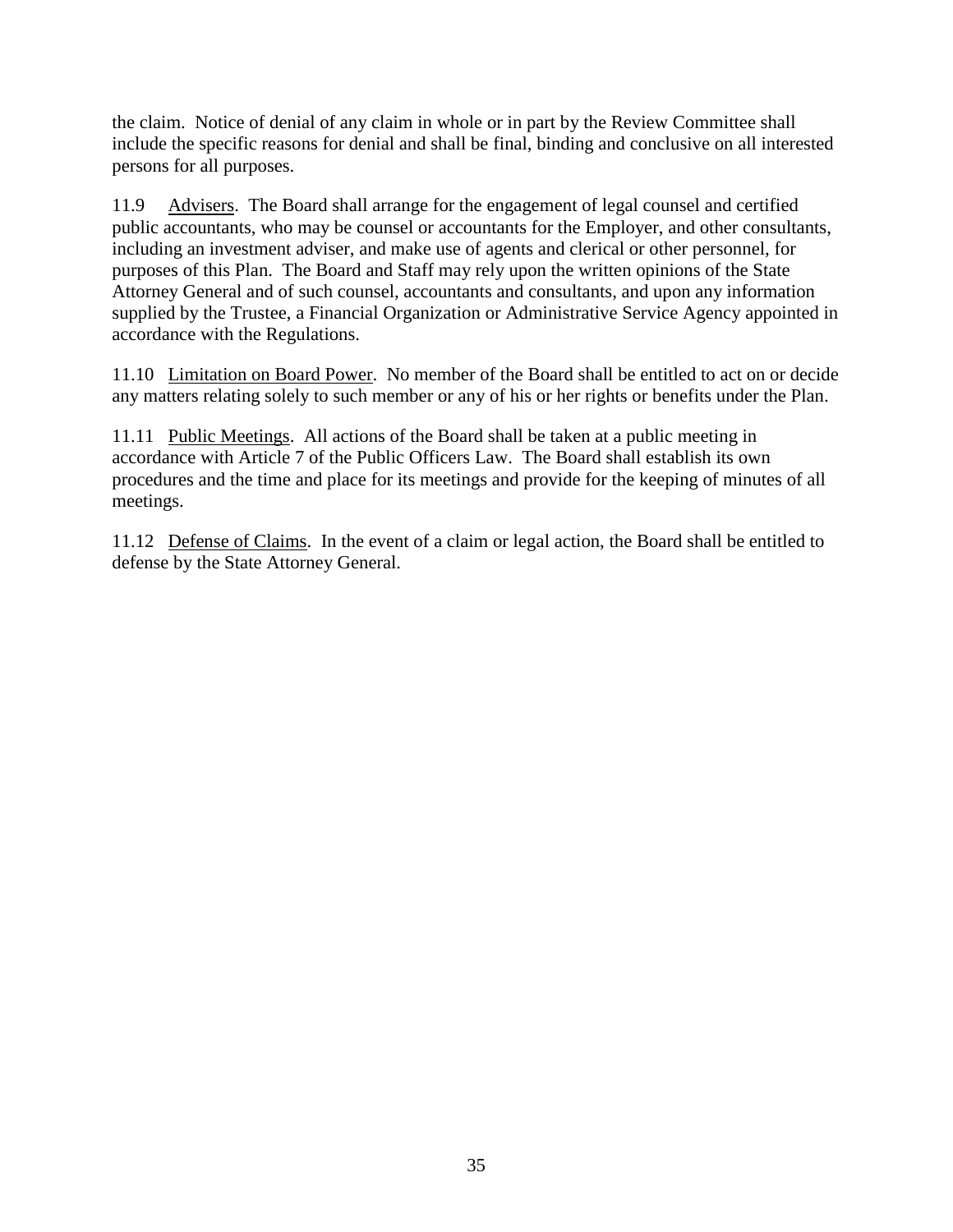## **SECTION 12 ADOPTIONS BY AND WITHDRAWALS OF PARTICIPATING EMPLOYERS**

## 12.1 Adoption by a Participating Employer.

<span id="page-37-1"></span>(a) Effective Date of Adoption. Upon a Public Employer's adoption of the Plan, such Public Employer shall file with the Administrative Service Agency and the Board a certified copy of each resolution or other legal action, consent or approval through which the Public Employer adopted the Plan. Such Public Employer's adoption of the Plan shall be effective upon receiving an acknowledgment of receipt of such submission from the Administrative Service Agency.

(b) Board as Exclusive Agent. Any Public Employer which adopts the Plan shall be deemed thereby to appoint the Board its exclusive agent to exercise on its behalf all of the power and authority conferred hereby upon the Board. The authority of the Board to act as such agent shall continue until the Public Employer has withdrawn from the Plan pursuant to Section [12.2](#page-37-0) and the Plan Benefits attributable to any Account Participants who are current or former Employees (or who are Beneficiaries or Alternate Payees of any current or former Employees) of such Public Employer, have been distributed or transferred to another eligible deferred compensation plan under Section 457 of the Code, as provided in the Plan.

## <span id="page-37-0"></span>12.2 Withdrawal of Participating Employer.

<span id="page-37-2"></span>(a) Withdrawal by the Participating Employer. Any Participating Employer may terminate its adoption of the Plan by filing with the Administrative Service Agency and the Board a copy of a resolution or other legal action, adopted in the same manner as the resolution or other legal action adopted pursuant to Section [12.1\(a\),](#page-37-1) specifying a termination date which shall be no earlier than the last Business Day of a month at least three months subsequent to the date such notice is received by the Administrative Service Agency and the Board.

## <span id="page-37-3"></span>(b) Termination of Public Employer's Participation by the Board.

(i) The Board may terminate any Participating Employer's adoption of the Plan, as of any termination date specified by the Board, for the failure of the Participating Employer to comply with any provision of the Plan or the Regulations.

(ii) The Board may terminate a Participating Employer's adoption of the Plan upon complete and final discontinuance of deferrals and contributions.

(c) Treatment of Participants after Withdrawal. Upon termination of adoption of the Plan by any Public Employer that was formerly a Participating Employer, such Public Employer shall not permit any further deferrals or contributions of Compensation under the Plan and all Plan Benefits of Participants who are or were Employees of such Public Employer shall thereafter be transferred to a plan established by such Public Employer or if no successor plan is established, payable to or in respect of such Participants as provided in the Plan. Any distributions, transfers or other dispositions of such Plan Benefits as provided in the Plan shall constitute a complete discharge of all liabilities under the Plan with respect to such Public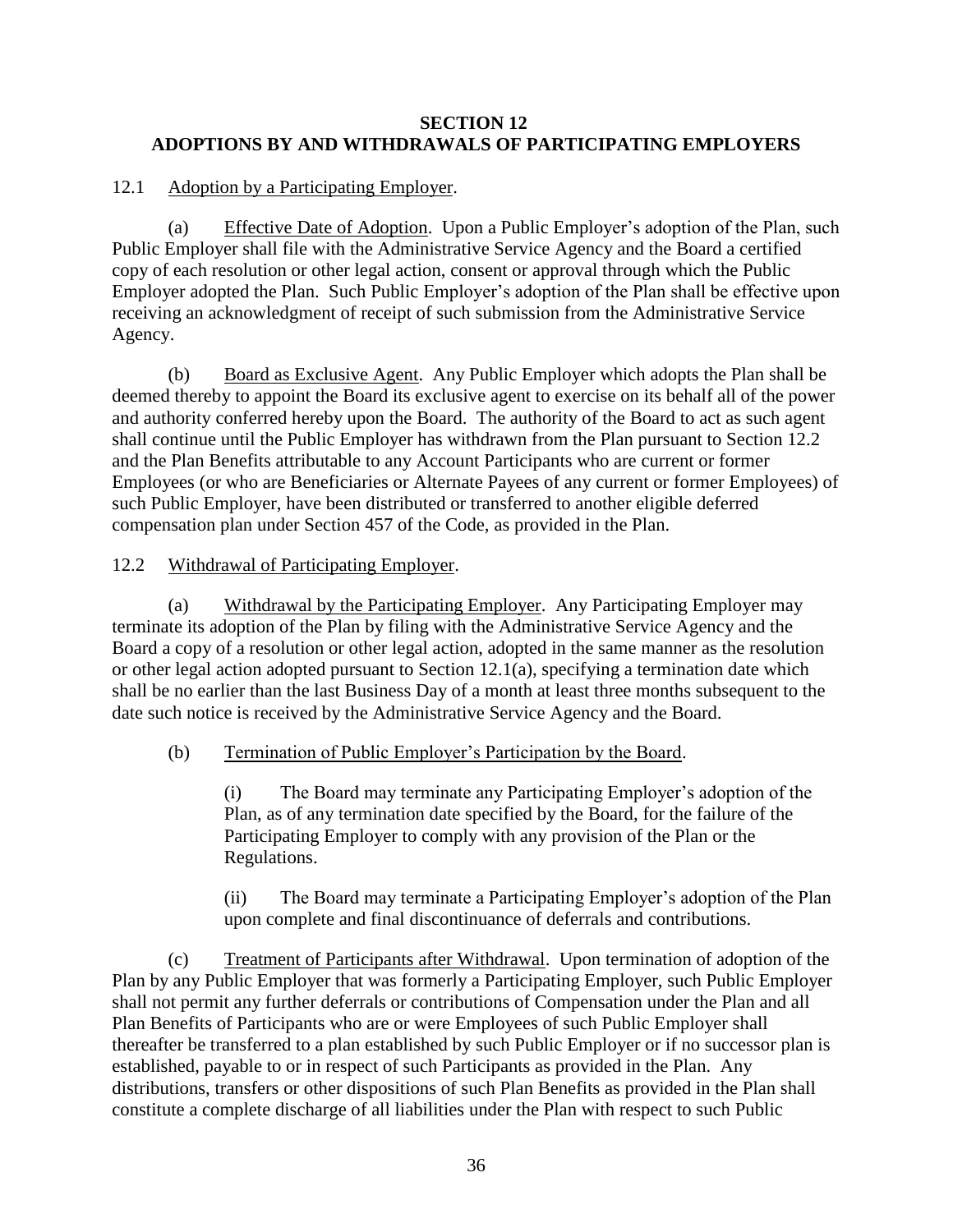Employer's previous adoption of the Plan and any Participant who is or was an Employee of such Public Employer. The rights of such Account Participants under the Plan shall be unaffected by the termination of the adoption of the Plan by such Public Employer with respect to deferrals and contributions made and Accounts in existence as of the effective date of the termination.

(d) Continued Obligations of Public Employers. Notwithstanding any other provision in Section [12.2](#page-37-0) to the contrary, any Public Employer who was previously a Participating Employer and whose adoption of the Plan has been terminated pursuant to Section [12.2\(a\)](#page-37-2) or [12.2\(b\)](#page-37-3) shall cooperate with the Administrative Service Agency to provide any information or notifications needed for the continued administration of the Plan to Account Participants who had Accounts in existence as of the effective date of the termination, until such time as total the value of the Plan Benefits attributable to any Account Participants who are current or former Employees (or who are Beneficiaries or Alternate Payees of any current or former Employees) of such Public Employer, has been distributed or transferred to another eligible deferred compensation plan under Section 457 of the Code, as provided in the Plan.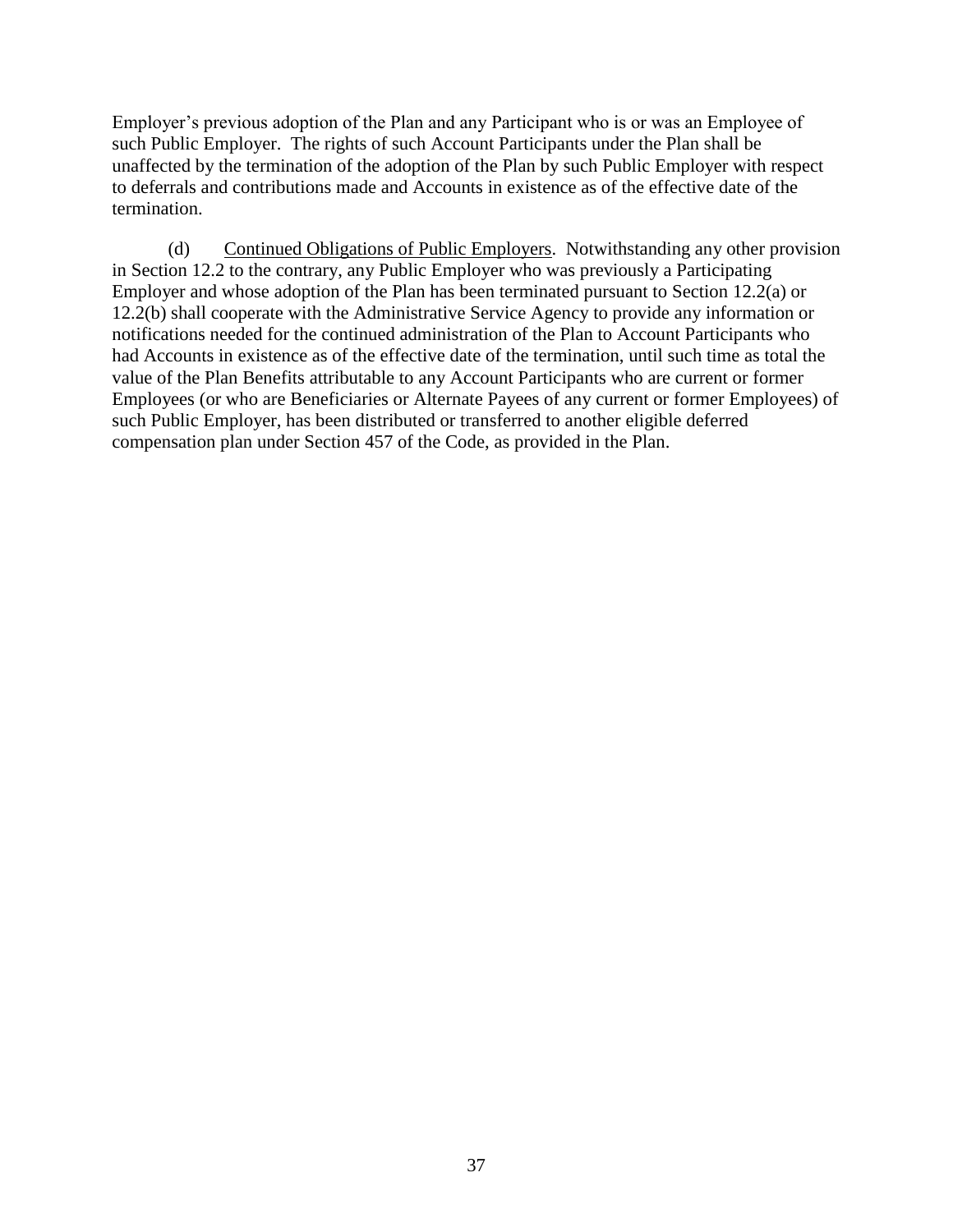#### **SECTION 13 AMENDMENT OR TERMINATION**

13.1 Power to Amend and Terminate. Subject to any requirements of State or federal law, the Board reserves the right at any time and with or without prior notice to any person to amend, suspend or terminate the Plan, to eliminate future deferrals and contributions for existing Participants, or to limit participation to existing Participants, in whole or in part and for any reason and without the consent of any Participating Employer, Employee, Account Participant, Beneficiary or other person. No amendment, suspension or termination of any provisions of the Plan or any deferrals or contributions thereunder, the Trust Agreement or any Investment Option may be made retroactively, unless such retroactivity is allowed under State law, the Code and other applicable law.

13.2 Termination of Plan. Upon any action by the Board to initiate a Plan termination, no Participating Employer may permit any further deferrals or contributions of Compensation under the Plan, and the Plan termination shall become effective upon the distribution of all Plan Benefits. After taking an action to initiate a Plan termination, the Board may distribute all Plan Benefits to Account Participants or the Board may provide that Plan Benefits and other interests in the Trust Fund shall continue to be payable as provided in the Plan. Any distributions, transfers or other dispositions of the Plan Benefits as provided in the Plan shall constitute a complete discharge of all liabilities under the Plan. The Board and the Trustee(s) shall remain in existence and the Trust Agreement and all of the provisions of the Plan that the Board determines are necessary or advisable for the administration and distribution, transfer or other disposition of interests in the Trust Fund shall remain in force.

13.3 Notice to Participating Employers. The Board shall give notice on a reasonably timely basis of any amendment, suspension or termination of the Plan to all Participating Employers.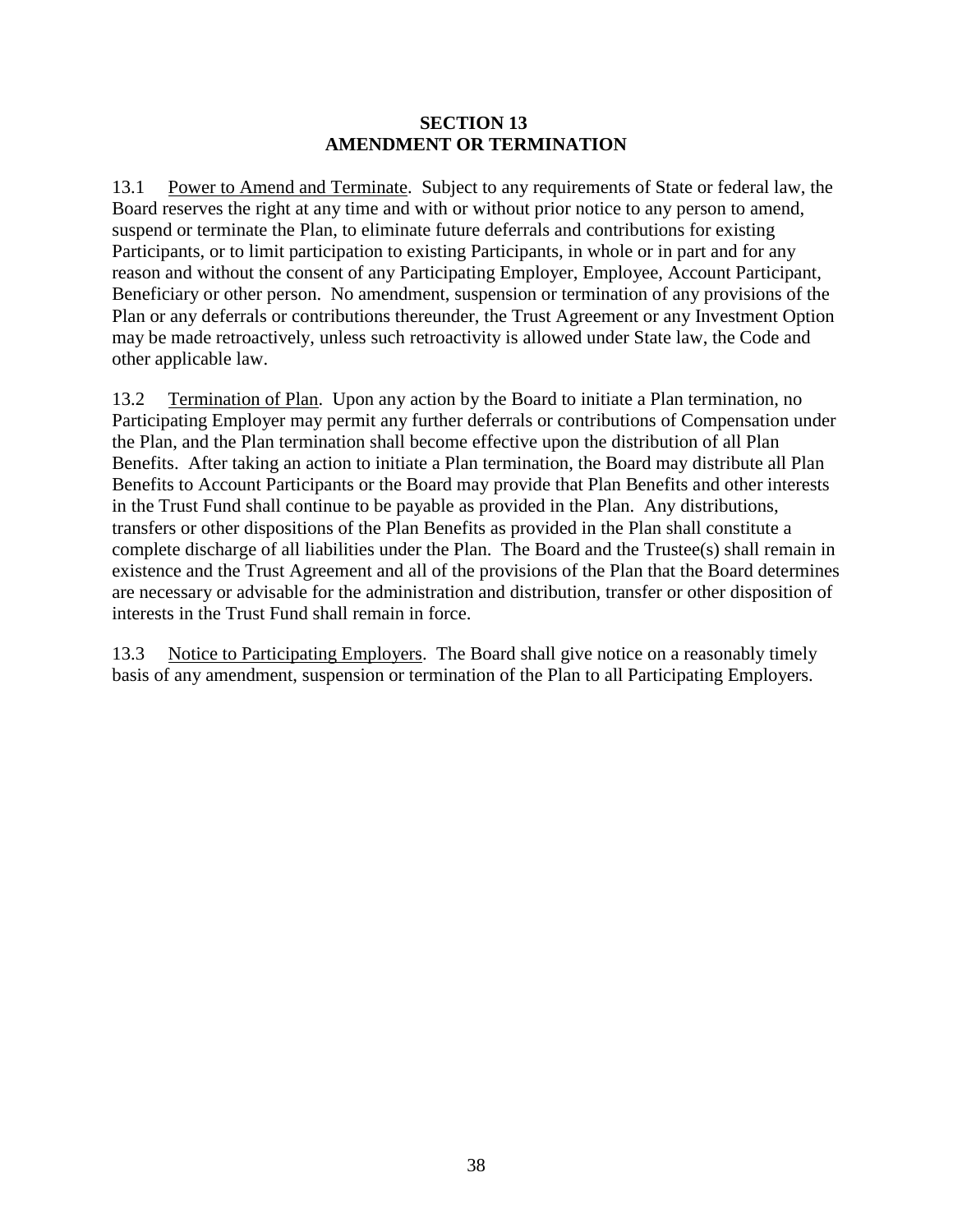## **SECTION 14 GENERAL LIMITATIONS AND PROVISIONS**

14.1 Plan Binding on Account Participants. The Plan, as duly amended from time to time, shall be binding on each Account Participant and his or her Surviving Spouse, heirs, administrators, trustees, successors, assigns, and Beneficiaries and all other interested persons.

14.2 No Right to Employment. Nothing contained herein shall give any individual the right to be retained in the employment of the Employer or affect the right of the Employer to terminate any individual's employment. The adoption and maintenance of the Plan shall not constitute a contract between the Employer and any individual or consideration for, or an inducement to or condition of, the employment of any individual.

14.3 Incapacitation or Incompetence. If the Administrative Service Agency shall find that any person to whom any amount is payable under the Plan is unable to care for his or her affairs, is a minor, or has died, then any payment due to such person or his or her estate (unless a prior claim therefor has been made by a Beneficiary, Surviving Spouse or duly appointed legal representative or the time period during which a Beneficiary or Surviving Spouse could make a claim under the Plan has not elapsed) may, if the Administrative Service Agency so elects, be paid to his or her spouse, a child, a relative, or any other person maintaining or having custody of such person otherwise entitled to payment or deemed by the Trustee to be a proper recipient on behalf of such person. Any such payment shall be a complete discharge of all liability under the Plan therefor.

14.4 No Alienation of Plan Benefits. Except insofar as may otherwise be required by a Qualified Domestic Relations Order or applicable law, no amount payable at any time under the Plan shall be subject in any manner to alienation by anticipation, sale, transfer, assignment, bankruptcy, pledge, attachment, garnishment, charge or encumbrance of any kind, and any attempt to so alienate such amount, whether presently or thereafter payable, shall be void.

14.5 Notices to the Board. All elections, designations, requests, notices, instructions, and other communications from a Public Employer, an Employee, an Account Participant or any other person to the Board, Administrative Service Agency or the Employer required or permitted under the Plan shall be in such form as is prescribed by the Board, shall be mailed by first class mail or delivered electronically in such a form and to such location as shall be prescribed by the Board from time to time, and shall be deemed to have been given and delivered only upon actual receipt thereof at such location. Copies of all elections, designations, requests, notices, instructions and other communications from an Employee, a Participant, a Beneficiary, a Surviving Spouse or any other person to the Employer shall be promptly filed with the Administrative Service Agency in such a manner specified by the Administrative Service Agency.

14.6 Notices to Participants. All notices, statements, reports and other communications from a Public Employer, the Trustee or the Board to any Account Participant shall be deemed to have been duly given when delivered to, or when mailed by electronic delivery or other form of